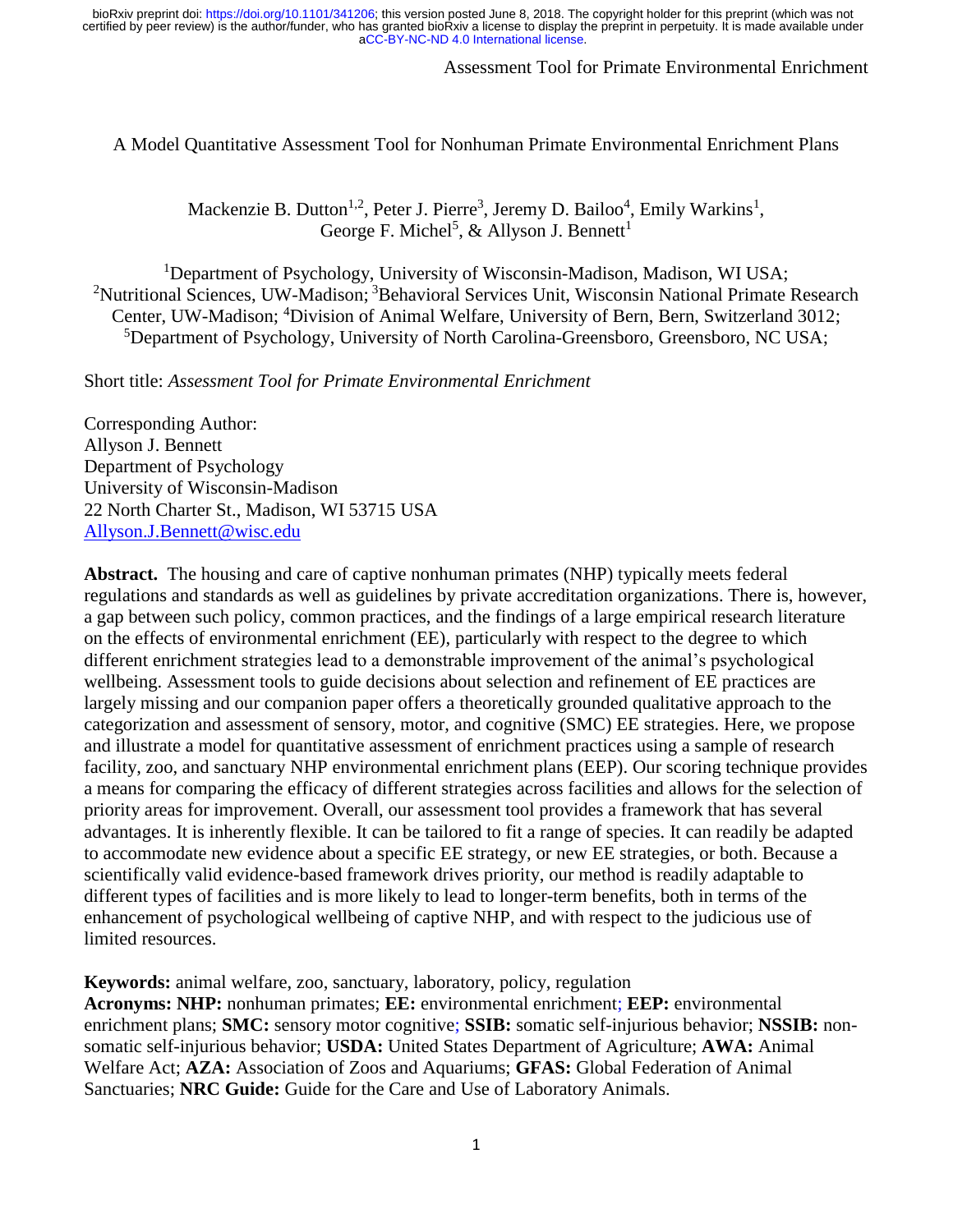# Assessment Tool for Primate Environmental Enrichment

#### **1. Introduction**

Environmental enrichment (EE) is a key component of care for nonhuman primates (NHP) living in a range of captive settings that include dedicated research facilities, zoos, breeding facilities, entertainment venues, and sanctuaries across the world. Under US federal law, facilities that house NHP for exhibition (i.e., zoos, entertainment), research, or breeding are required to be licensed or registered with the United States Department of Agriculture (USDA) and must comply with federal law, the Animal Welfare Act These facilities may also operate under other rules, standards, and recommendations emanating from the various requirements and accreditation policies associated with maintenance of captive animals (for review and examples c.f., Bennett & Panicker, 2016; Hau & Bayne, 2017).

In the US, the AWA, with oversight by the USDA is the umbrella covering all licensed and registered facilities housing NHP. Thus, the AWA's requirements are the common and core standards by which to ensure that practices and policies reflect contemporary evidence to ensure animal wellbeing. The major provision of the AWA aimed at ensuring psychological welfare is the requirement that facilities "develop, document, and follow an appropriate plan for environment enhancement adequate to promote psychological wellbeing of nonhuman primates" (*Final Rules: Animal Welfare*, 1991). The AWA requirement does not, however, identify specific types of environment enhancement/enrichment that must be used or the frequency with which they are provided. Nor is there an existing *systematic*, common-use framework for quantitative assessment from which to identify, compare, or benchmark the relative value of a wide range of enrichment strategies that are currently in use across the wide range of facilities that house NHP. The absence of a systematic framework for evaluation of NHP EE in captive settings can impose challenges to evidence-based decisions, effective practices, and rational refinement efforts. Further, there is little structure from which to prioritize hypothesis-driven research that can support best practices and be applied to advance evidence-based policy.

Advancing evidence-based practices and policies for the care of animals in captive settings is a common interest and goal not only for those working with the animals, but also for policy makers and the public. In our companion paper we have proposed a theoretically-guided model for evaluation of EE for NHP living in a range of captive settings. In the current paper we describe a novel framework for evaluation of core aspects on NHP care and illustrate how it can be applied to: 1) produce a quantitative assessment of NHP EE Plans (EEP) and guide decisions for continuing refinement; 2) identify critical gaps in knowledge about the relative effectiveness of different EE strategies; and 3) highlight key priorities for empirical research that can inform advances in NHP care.

#### **2. Approach to developing a framework for assessment and a measurement tool**

Our approach to developing a systematic strategy for assessment of EE was stepwise, with each component described below. In brief, we began by defining a range of EE practices in common use in a wide range of facilities that house NHP. We then evaluated the published evidence about the effect of those practices on animals – either their use of EE or its effects on behavior and wellbeing. Based on this evidence, in combination with decades of evidence from psychological science (see companion paper), we created a model quantitative tool that could be used for assessment of NHP EEP that are required by federal law. To illustrate the tool's potential use and generality we applied it in assessing NHP EEP from a sample of different types of facilities (i.e., research institutions, zoos, and sanctuaries) that house NHP.

### **2.1. Description of the EE range evaluated here**

Our first step was to identify major components of current practices and strategies for EE, with a focus on sensory, motor, and cognitive environmental enrichment (SMC EE) in the non-social, non-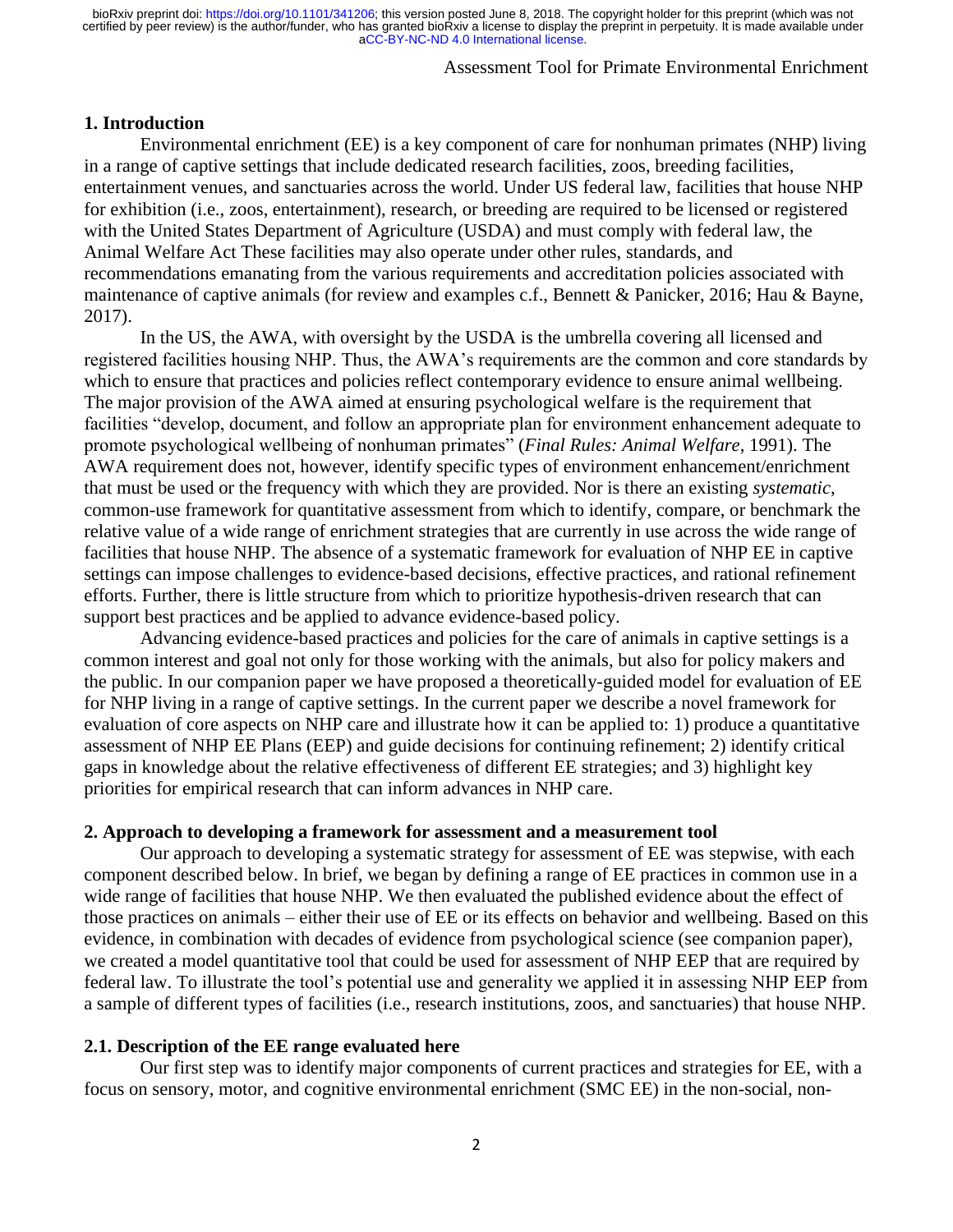### Assessment Tool for Primate Environmental Enrichment

structural domain (see companion paper for complete discussion; also see Keeling, Alford, & Bloomsmith, 1991). As defined here, the SMC EE domain includes a broad range of enrichment: provision of toys, foraging puzzles, videogames and learning tasks, radio, television, olfactory stimuli, etc. It does not include either the social domain, which is defined in terms of housing with conspecifics, or the structural domain, which includes perches, swings, climbing apparatuses, and other large structural components of NHP housing. The rationale for focusing on SMC EE is provided in detail in our theoretical model that is the subject of our companion paper.

In brief, we propose that the SMC EE domain is critical in light of the complex cognitive, sensory, and manipulative capacities of NHP. The social and structural domains of EE are far easier to assess than SMC EE. For instance, quantifying whether animals are socially-housed, the amount of space they have, or the presence of climbing structures are all simple to objectively measure. However, both social and structural features of EE can be highly variable across facility types given that variation in physical structure, economic, and geographic factors (e.g., climate and indoor/outdoor housing, space), as well as the purpose for which the animals are housed (e.g., exhibition, breeding, research). As a result, it is the SMC EE domain that is the least well addressed in both policy and the empirical literature. That gap also continues to pose challenges for assessment, refinement, and systematic research.

The major categories and primary characteristics of SMC EE evaluated here are illustrated in Figure 1. The figure also highlights factors related to EE implementation that may affect its effectiveness. Given the wide latitude in regulation, enrichment strategies vary widely across the range of facilities that house NHP. Our goal was to propose an evaluative rubric that is *inclusive* of current practices across a *wide range* of facilities and that also permits categorization and evaluation of emerging, new, or novel practices. We explicitly focused on all types of facilities that house NHP because we believe that advances in policies and practices for the care of NHP should promote equity across settings rather than uneven standards (Bennett, 2015; Bennett & Panicker, 2016). Thus, to identify a broad sample representing the range of specific EE strategies currently in use in the US, we reviewed sources that could capture common SMC EE strategies. Those sources include EEP from different types of facilities (zoo, sanctuary, research facilities. We also analyzed standards and guidelines from accreditation organizations that represent a range of facility types and that are considerably more detailed than the AWA, including standards and best practice recommendations from the American Zoological Association (AZA), the Global Federation of Animal Sanctuaries (GFAS) and the Guide for the Care and Use of Laboratory Animals (NRC Guide). Finally, we reviewed published surveys on NHP EE practices (Baker, 2016; Baker, Weed, Crockett, & Bloomsmith, 2007) and other relevant publications appearing within the last 15 years. These included reviews, chapters, and articles (Bloomsmith, Perlman, Hutchinson, & Sharpless, 2018; Keeling et al., 1991; Liss, Litwak, Tilford, & Reinhardt, 2015; Maple, 2007; Reinhardt & Reinhardt, 2008; Schapiro, 2017; USDA Animal Welfare Information Center, 2005; Winnicker et al., 2013; Wolfle, 2005).

Our rationale for including a wide range of sources is that they provide a broader view of practices, beyond those reflected in the empirical literature. Indeed, one of the hallmarks of enrichment practices may be the contrast between the ubiquity of a practice and the limited empirical evidence to support its effectiveness. The enrichment strategies identified in our review were diverse. They included provision of manipulanda (i.e., Kong Toys<sup>TM</sup> or other manipulable devices, dolls, blankets, brushes); mirrors; television; radio; devices to promote foraging (i.e., puzzles that contain food); substrate to promote foraging (i.e., wood shavings or hay into which seeds or food could be dispersed); computerized games (i.e., games or learning tasks via video-joystick or touchscreen devices); various olfactory stimulation (i.e., potpourri, scented shampoo). In addition, most plans included provision of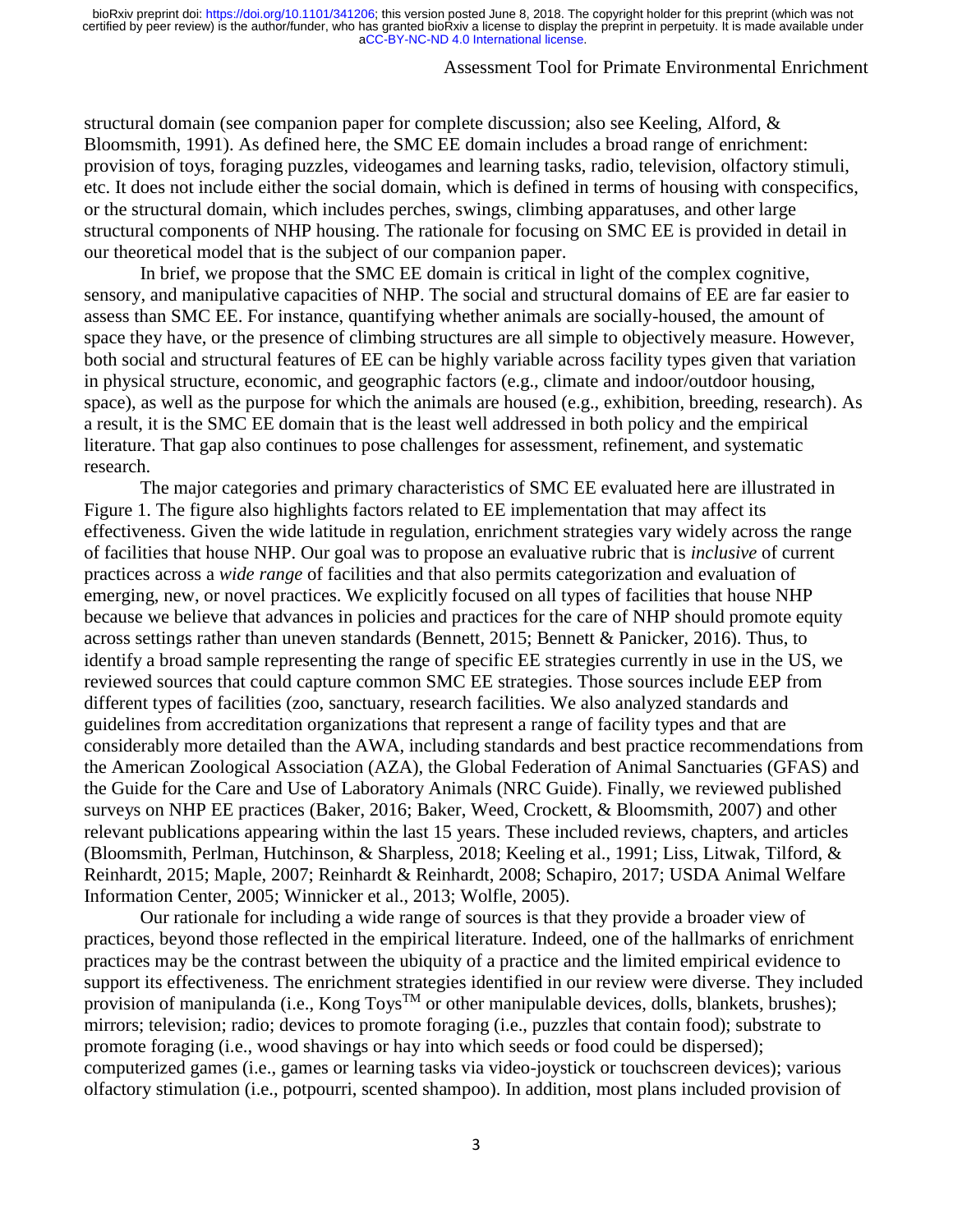# Assessment Tool for Primate Environmental Enrichment

fresh fruits, vegetables, seeds, "popsicles" or ice treats, and other foods supplemental to the chow that provides primary nutrition.

Figure 1, SMC EE: Framework for categorization of non-social, nonstructural nonhuman primate environmental enrichment



*Figure 1. Overview of the major categories, characteristics, and implementation factors evaluated in the assessment method for non-social, non-structural/space elements of nonhuman primate environmental enrichment plans.*

### **2.2. Evaluation of evidence for each EE strategy: Literature review**

The qualitative categorization proposed in our companion paper can be useful for initial assessment and for identifying gaps and areas for prioritization of EE efforts. However, quantitative assessment, including a method to compute overall scores and, in turn, benchmark an EEP, requires a systematic approach to weighting the different strategies. Thus, the ideal scoring system is constructed with weights (or scores) assigned to reflect the relative benefit for animals' psychological wellbeing, species-typical behaviors, and cognitive stimulation, as demonstrated by empirical study.

Following categorization of each of the common enrichment strategies identified in our survey of sources we then conducted a focused literature review. The purpose of the literature review was to illustrate an approach to identifying the breadth and strength of representative empirical evidence supporting the use of the various enrichment strategies (see Table 1 below). On the basis of the strength of both the theoretical rationale as well as empirical evidence we then assigned a proposed weight to each category of enrichment (see Table 2 and further discussion below). Ultimately the weights would be assigned based in the results of meta-analysis. To conduct a meaningful meta-analysis, however, requires a sufficient number of studies, subjects, and observations. As it stands, the number of available studies and detail in the published reports is largely inadequate to provide sufficient empirical evidence for many EE strategies commonly in practice. Thus, a meta-analysis was not conducted here. Nonetheless, the model, literature review, and analysis we present provides a structure that goes beyond identifying critical gaps in evidence and instead offers a strategic, hypothesis-driven approach to analyze and address these gaps. We summarize the gaps and approach in our conclusion section and propose priorities for future research (see below).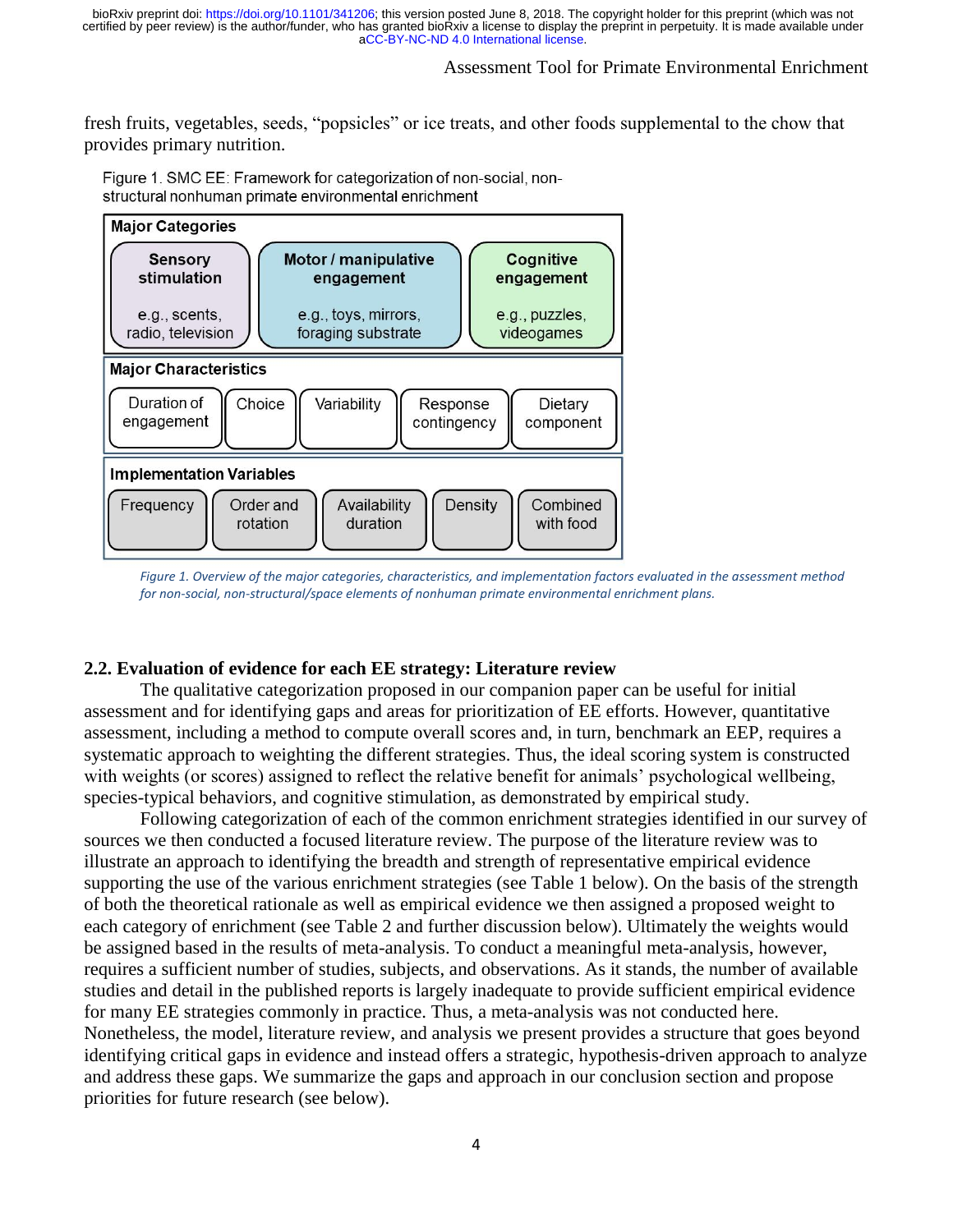# Assessment Tool for Primate Environmental Enrichment

### **2.3. Application of assessment tool**

The overall goal of this paper and its companion is to offer a systematic approach to evaluation and advancement of EE in the SMC domain. The approach is guided by psychological theory relevant to consideration of wellbeing and by empirical evidence about the effects of different forms of enrichment. We offer the following caveats: The approach here is not meant to be an exhaustive catalog of studies, reports, and anecdotal observations of all variants of SMC EE. While such catalogs and comprehensive reviews have merit and utility, without further elaboration and organization into systematic frameworks they are unlikely to result in broad advances in effective policy and practice. Nor is the analysis included in this paper meant to be a systematic review of EEP in US facilities, or even an evaluative comparison and judgement of the relative strength and effectiveness of enrichment programs in different facility types. To provide an *initial illustration* of how the proposed framework could be used, we applied the assessment strategy to a set of 15 NHP EEP that we obtained by request from 8 research facilities, 5 sanctuaries, and 2 zoos. Representative results of the analysis are provided in Table 3 (see Section 5 below).

# **3. What is the evidence for the value of different EE strategies? Rationale and description of focused literature review supporting the assessment framework**

The scientific literature to support selection of EE strategies is uneven and significant gaps remain regarding the relative effectiveness of different strategies. Moreover, the situation for NHP stands in contrast to a robust and long-standing *experimental* literature focused largely on rodents (rats, mice) and on the evaluation of EE on brain, behavior, immunology, and health in animals without clinical concerns (Benefiel, Dong, & Greenough, 2005; Bennett, Diamond, Krech, & Rosenzweig, 1964; Fischer, 2016; Frasca, Tomaszczyk, McFadyen, & Green, 2013; Hebb, 1949; for review c.f., Renner & Rosenzweig, 1987; Simpson & Kelly, 2011). These rigorous experimental studies investigated such causal relationships through random assignment of animals to groups without EE and with variations of EE.

In contrast to rodents, NHP experimental studies examining the causal effect of social and physical environmental variables reached a peak in the period around 1950-1980; there were no parallel contemporary efforts in NHP. This is likely, in part, because the use of a no (or low) enrichment control group would be ethically challenged and require exemption from federal and community standards. The absence of rigorous experimental studies aimed at determining the causal effects of specific EE strategies on brain, behavior, and physiology means that conclusions about EE are typically drawn from short-term studies that may use both weak manipulations of the independent variable (EE) as well as insensitive dependent measures (see discussion below). Nevertheless, a review of the extant literature can be used to illustrate how available data, even when limited, can be used to assess the relative effectiveness for each of the commonly-used EE strategies.

#### **3.1. Measuring the effects of EE on animal behavior and wellbeing**

Decades of research have investigated the effects of EE on behavior and outcome measures thought to be relevant as markers of wellbeing in NHP. Part of the difficulty in defining the benefit and relevance of EE, and thus the strength of the EEP, lies with the lack of consensus of an operational definition of wellbeing. One definition of wellbeing refers to "the state of an animal as regards its attempts to cope with its environment" (Broom, 1986). Whether an animal is successfully "coping" with its environment can be expressed in different ways and has led to different approaches to the assessment of animal welfare that overlap and complement each other. These include naturalistic, function-based, and feelings-based approaches.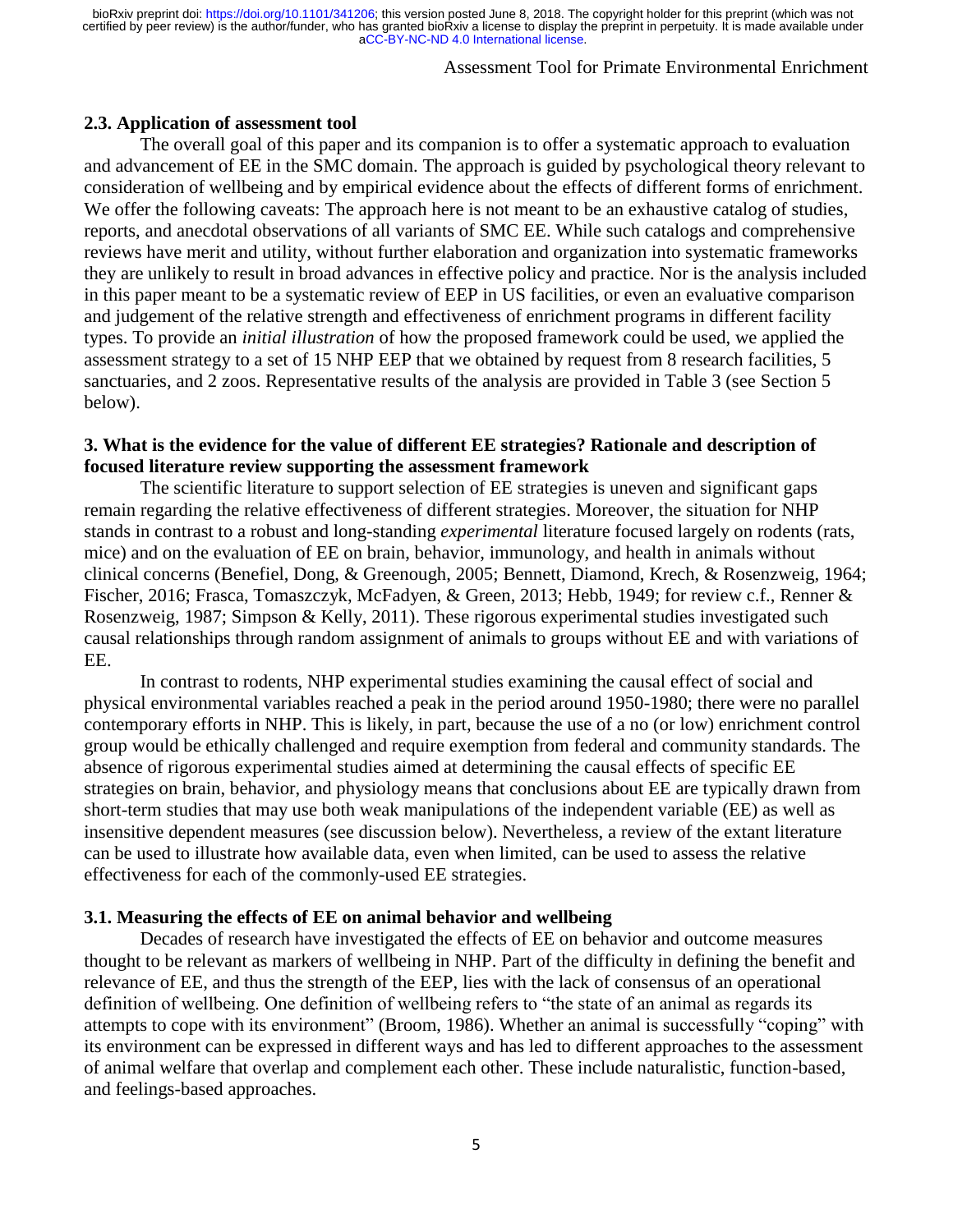## Assessment Tool for Primate Environmental Enrichment

The naturalistic approach refers to the animals' behavioral "integrity" and, for example, assesses to what extent animals can express "species-typical" behavior (e.g., foraging). The function-based approach refers to the animals' normal biological functions and assesses to what extent the conditions under which animals are kept compromise these functions (e.g., stress physiology). The feelings-based approach refers to the animals' affective or mood states. As feelings involve subjective experiences, they can only be inferred from measures of affective states that are not confounded by the animals' activity and emotional arousal, such as cognitive bias (Harding, Paul, & Mendl, 2004).

With respect to federal regulation and policies, the AWA specifies two goals that are associated with improving NHP wellbeing: 1) promoting species typical behavior; and 2) decreasing abnormal behaviors. These two goals are subsumed under the naturalistic and function-based approaches, respectively. The implicit rationale reflected in these goals is that species-typical behaviors are viewed as positive, or reflective of a species' natural history, including foraging behaviors, manipulation/exploration, increased activity levels and time spent feeding (Lutz & Novak, 2005). Reliable assessment tools under the feeling-based approach are lacking, and those, which show promise, such as assessment of judgment biases, are relatively new and require further validation; the feelingsbased approach will not be covered in the present manuscript.

**3.1.1. Clinical treatment model.** Research on the effects of EE has often focused on the reduction of what are termed "abnormal" behaviors, including stereotypies (i.e., rocking, body flips), self-directed behavior (i.e., digit-sucking, hair pulling ), self-injurious behavior (i.e., self-biting, selfwounding) that occur in a some primates in a broad range of captive settings (for review c.f., Jacobson, Ross, & Bloomsmith, 2016; Lutz, 2014; Mason, 1991; Novak, Hamel, Ryan, Menard, & Meyer, 2017). We view this type of research as approaching evaluation of EE from a "clinical treatment" model, one that is focused on reducing behavioral symptoms that can be associated with compromised psychological and physical welfare. Among the underlying assumptions in the clinical treatment model are several for which there is little direct evidence. One is that animals without such symptoms also benefit from the same EE that is useful to "treat" symptomatic animals. Further, and related, is the assumption that treatment SMC EE strategies may be prophylactic for non-symptomatic animals. That is, "treatment EE" may reduce the likelihood or development of symptoms or full-blown wellbeing problems (i.e., self-injurious and abnormal behavior).

A robust and long-standing literature clearly points to the importance of social housing to reduce risk of abnormal and self-injurious behavior. There are few (if any) large prospective or retrospective studies in NHP that could provide evidence for the prophylactic effectiveness of SMC EE, however. Nor is it clear that such a study would be practically or logistically feasible. In part this is because implementation of SMC EE is so widely variable across facilities and across time (see above and companion paper). In rodents, however, where prospective study and manipulation of relatively homogenous housing environments and uniform standards are possible, there are a handful of studies which provide some support of the notion that SMC EE can *reduce* levels of, but not prevent, abnormal behavior (Bechard, Meagher, & Mason, 2011; DeLuca, 1997; Gross, Engel, Richter, Garner, & Würbel, 2011; Latham & Mason, 2010; Nevison, Hurst, & Barnard, 1999; Tilly, Dallaire, & Mason, 2010; Würbel, Chapman, & Rutland, 1998). It is critical to note here, that these studies are few in number, evaluated a range of abnormal behaviors (e.g., stereotypy, barbering) and SMC EE strategies and, perhaps most importantly, subsequent replications have failed to find consistent effects when similar categories of abnormal behavior are studied in relation to SMC EE strategies (Bailoo et al., 2018; Gross et al., 2011; Gross, Richter, Engel, & Würbel, 2012; Latham & Mason, 2010; J. Novak, Bailoo, Melotti, & Würbel, 2015).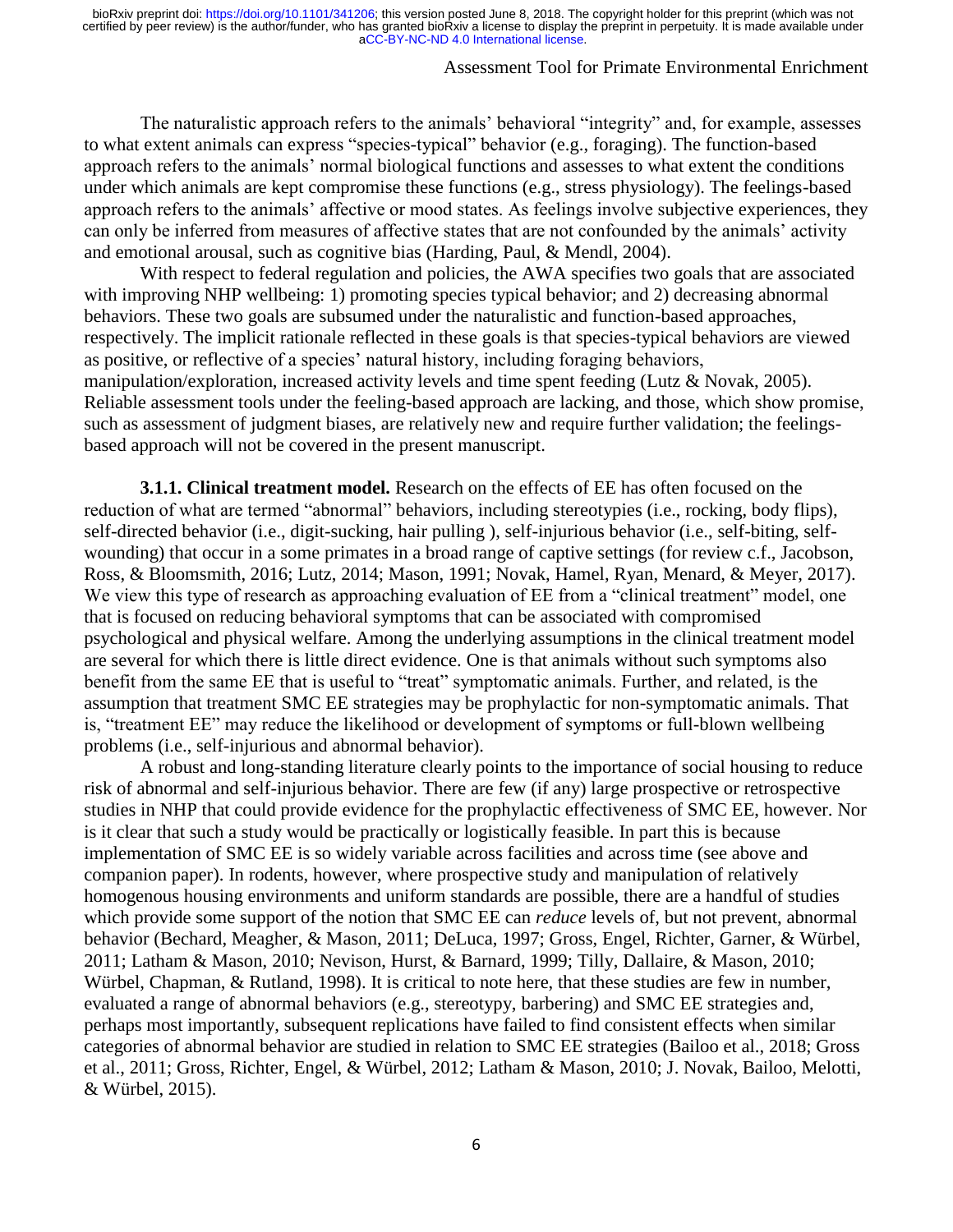# Assessment Tool for Primate Environmental Enrichment

The treatment model is important to serve animals that exhibit compromised wellbeing. At the same time, it is also critically important to identify what proportion of animals exhibit abnormal behavior. Estimating the prevalence of such behaviors can inform decisions about whether the clinical treatment model should be used. Moreover, it is needed to evaluate whether abnormal behavior is a robust outcome measure or, conversely, an insensitive dependent variable, in evaluation of EE strategies. In other words, if the prevalence of abnormal behavior is low at baseline it is unlikely to provide a useful measure that discriminates effective EE strategies. Further, we might consider the implications if the prevalence of abnormal behavior is low and whether the assumptions outlined above— that SMC EE is prophylactic and that it equally benefits animals with and without compromised wellbeing— are wrong. If this is the case, then studies focused on abnormal behavior and the treatment model will fall short of advancing knowledge about EE that can best benefit the larger population of NHP that includes many animals without significant abnormal behavior.

**3.1.2. Prevalence of abnormal behavior.** Estimating the prevalence of abnormal behaviors that are indicative of compromised wellbeing in the NHP population in captivity is difficult. Moreover, identifying and comparing prevalence across species, age groups, facility types, housing conditions, and other factors is even more difficult. Full review is beyond the scope of this paper. Over the past 50+ years several research groups have published studies reporting on either prevalence estimates or analysis of factors associated with risk of NHP developing abnormal behavior (e.g., for review and additional references see Lutz, 2014; M. A. Novak et al., 2017). In reports published after 2000, estimates of prevalence of *abnormal behavior* are wide-ranging. For instance, a sampling of reports on the percentage of animals exhibiting abnormal behavior include: 13% of prosimian primates in a US zoo (Tarou, Bloomsmith, & Maple, 2005); 48-64% of chimpanzees in 26 accredited US zoos (Jacobson et al., 2016); 89% of singly-housed rhesus macaques in a former US research facility (Lutz, Well, & Novak, 2003) ; and 90% of singly-housed cynomolgus macaques in a Chinese research facility (Camus, Blois-Heulin, Li, Hausberger, & Bezard, 2013).

There is high variation in categorization and coding schemes for NHP abnormal behavior. Here we will distinguish between *somatic self-injurious behavior* (SSIB; i.e., self-wounding that is severe and requires medical treatment) and all other forms of abnormal behavior, including self-biting and mouthing that does not result in wounding (i.e., *non*-somatic self-injurious behavior; NSSIB). Estimates of prevalence of SSIB are generally much lower in both research and zoo-housed animals. For example, in laboratory-housed macaques, there are reports of 3% (Bellanca & Crockett, 2002) and 11% (Lutz et al., 2003). A study of 231 rhesus monkeys reported that over 50% exhibited what the authors termed "self-abuse," but there was insufficient detail to yield prevalence estimates for SSIB (Rommeck, Anderson, Heagerty, Cameron, & McCowan, 2009). In a study of chimpanzees in 26 accredited US zoos, roughly 2% were reported to exhibit self-injurious behavior (Jacobson et al., 2016). Similarly, roughly 2% of 540 primates housed in 35 zoos and including prosimians, New and Old World Monkeys, and apes in British and Irish zoos were reported to engage in self-biting (Hosey & Skyner, 2007). By contrast, a study of chimpanzees living in 40 US and UK zoos reported that 20% of the 40 chimpanzees engaged in self-biting (Birkett & Newton-Fisher, 2011), though it is not clear whether this was SSIB. There is relatively little data about animals housed in sanctuaries or other settings.

What is not reflected in the published literature is how many animals and populations *do not*  exhibit either NSSIB or SSIB. The great majority of reports on both are from a handful of colonies in which abnormal behavior is either a focus of study or a phenotypic measure collected as part of other research. It is possible that the prevalence estimates from those colonies may generalize to others. Alternatively, there may be low external generalizability. Some will argue that in absence of evidence,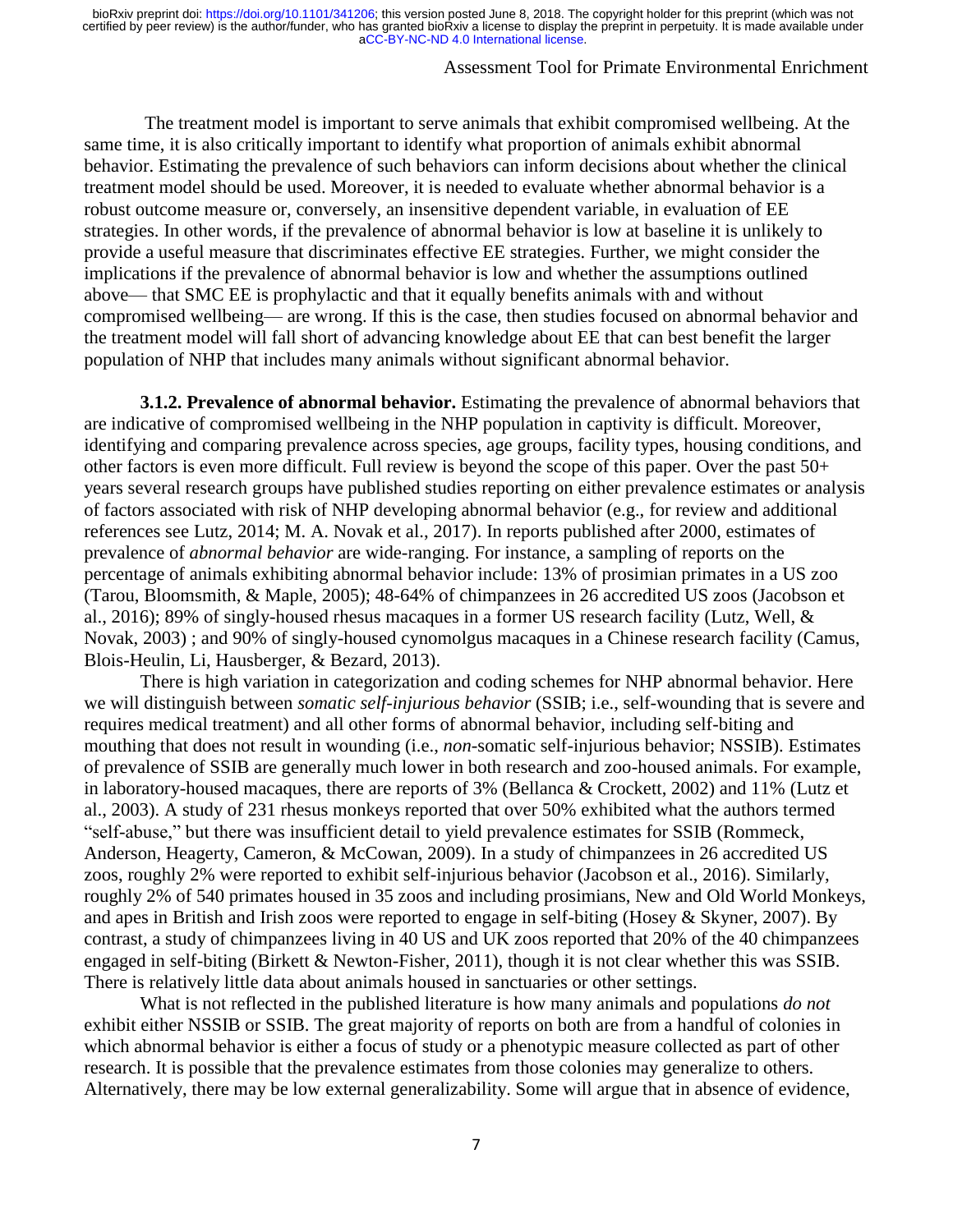## Assessment Tool for Primate Environmental Enrichment

we should assume external generalizability. That is, the prevalence estimates are indicative of rates of SSIB and NSSIB in other colonies for which there is no published data. However, doing so depends on meeting the assumption that the studied colonies are representative of the larger population. It is not at all clear that the assumption is true. Further, if the assumption is not tested explicitly, the generalization remains weak. It therefore remains for future study to test whether the prevalence of SSIB is similar across colonies and settings. The current published literature is insufficient to produce strong conclusions on this point.

Interpretation and generalization of the findings on prevalence of abnormal behavior in NHP is also challenged by several historical, definitional, and methodological considerations. One clear challenge is the fact that standards of care for NHP have changed over time. Specifically, housing and care conditions, including the provision of social-housing and multi-modal EE have been the focus of attention and has changed via practices and federal policy over the past three decades (for review c.f., Novak et al., 2017; Schapiro, 2017; USDA Animal Welfare Information Center, 2005; Weed & O'Neill-Wagner, 2015). Thus, the rearing and care conditions for NHP in the 2000s are unquestionably different than those for animals prior to the 1996 changes in federal law.

Given the very reason for the policy changes was to improve animal wellbeing, it seems probable that animals reared in earlier housing, care, and EE conditions may exhibit different behavior than those reared in contemporary conditions. However, in viewing the entirety of the literature on abnormal behavior in NHP it is clear that most of the citations and findings are from studies in the 1950s through the 1990s, studies of animals housed under very different conditions. Even in studies published after 2000, the animals surveyed for incidence of abnormal behaviors were often born and reared under pre-1996 conditions. There are very few reports on the prevalence of self-injurious, self-directed, and abnormal behaviors in animals who were born and reared entirely under contemporary standards for housing, care, and EE. An additional complication is the fact that there are very different NHP populations with respect to experiential history. There are populations who were born into multiple generation domestic breeding colonies, then reared and housed in similar conditions throughout their lives. There are also populations that were born and reared in one setting and then transferred to very different housing conditions. For instance, some animals imported for zoos, breeding, or research may have lived in facilities with large outdoor housing and then been transferred to smaller indoor housing. In the case of zoos and sanctuaries, some animals may have lived in private homes and then been transferred to social groups and facility housing (Jacobson et al., 2016) .

Another final factor to disentangle is the effect of cross-generational and social influences on the expression of behavior. Hook and her colleagues (2002) have provided evidence from a study of 8 chimpanzee groups and 21 rhesus macaque social groups that: "Variance in the expression of abnormal behaviors across groups of chimpanzees and rhesus monkeys suggests that social learning processes are involved in the propagation of these behaviors and thus, the study of abnormal behaviors may be a suitable method for further examining the question of culture in non-human primates." In the same vein, others have concluded that a high prevalence of a specific NSSIB behavior indicates that it is social transmitted and should not be considered abnormal (e.g., coprophagy in zoo chimpanzees; Jacobson et al., 2016).

Overall, analysis of cohort, social group, age, and experiential history are all needed to better understand the prevalence of abnormal behavior and, in turn, address *whether* it is a robust and meaningful outcome measure for the broad range of studies that evaluate EE. Further, consideration of the complex factors that may influence the incidence of abnormal behavior are also needed to produce accurate prevalence estimates.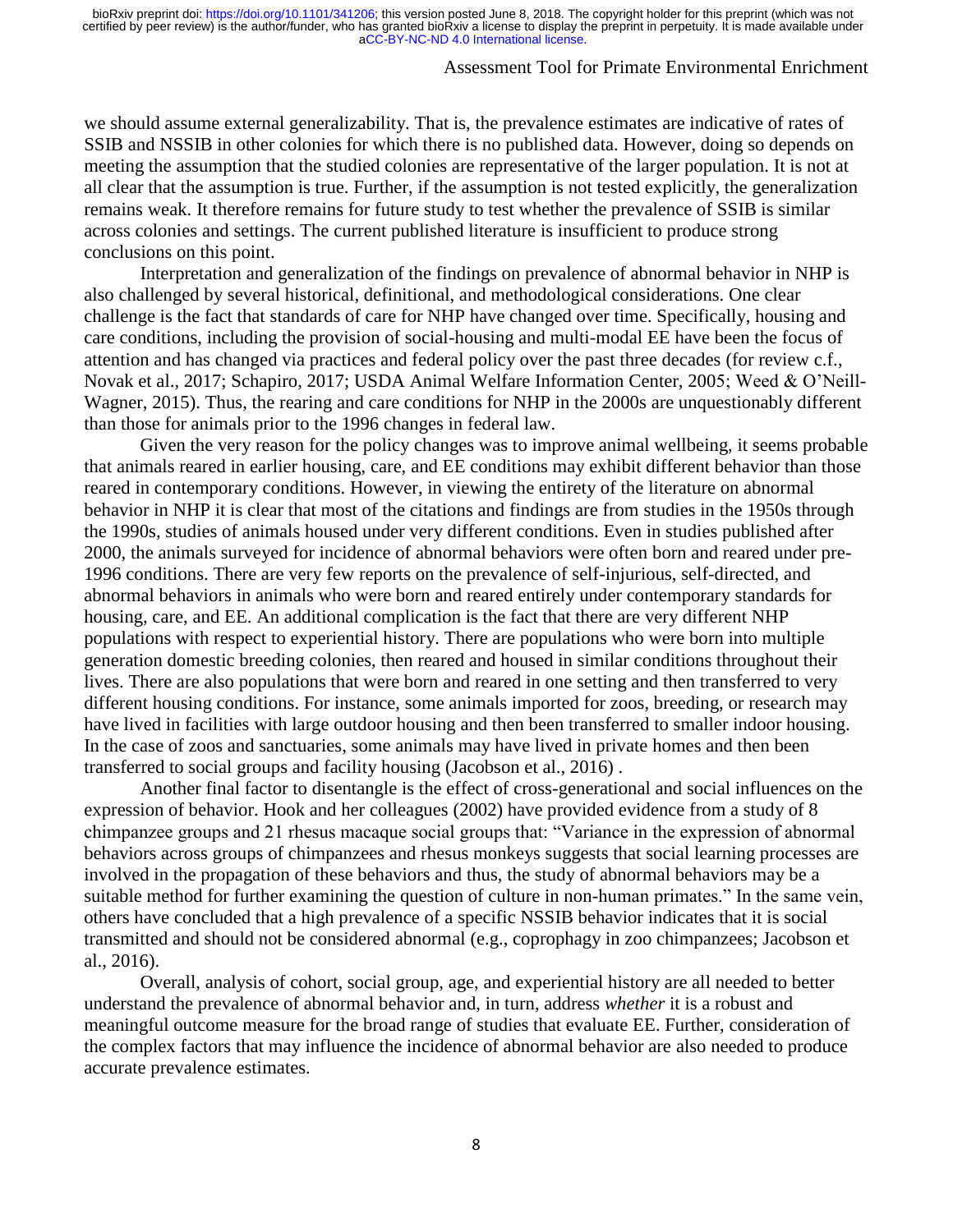### Assessment Tool for Primate Environmental Enrichment

**3.1.3. Definitional and methodological issues in measurement of abnormal behavior.** Other challenges to interpreting the extant literature on prevalence of abnormal behaviors arise from intertwined definitional and methodological issues. In brief, some behavioral symptoms that are indicative of compromised wellbeing can be readily quantified. For example, SSIB leads to flesh wounds that require medical treatment, as such, it is readily and objectively measurable and available in medical records. Thus, a large-scale study of the incidence of SSIB is feasible. Further, there is little disagreement that SSIB is a clear indicator of compromised wellbeing.

By contrast, there is disagreement and a lack of evidence that some of the behaviors typically designated as markers of compromised wellbeing are valid indicators of diminished wellbeing. Primary among these are pacing and mild-moderate persistent alopecia. Both may occur in a large proportion of animals, but there is no clear evidence that either significantly compromises the animals' health or their engagement in typical behaviors for their species, age group, housing, etc. (Novak et al., 2017). In fact, Poirier and Batson (2017) have recently provided a detailed critical evaluation that argues for the urgency of determining whether pacing is, in fact, an indicator of wellbeing. They observe: *"Our review highlights the current lack of understanding of the causal factors underlying pacing behavior. According to current knowledge, the welfare of pacing macaques could be either better, worse or equivalent to that of nonpacing individuals. It is also unclear whether pacing results from brain abnormalities. Since rhesus macaques are widely used as a model of healthy humans in neuroscience research, determining if pacing behavior reflects an abnormal brain and/or poor welfare is urgent."*

Beyond definitional issues are those that are compounded by the methods commonly used for colony-wide or large population surveys. The majority of systematic, published studies of abnormal behavior come from studies of animals in research settings. The methods often involve very short (i.e., 5 minutes) and infrequent (i.e., once or twice a year) observations by a human observer. The data collected may be a simple yes or no for each of a range of behaviors. One reason for the brief evaluation is practicality. These studies are typically part of wellness assessments or large-scale research assessments for very large colonies of animals. Thus, apart from self-wounding and alopecia, the typical measurements of abnormal behavior are based in a very brief time window. As a result, the measurement may miss behaviors entirely, or may yield an inflated estimate of their occurrence over a typical day, week, or month. That is, an abnormal behavior exhibited one time in two 5-min observation periods might be a reliable marker of what occurs frequently, but it also may not. The unvalidated assumption in this approach is that the behavior is relatively stable and its occurrence under small windows of observation generalizes to non-observed times.

Overall, because of the issues related with measurement, validation, and ethological relevance, it is difficult to draw firm conclusions with respect to true prevalence of abnormal behavior of captive NHP. Some studies report high levels while other do not. Moreover, the heterogeneity in types of abnormal behavior, as well as the heterogeneity of breeding, rearing, and housing conditions of NHPs, make the drawing of *general* conclusions about the etiology and treatment of abnormal behavior difficult. Whether EE that is used as treatment for animals with symptoms is also beneficial to other animals is similarly understudied. Arguably, in absence of strong evidence that the benefit of SMC EE generalizes from symptomatic to other animals, research on EE should clearly differentiate between the treatment model and evaluation of EE effects on the larger population of animals without symptoms such as SSIB, stereotypies, and other "abnormal behavior." Further, given the possibility that the prevalence of such behaviors is low, its use as an outcome measure may therefore create a "floor effect" problem, or be an insensitive dependent variable with respect to adequate assessment of the effects of EE.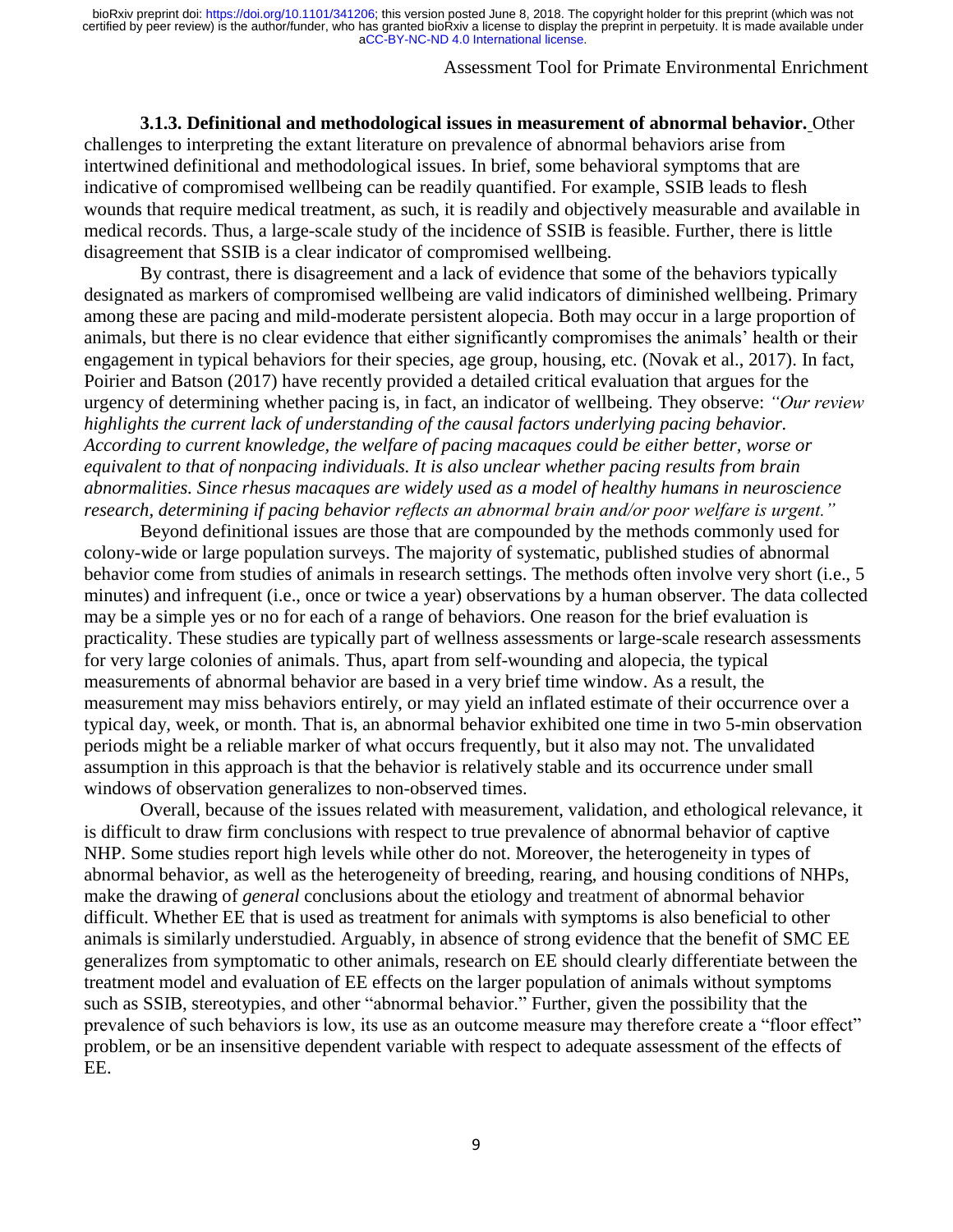### Assessment Tool for Primate Environmental Enrichment

**3.1.4. Objective measures: Engagement and use of EE by animals.** A different, and complementary, approach to measuring the effectiveness of EE is to record usage, that is whether, to what extent, how long, or how frequently animals choose to interact with it. Such measures do not necessarily provide evidence of benefit in terms of wellbeing. However, absence of interaction or interest from the animal, does provide a readily quantifiable marker that likely reflect ineffectiveness of the EE. In fact, several groups have argued that measurement of animals' engagement should be the common initial assessment for any EE strategy (Bennett et al., 2014; Lutz & Novak, 2005; Schapiro & Lambeth, 2007). Thus, in this review we include measures of sustained engagement as key information for assessment (see also Section 5.2 below).

The concept of engagement is reflected in much of the literature about EE and is a frequent outcome measure. It is also included in broad categorization schemes that focus on behavioral and sensory affordances that EE offers the animal. For example, Lutz and Novak (2005) describe categorization of inanimate enrichment in terms of: "… those that require some physical activity on the part of the animal (active enrichment) and those that provide only passive kinds of stimulation… This distinction is somewhat arbitrary inasmuch as passive forms of enrichment can be converted to active forms of enrichment if the animal can control the onset or offset of exposure. Furthermore, active forms of enrichment may provide only passive stimulation if the animal does not use them." (page 179-80). In this categorization "active" EE practices (i.e., those that permit some level of engagement or activity by the animal) would include provision of foraging devices, manipulable objects, fruits, and vegetables. By contrast, passive enrichment might include exposure to television, radio, or olfactory stimuli. Engagement with active EE can be measured by manual, pedal, oral, or other direct contact. Engagement with passive stimuli can also be measured. For example, by recording visual attention directed at a television, contact or proximity to a localized olfactory stimulus, or through providing the animal the opportunity to turn the stimuli on or off.

**3.1.5. Wellbeing and outcome measure summary.** Overall, the current literature on the relative effectiveness of various EE strategies poses some challenges to advancing evidence-based practices and policies. Among them is the need for additional research to refine and operationalize the concept of wellbeing in NHP. While behaviors typically associated with compromised health – self-injurious behavior, stereotypies, excessive aggression (i.e., those often referred to collectively as abnormal behavior) – are relatively well-defined, there remains variation in methods of measurement and recording. Consensus on the definition and measurement of wellbeing remains elusive. Beyond the general agreement that presence of abnormal behavior indicates a lack of wellbeing, other indicators may include: physical condition (including coat), activity levels, and stress hormone levels typical for animals of the same the age, sex, species, and housing; engagement in species-typical behavior (e.g., foraging, play, eating).

Continued refinement and normative values for all these potential markers of wellbeing will facilitate advances in measurement that allow for quantification and comparison that are at the heart of evidence-based assessment of the effect of different EE, care, and housing practices. For the purposes of this review and development of the assessment framework we included all outcome measures without attempting to impose subjective relative value with respect to wellbeing. In other words, we treated, for example, reports of increased activity and reduction of stereotypies equivalently. Clearly, however, the tool proposed here could readily be adapted with new evidence supporting differential categorization and weighting. It could also be adapted to create individualized treatment plans tailored to prioritize EE strategies with documented benefit for particular abnormal behaviors.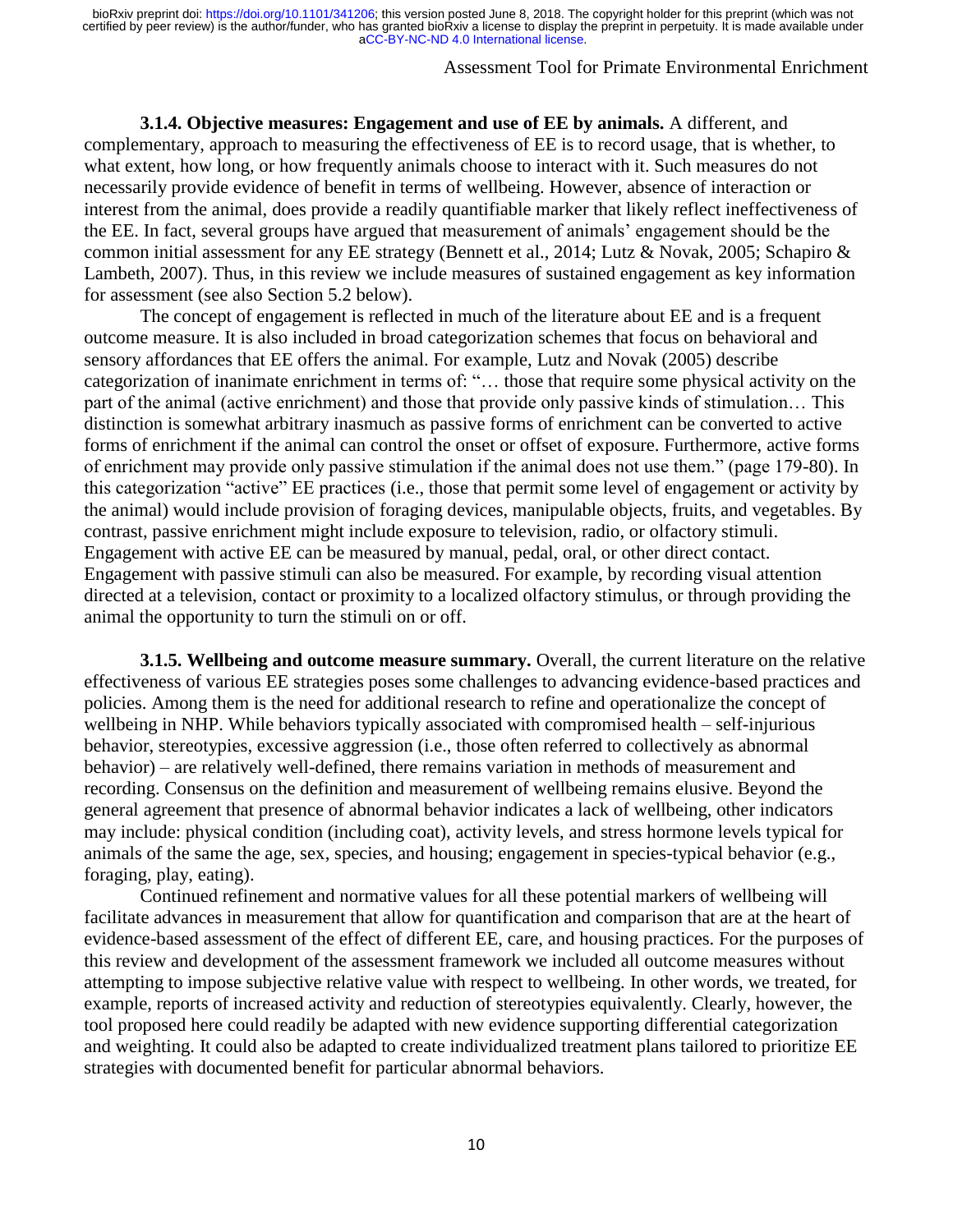# Assessment Tool for Primate Environmental Enrichment

### **3.2. Specific EE practices included in the assessment tool**

In this paper we focus on a subset of EE strategies in the SMC domain that meet three criteria. First, they are in broad use across types of facilities, as indicated by their mention in the EE standards for research facilities (Guide), zoos (AZA), and sanctuaries (GFAS). Second, they appear to be in common use (e.g., see Baker, 2016; Baker et al., 2007). Third, they are identified in our companion paper as candidates based on broad theoretical principles and evidence from psychological science. The strategies that were included are: computer-based, puzzle feeders, foraging substrates, foraging objects, manipulanda (toys), mirrors, television, radio, and multiple types (see Table 1).

Some EE strategies that are commonly mentioned and in use are not included in our review due to a near absence of studies investigating their efficacy. For example, supplemental feeding, or giving animals a range of foods and treats, without the accompaniment of a puzzle, foraging device, or other means of promoting manipulation, is not included. Supplemental feeding can clearly offer sensory stimulation and may have great value, however, there is little direct study of its effect. Similarly, provision of novel scents and olfactory stimuli may have value, but there is very little direct study or evidence from which to evaluate its impact.

#### **4. Evidence related to SMC EE strategies included in assessment tool: Literature review**

As described above, a comprehensive review of each study of the EE strategies included in our assessment model is beyond the scope of the current paper and is provided elsewhere (see references above). Here we provide a synopsis of studies within the peer-reviewed literature to identify the primary findings for each of the EE strategies within the SMC domain. Below we summarize the rationale for the use of each strategy and the current evidence for its effectiveness with respect to either the animal's wellbeing, engagement with the strategy, or both. Table 1 provides a synopsis of the findings.

#### **4.1. Computer-based strategies**

In these EE strategies, a computer-based device is employed in which software controls the presentation of stimuli, records the "active response" of the animal and signals resultant response contingencies (i.e. correct, error and reward presentation). The active response requires the animals to engage through touchscreen, joystick or another controller. Computer-based devices often are used to measure complex cognitive functions, such as interactive memory, recognition and problem solving.

Computer-based strategies for EE have been used in a variety of species (e.g. rhesus macaques (Bennett, Perkins, Tenpas, Reinebach, & Pierre, 2016; Washburn, Hopkins, & Rumbaugh, 1991; Washburn & Rumbaugh, 1992), bonnet macaques (Andrews, 1994; Andrews & Rosenblum, 1993, 1994a, 1994b), baboons (Fagot & Bonté, 2010; Fagot, Gullstrand, Kemp, Defilles, & Mekaouche, 2014; Fagot & Paleressompoulle, 2009), orangutans, chimpanzees, and gorillas (Calapai et al., 2017; Mallavarapu, Bloomsmith, Kuhar, & Maple, 2013; Perdue, Clay, Gaalema, Maple, & Stoinski, 2012; Platt & Novak, 1997; Wagner, Hopper, & Ross, 2016).The literature evaluating the response of NHP to computer-based EE provides evidence of effects on a range of outcome measures, including sustained engagement, task performance, behavior, and cortisol levels.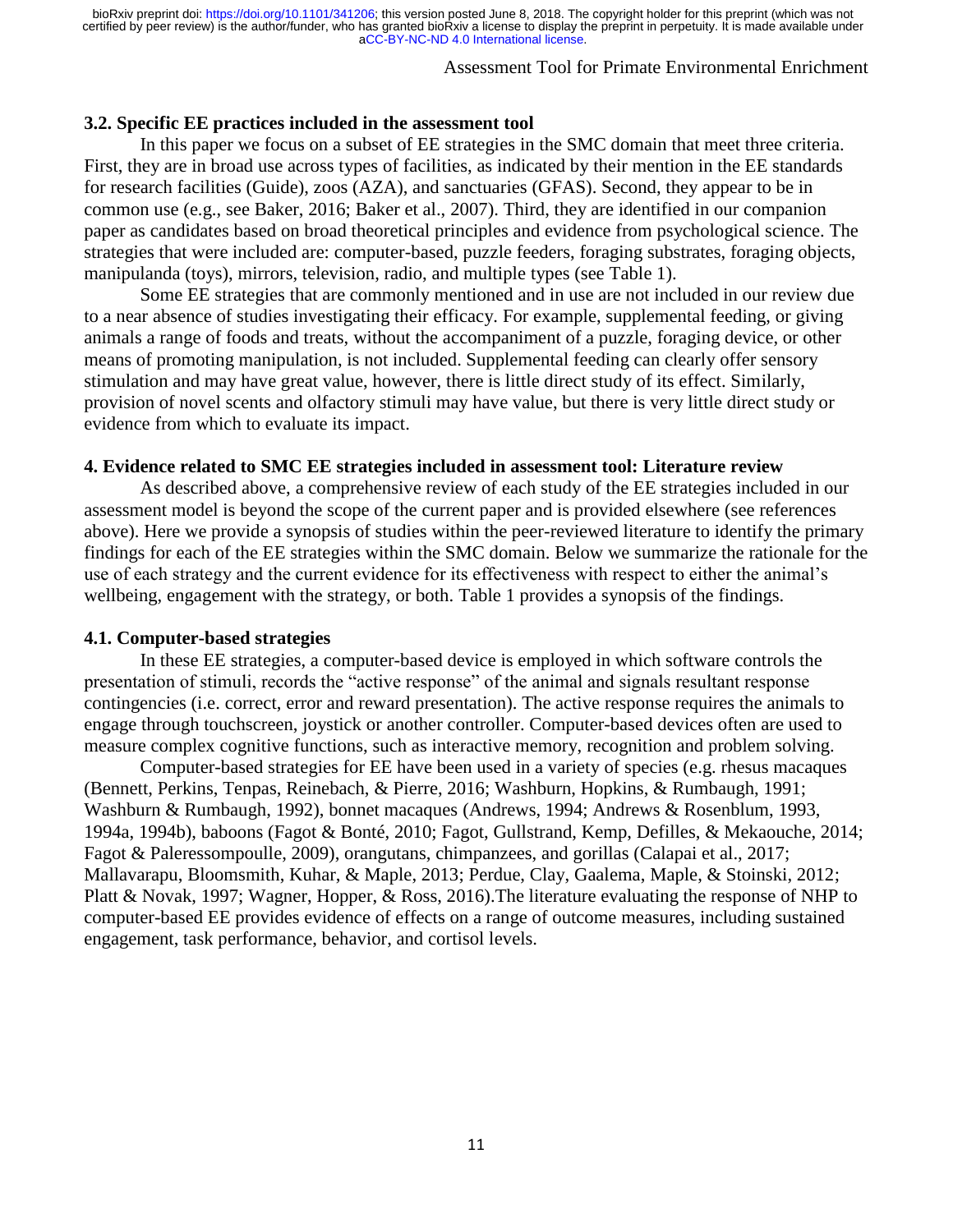# Assessment Tool for Primate Environmental Enrichment

#### Table 1. Summary of focused literature review

| <b>Enrichment</b><br><b>Strategy</b>        | <b>Studies</b><br>Reviewed | <b>Species Studied</b>                                                                                                                                                                                                                      | Assessment<br>Duration    | <b>Primary Dependent</b><br><b>Variables</b>                                                 | <b>General Conclusions</b>                                                                                                                                                                                                                                                                                                                                                                                                                                                                                                                                                                                                                                                                                        |
|---------------------------------------------|----------------------------|---------------------------------------------------------------------------------------------------------------------------------------------------------------------------------------------------------------------------------------------|---------------------------|----------------------------------------------------------------------------------------------|-------------------------------------------------------------------------------------------------------------------------------------------------------------------------------------------------------------------------------------------------------------------------------------------------------------------------------------------------------------------------------------------------------------------------------------------------------------------------------------------------------------------------------------------------------------------------------------------------------------------------------------------------------------------------------------------------------------------|
| Computer<br>Apparatus <sup>1-15</sup>       | 15                         | Baboons; rhesus<br>macaques; bonnet<br>macaque; chimpanzees;<br>orangutans; gorillas                                                                                                                                                        | 10 days - 7.5<br>months   | Observational<br>behavioral data;<br>engagement; number<br>of trials; cortisol<br>(salivary) | The majority of studies found that the nonhuman primates<br>initiated engagement quickly, increased number of trials<br>with repeated exposure, and sustained use for prolonged<br>periods of time without habituation. Pellet rewards were<br>used in most studies and proven to be effective. The<br>efficacy of video rewards versus pellets is inconsistent.<br>Performance improved when the primates were able to<br>choose the task. Behavioral impacts include a reduction in<br>resting, self, and cage-directed behaviors and an increase<br>in locomotion, social and task-directed behaviors. One<br>study also found a reduction in salivary cortisol levels when<br>computer system were available. |
| Food Puzzle <sup>16-26</sup>                | 11                         | Rhesus macaques;<br>chimpanzees; stump tail<br>macaques; pig tail<br>macaque; common<br>marmoset                                                                                                                                            | 6 days - 10 weeks         | Observational<br>behavioral data;<br>engagement                                              | Food puzzles promote species normative activity budgets<br>by requiring greater manipulation and increasing time spent<br>foraging. The varying complexity of puzzle feeders<br>correlates with differing degrees of fine motor skill use,<br>cognitive engagement, and foraging time. The length of<br>sustained engagement elicited by puzzle feeders is<br>inconsistent. A reduction in abnormal/agonistic behaviors<br>has been observed when puzzle feeders are available.                                                                                                                                                                                                                                   |
| Foraging<br>Substrate <sup>27-31</sup>      | 5                          | Rhesus macaques;<br>stump tail macaques;<br>chimpanzee;<br>moustached guenons;<br>vervets; ring-tailed<br>lemurs; squirrel monkeys;<br>white-headed<br>capuchins; black-<br>capped capuchins; red-<br>bellied tamarins;<br>common marmosets | 1week - 39 weeks          | Observational<br>behavioral data;<br>cortisol (urinary)                                      | Foraging substrate was consistently found to promote<br>species typical behaviors including increased foraging<br>time, locomotion, and social behavior in a numerous<br>species. Effects were sustained with prolonged exposure.<br>The substrate material mattered and was significant for<br>behavioral effects. No significant changes in cortisol levels<br>observed.                                                                                                                                                                                                                                                                                                                                        |
| <b>Typical Foraging</b><br>Device $32 - 41$ | 10                         | Rhesus macaques;<br>cynomolgus macaques;<br>squirrel monkeys;<br>callitrichids; marmosets;<br>cotton top tamarins                                                                                                                           | 2 days - 6 months         | Observational<br>behavioral data                                                             | Increases in foraging time were observed across the<br>studies, often with associated increases in activity levels.<br>Device type impacted the degree of initial and sustained<br>engagement. Decreases in abnormal behavior were also<br>observed in multiple studies.                                                                                                                                                                                                                                                                                                                                                                                                                                          |
| Manipulanda <sup>42-</sup>                  | 6                          | Baboons; pig tail<br>macaques; rhesus<br>macaques; vervets;<br>chimpanzees                                                                                                                                                                  | 10 days - 4<br>months     | Observational<br>behavioral data;<br>activity levels                                         | Manipulanda was found to be effective in eliciting<br>engagement and reducing abnormal behavior. However,<br>the findings were inconsistent and engagement was found<br>to vary by individual, throughout the day, and over time.                                                                                                                                                                                                                                                                                                                                                                                                                                                                                 |
| Mirrors <sup>48-51</sup>                    | $\overline{4}$             | Rhesus macaques;<br>vervets; capuchins                                                                                                                                                                                                      | 6 days - 30 days          | Observational<br>behavioral data;<br>engagement                                              | Mirrors were shown to be an effective, time-consuming<br>enrichment device in eliciting social behavior and<br>manipulation. Size and novelty of mirror position impacted<br>the level of engagement.                                                                                                                                                                                                                                                                                                                                                                                                                                                                                                             |
| Television <sup>52-55</sup>                 | 4                          | Rhesus macaques;<br>pigtail macaque                                                                                                                                                                                                         | 5 weeks - 1year           | Observational<br>behavioral data;<br>engagement; lever<br>pressing to turn device<br>on/off  | No clear behavioral effects identified. Engagement or<br>looking behavior was increased when videos were shown<br>on the screen versus blank screens, but with rapid<br>habituation and decline in attention to the screen. The<br>provision of television was found to be a weak positive<br>reinforcer for lever pressing.                                                                                                                                                                                                                                                                                                                                                                                      |
| Radio <sup>56-57</sup>                      |                            | Chimpanzees; baboons                                                                                                                                                                                                                        | 2 weeks - 6<br>months     | Observational<br>behavioral data; blood<br>pressure and heart<br>rate                        | Limited evidence to demonstrate consistent behavioral<br>effects. Reduced activity and agitation have been<br>observed with the provision of radio. Physiological effects,<br>such as a lowered heart rate, have also been recorded.                                                                                                                                                                                                                                                                                                                                                                                                                                                                              |
| Enriched<br>Environment <sup>58-68</sup>    | 11                         | Rhesus macaques;<br>cynomolgus; macaques;<br>capuchins;<br>chimpanzees                                                                                                                                                                      | 5 days - several<br>years | Observational<br>behavioral data;<br>cortisol (plasma,<br>fecal); blood serotonin            | The use of multiple enrichment strategies decreased<br>abnormal behaviors and increased species typical<br>behaviors, foraging, and activity levels. Continued, long-<br>term use of the devices was exhibited by multiple studies.<br>Positive effects were observed in both singly and pair-<br>housed animals. A reduction of cortisol levels compared to<br>baseline was also recorded in multiple studies.                                                                                                                                                                                                                                                                                                   |
|                                             |                            |                                                                                                                                                                                                                                             |                           |                                                                                              | $^1$ Andrews (1994); $^2$ Andrews & Rosenblum (1993); $^3$ Andrews & Rosenblum (1994a); $^4$ Bennett et al. (2016); $^5$ Calapaiet al. (2017); $^6$ Fagot & Bonté (2010); $^7$ Fagot et al. (2014); $^8$ Fagot<br>& Palamescompoulle (2009) Malaysmu at al. (2013) <sup>, 10</sup> Pardua at al. (2012) <sup>, 11</sup> Platt & Novak (1997) <sup>, 12</sup> Wagnerat al. (2016) <sup>, 13</sup> Washburn & Hopkins (1994) <sup>, 14</sup> Washburn at al.                                                                                                                                                                                                                                                        |

baseline was also recorded in multiple studies.<br>& Pak ressompoulle (2009); <sup>9</sup>Ma la vara pu et al. (2013); <sup>10</sup>P erdue et al. (2012); <sup>11</sup>P la tt & Novak (1997); <sup>12</sup>Wagne r et al. (2012); <sup>10</sup>Washburn & Hopkins (1994); <sup>1</sup> <sup>1</sup>Andrews (1994); <sup>2</sup>Andrews & Rosenblum (1993); <sup>3</sup>Andrews & Rosenblum (1994a); <sup>4</sup>Bennett et al. (2016); <sup>5</sup>Calapaiet al. (2017); <sup>6</sup>Fagot & Bonté (2010); <sup>7</sup>Fagot et al. (2014); <sup>8</sup>Fagot & Bonté (2019); <sup>9</sup>Alayanapu et (1991); <sup>15</sup>Washbum & Rumbaugh (1992a); <sup>16</sup>Bloom & Cook (1989); <sup>17</sup>Bloomsmith et al. (1988); <sup>28</sup>Bomstrand et al. (1986); <sup>19</sup>Brent & Eichberg (1991); <sup>20</sup>Celet al. (2003); <sup>21</sup>Harlow<br>(1950); <sup>22</sup>Murchison & Nolte (1992 & Paleressompoulle (2009); <sup>3</sup>Mala varapu et al. (2013); <sup>10</sup>Perdue et al. (2012); <sup>11</sup>Platt & Novak (1997); <sup>12</sup>Wagner et al. (2016); <sup>13</sup>Washbum & Hopkins (1994); <sup>14</sup>Washbum et al.<br>(1991); <sup>15</sup>Washbum & Rumbaugh (1992a) (1991); <sup>15</sup>Washbum &Rumbaugh (1992a); <sup>16</sup>Bloom &Cook (1989); <sup>17</sup>Bloomsmin et al. (1988); <sup>18</sup>Bloomstrand et al. (1986); <sup>37</sup>Baker (1997); <sup>27</sup>Ee ht atl. (2003); <sup>27</sup>Holme s expedited al. (2003); <sup>27</sup>Holme s et al. (1992 (1950); <sup>42</sup>Murchison & Nolte (1992); <sup>43</sup>Reinhardt (1993a); <sup>43</sup>Reinhardt (1993b); <sup>42</sup>Roberts et al. (1993); <sup>43</sup>Rosa et al. (2003); <sup>42</sup>Baker (1997); <sup>43</sup>Byme & Suomi (1991); <sup>39</sup>Chamove et al. (1977); <sup>36</sup>Fekete<br>al. (1 al. (1982); <sup>30</sup>Ludes & Anderson (1996); <sup>31</sup>Ludes-Fraubb & Anderson (1998); <sup>32</sup>Bayne et al. (1992); <sup>33</sup>Bayne et al. (1991); <sup>34</sup>Bennett et al. (2014); <sup>35</sup>Chamove et al. (1977); <sup>36</sup>Fek<br>et al. (2000); <sup>37</sup>Holmes et al. et al. (2000); <sup>5/</sup>Holmes et al. (1995); <sup>53</sup>John et al. (2015); <sup>53</sup>Reinhardt (1993); <sup>40</sup>Spring et al. (1997); <sup>41</sup>Voe klet al. (2001); <sup>42</sup>Aexander & Hines (2002); <sup>43</sup>Brent & Belik (1997); <sup>43</sup>Brent & Belik (1997); <sup>43</sup> & Stone (1998); <sup>43</sup>He inzet al. (2000); <sup>46</sup>Kessel& Brent (1998); <sup>47</sup>Line et al. (199); <sup>48</sup>Gallup & Su<br>Gallup (1986); <sup>52</sup>Harris et al. (1999); <sup>53</sup>Lee et al. (2011); <sup>54</sup>Platt & Novak (1997); <sup>55</sup>Schapiro & Bloc<br>(1999)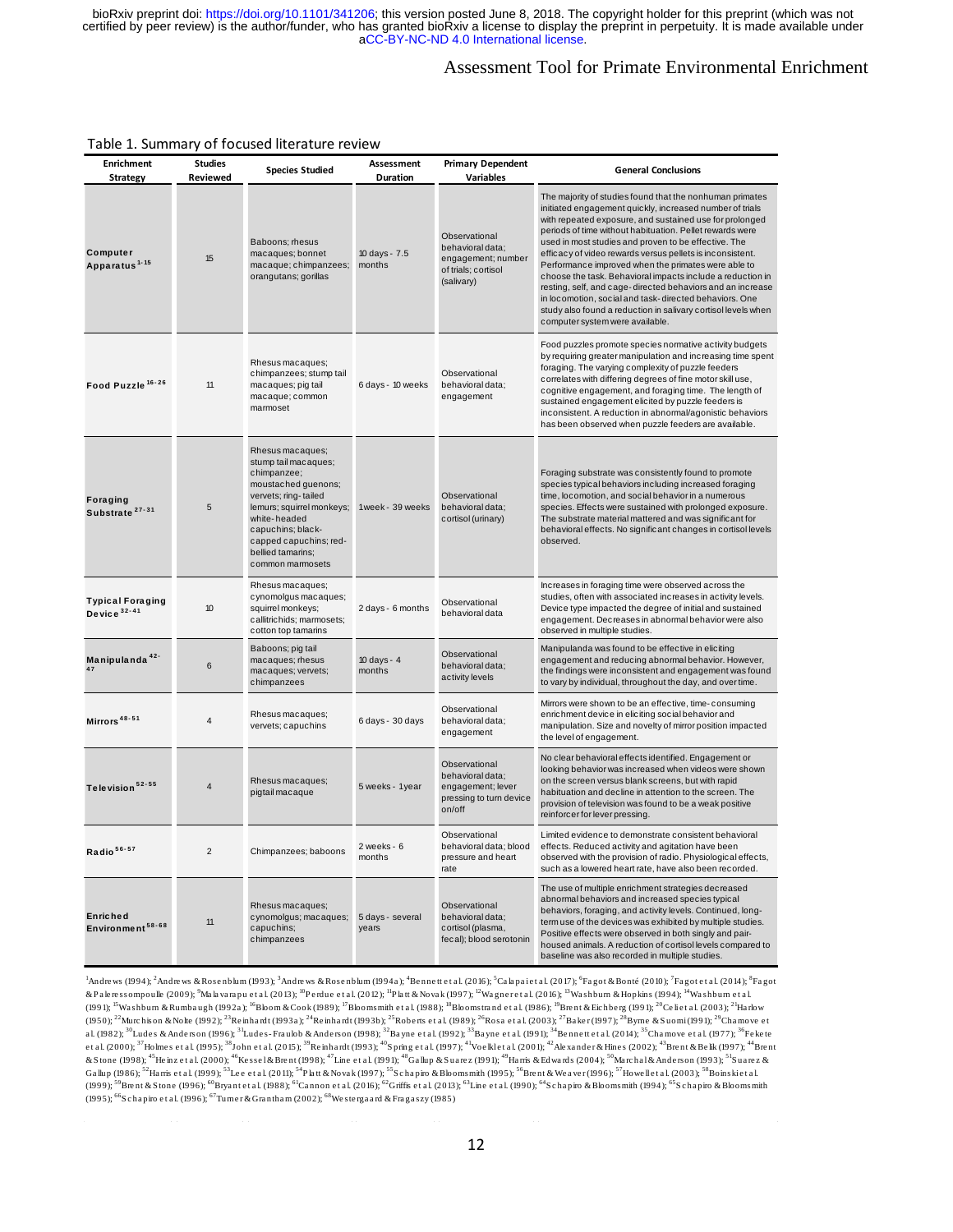# Assessment Tool for Primate Environmental Enrichment

Several studies demonstrate that NHP will engage with computer-based games for extended periods of time with no evidence of habituation or reduced use over repeated presentation. For example, in one study, a computer-based joystick apparatus proved to be more effective in maintaining sustained engagement for 11 rhesus macaques compared to commonly-used foraging device – during five-hour testing sessions, all animals averaged over 1,000 trials (Bennett et al., 2016). Similar levels of engagement – over 1 million trials across 85 days – were reported for baboons housed in large social groups, with approximately 75 of all individuals in the group actively participating (Fagot & Bonté, 2010; Fagot & Paleressompoulle, 2009). Other studies have examined how factors of control and different types of rewards affect performance levels on computers. For example, rhesus monkeys were shown to have higher performance levels if they were given a choice of tasks to select from as opposed to being assigned a task (Washburn et al., 1991). The use of food pellets is a typical reward provided when the computer tasks are completed correctly. Monkeys also exhibited sustained engagement when non-food rewards, such as video clips, were used as response contingencies (Andrews & Rosenblum, 1993, 1994a), thus demonstrating, a food motivator is not required to maintain engagement with computer-based devices.

Evidence of beneficial effects of video-tasks is apparent from empirical studies that demonstrated decreases in cortisol, cage-directed, self-directed and stereotypical behaviors (for review, c.f., Bennett et al., 2016; Fagot et al., 2014; Perdue, Beran, & Washburn, 2017; Washburn & Rumbaugh, 1992). When the computer-based devices were available rhesus macaques spent 40% of their time on task related behaviors – compared to the 20% of time spent on device directed behavior observed with other enrichment devices. The monkeys also showed a reduction in self-directed, cage-directed and stereotypical behaviors when the computer-based devices were available (Washburn & Rumbaugh, 1992). On average, baboons showed an increase in activity, social-behaviors, and task-directed behaviors when allowed access to the computer-based games. They also exhibited decreases in salivary cortisol, suggesting these changes in behaviors do indeed correlate with lower stress levels and consequently benefits to health (Fagot et al., 2014).

Together, the extant literature over the past 25 years provides strong empirical support for the effectiveness of computer-based devices as an EE strategy. Additionally, computer-based tasks have inherent flexibility and capacity for use as enrichment in a wide-range of relevant characteristics, including cognitive engagement (learning, memory, attention), motor manipulation, sensory stimulation, sustained engagement, choice, and response contingency. Further, computer-based tasks can provide variability within each of these characteristics. For instance, the complexity of tasks and visual or auditory stimuli can readily be varied. Finally, computer-based enrichment is uniquely well-suited to evaluate and demonstrate clear evidence of sustained engagement because it allows for automated and continuous measurement of the animals' use, or engagement (Bennett et al., 2016; Fagot & Bonté, 2010; Fagot & Paleressompoulle, 2009). In other words, whereas traditional puzzles or toys typically require a human observer to record the amount of time animals contact or engage with the object, a feature of computer-based tasks is continuous and detailed recording of animals' interaction with the device.

#### **4.2. Puzzle strategies**

Puzzle enrichment is defined here in the terms of the provision of a device that requires a series (2 or more) of coordinated movements to solve. Often, food is used as a reward for completing the puzzle and here we refer to those as *food puzzles*. Inclusion of a series of manipulation in the definition is a straightforward way to differentiate between food puzzles and other foraging objects. While foraging objects allow supplemental food to be obtained via rote simple actions that occur quickly and without substantial engagement, food puzzles require some complexity of investigation and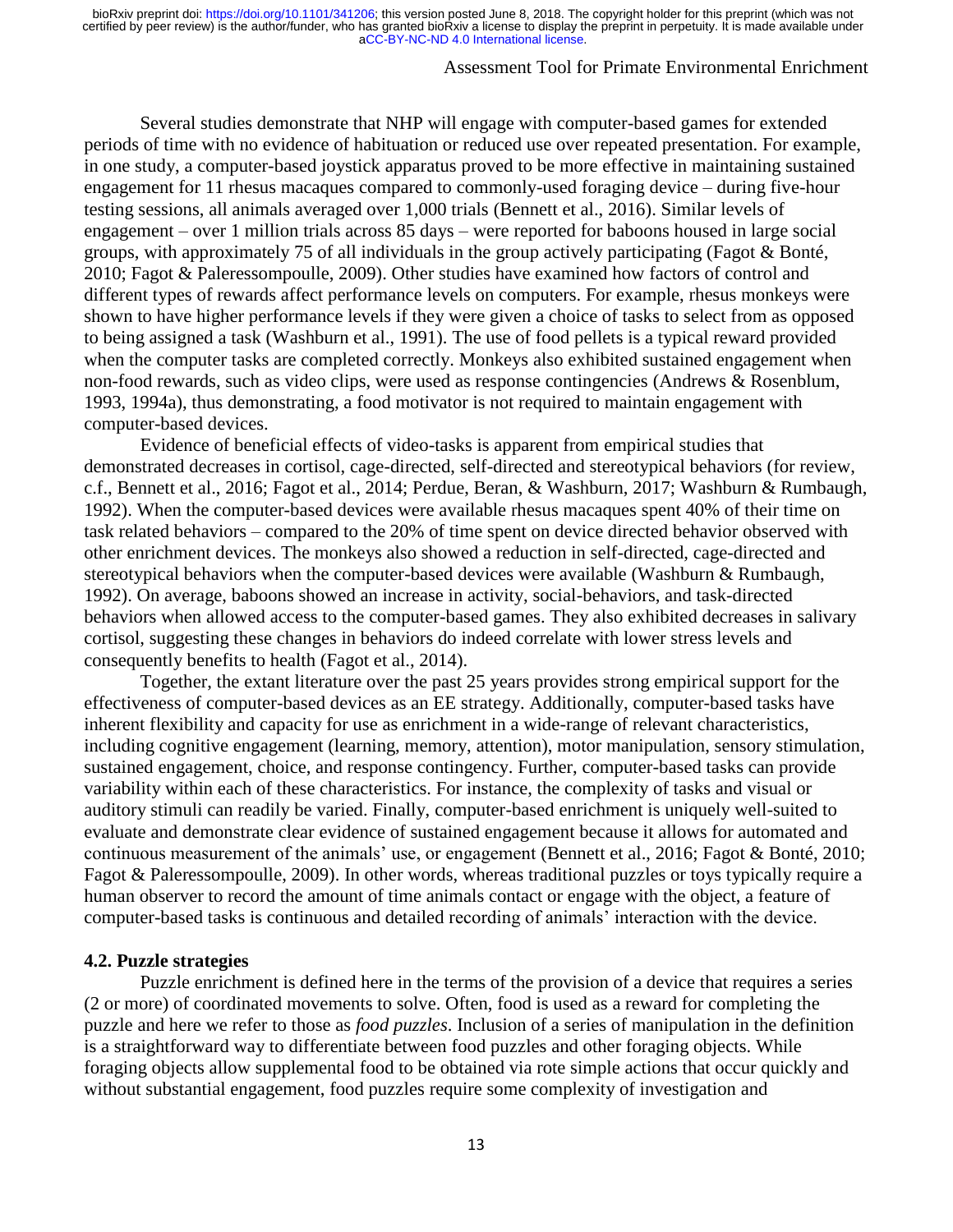### Assessment Tool for Primate Environmental Enrichment

manipulation. Due to the lack of literature on non-food puzzles as an EE strategy, and their absence in common practices, we have focused on food puzzles here.

Puzzle feeders are a common EE strategy and their effectiveness has been assessed in a broad range of NHP, including chimpanzees (Bloomstrand, Riddle, Alford, & Maple, 1986; Brent & Eichberg, 1991; Celli, Tomonaga, Udono, Teramoto, & Nagano, 2003), rhesus macaques (Bloom & Cook, 1989; Harlow, 1950; Reinhardt, 1993b), pigtail macaques (Murchison & Nolte, 1992), stumptail macaques (Reinhardt, 1993a), and common marmosets (de Rosa, Vitale, & Puopolo, 2003; Roberts, Roytburd, & Newman, 1999). In general, these studies have examined changes in agonistic and abnormal behavior, general activity levels and foraging times, and duration of interaction with the device.

As an enrichment strategy, puzzle feeders enhance species-typical behaviors such as time spent foraging by increasing the complexity of actions required for the animal to extract the food contained within the device (Bloom & Cook, 1989; Bloomstrand et al., 1986; Murchison & Nolte, 1992). In chimpanzees housed in pairs or in social groups, sustained engagement for over an hour, reduced agonistic/abnormal behaviors (i.e., biting, hair pulling, coprophagy, feces spreading, repetitive behaviors, self-slapping), and increased foraging behaviors have been reported when puzzle feeders are provided (Bloomsmith, Alford, & Maple, 1988; Bloomstrand et al., 1986; Celli et al., 2003). Similarly, marmosets demonstrated decreased pacing and inactivity – behaviors deemed undesirable by these authors – and increase foraging time with increased environmental complexity provided via wooden gum and puzzle feeders (de Rosa et al., 2003; Roberts et al., 1999).

Puzzle feeders can vary in complexity, and consequently elicit different degrees of cognitive engagement and motor manipulation. As anticipated, an increase in puzzle complexity was found to correlate with greater manipulation and foraging time in rhesus macaques (Bloom & Cook, 1989). The extent of sustained engagement, and conversely habituation, are unclear. Brent & Eichberg (1991) found that chimpanzees spent a consistent amount of time manipulating puzzle-boards across trials . In contrast, Celli and colleagues (2003) found that chimpanzees decreased manipulation from 36.6% to 8& over three observation sessions. Other studies found a peak in manipulation initially (Roberts et al., 1999) and over the first hour of access to the device (Murchison & Nolte, 1992). Individual differences, study duration, and the impact of device complexity on habituation and manipulation are likely contributing factors to the inconsistent findings regarding sustained engagement with food puzzles.

Overall, there is strong empirical support for puzzle feeders as an effective form of EE; they provide cognitive, sensory, and manipulative stimulation and have been proven successful in a wide range of primate species. The increased complexity of obtaining food objects promotes species normative activity budgets, foraging behaviors, such as tool use, and sustains engagement for prolonged periods. While most studies focused on usage and engagement, reductions in abnormal behaviors have also been reported (Bloomsmith et al., 1988; Roberts et al., 1999).

#### **4.3. Foraging substrate strategies**

In addition to puzzle feeders (i.e., discrete devices), EE aimed at increasing foraging behavior can also be provided through use of dispersed substrate, or a textured medium (e.g., wood chips, wood wool, paper, shavings, etc.), within an animal's enclosure within which food may be distributed. The number of published studies that report on the effects of foraging substrate as an EE strategy is not particularly large, however, the evidence of its effectiveness is consistent. Foraging substrates have been studied in several species, including chimpanzees (Baker, 1997), capuchin monkeys (Ludes-Fraulob & Anderson, 1998; Ludes & Anderson, 1996), rhesus macaques (Byrne & Suomi, 1991), stumptail macaques, guenons, ring-tailed lemurs, vervets, red-bellied tamarins, squirrel monkeys, and common marmosets (Chamove, Anderson, Morgan-Jones, & Jones, 1982). The literature includes reports on both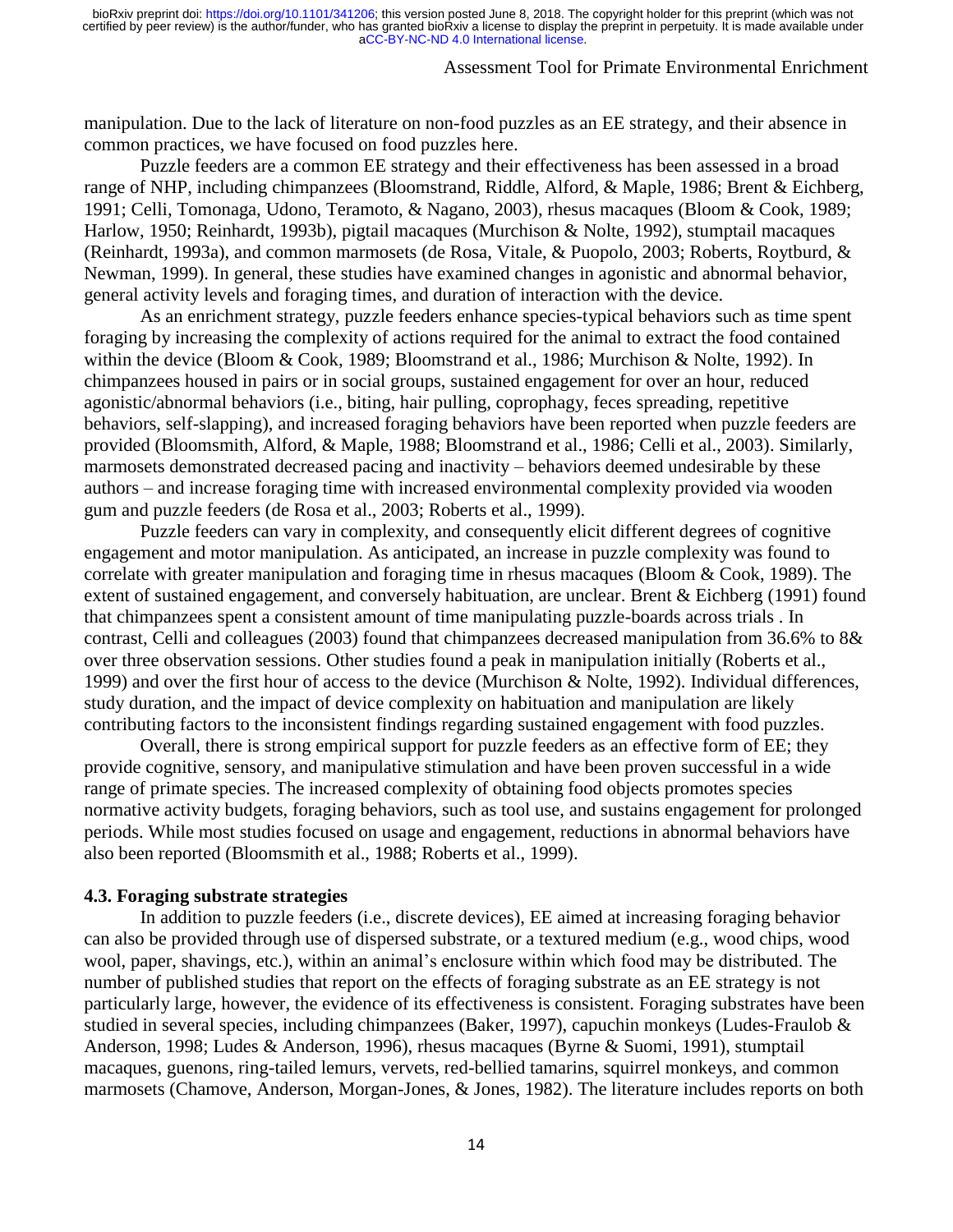# Assessment Tool for Primate Environmental Enrichment

the amount of manipulation of the foraging substrate as well as changes in the animals' abnormal behaviors, activity levels, and social interactions. In one study involving 13 chimpanzees housed in pairs or trios, the addition of straw and foraging material decreased abnormal behaviors possibly by increasing foraging behavior (Baker, 1997). Other studies found similar results across a range of NHP, with increases in foraging time and overall activity levels in the presence of foraging substrate (Byrne & Suomi, 1991; Chamove et al., 1982; Ludes-Fraulob & Anderson, 1998). Furthermore, the type of substrate was found to be a significant variable in the resultant behavioral impacts (Chamove et al., 1982; Ludes & Anderson, 1996).

Together the literature provides evidence that the use of foraging substrate can produce benefits to animal wellbeing and is likely an effective EE strategy. The benefits are multifaceted. Soft bedding provides a natural substrate to bare floors, is associated with increases in activity and species typical behaviors, and can lead to reductions in abnormal behavior, aggression, and over grooming (for review and additional references c.f., Bennett, Corcoran, Hardy, Miller, & Pierre, 2010).

#### **4.4. Foraging object strategies**

A third category of foraging enrichment is the use of a discrete object (i.e., separable from the caging) that is designed to elicit foraging behavior through relatively simple manipulative actions required to extract food. Typical simple foraging objects are balls, boxes, or PVC tubes that have holes and are held by one hand (or foot) while the food items placed within the device are removed. The devices are categorized separately from puzzle feeders because they require simple manipulation and offer little problem-solving challenge.

Foraging devices are widespread in use and their EE value has been studied in a range of species that includes rhesus macaques (Bayne et al., 1991, 1992; Reinhardt, 1993b), cynomolgus macaques (Bennett et al., 2014; Holmes, Riley, Juneau, Pyne, & Hofing, 1995), squirrel monkeys (Fekete, Norcross, & Newman, 2000; Spring, Clifford, & Tomkol, 1997), and callitrichids (Chamove, 2005; Sha, Ismail, Marlena, & Lee, 2016; Voelkl, Huber, & Dungl, 2001).

Observational data and behavioral effects were evaluated for this EE strategy, including: amount of foraging time and duration of interaction with the device, as well as changes in abnormal behavior, grooming behavior, and activity level. Significant increases in foraging time were observed with the provision of foraging objects to single- and group-housed squirrel monkeys, marmosets, and two species of macaques (Bennett et al., 2014; Chamove, 2005; Fekete et al., 2000; Holmes et al., 1995; Voelkl et al., 2001). Similarly, when a typical food box, or hopper, that required only simple reaching to retrieve food was replaced by one providing food through wire mesh – complicating food extraction – foraging time increased as would be predicted with increased complexity. In pair-housed rhesus macaques, this simple increased manipulation requirement increased foraging time 141-fold (Reinhardt, 1993b). Provision of artificial turf boards and polyvinyl chloride (PVC) pipe devices resulted in a decrease in stereotypical behavior in singly-housed rhesus and cynomolgus macaques (Bayne et al., 1991, 1992; Holmes et al., 1995). Comparable behavior effects were observed in cotton top tamarins and Goeldi's monkeys, which showed an increase in species typical behaviors (i.e., foraging) and activity budgets (Sha et al., 2016).

It is important to note that some devices are more effective at maintaining animals' engagement with the device over a period. Unsurprisingly, devices that pose a manipulative challenge for the extractions of small food items (e.g., such as a PVC pipe with small holes drilled in it) sustain engagement longer than simply providing food items in an open treat dispenser (Bennett et al., 2014). Overall, typical foraging devices that encourage manipulation and engagement from captive NHP can lead to positive behavioral changes and likely are an effective form of EE (for additional review and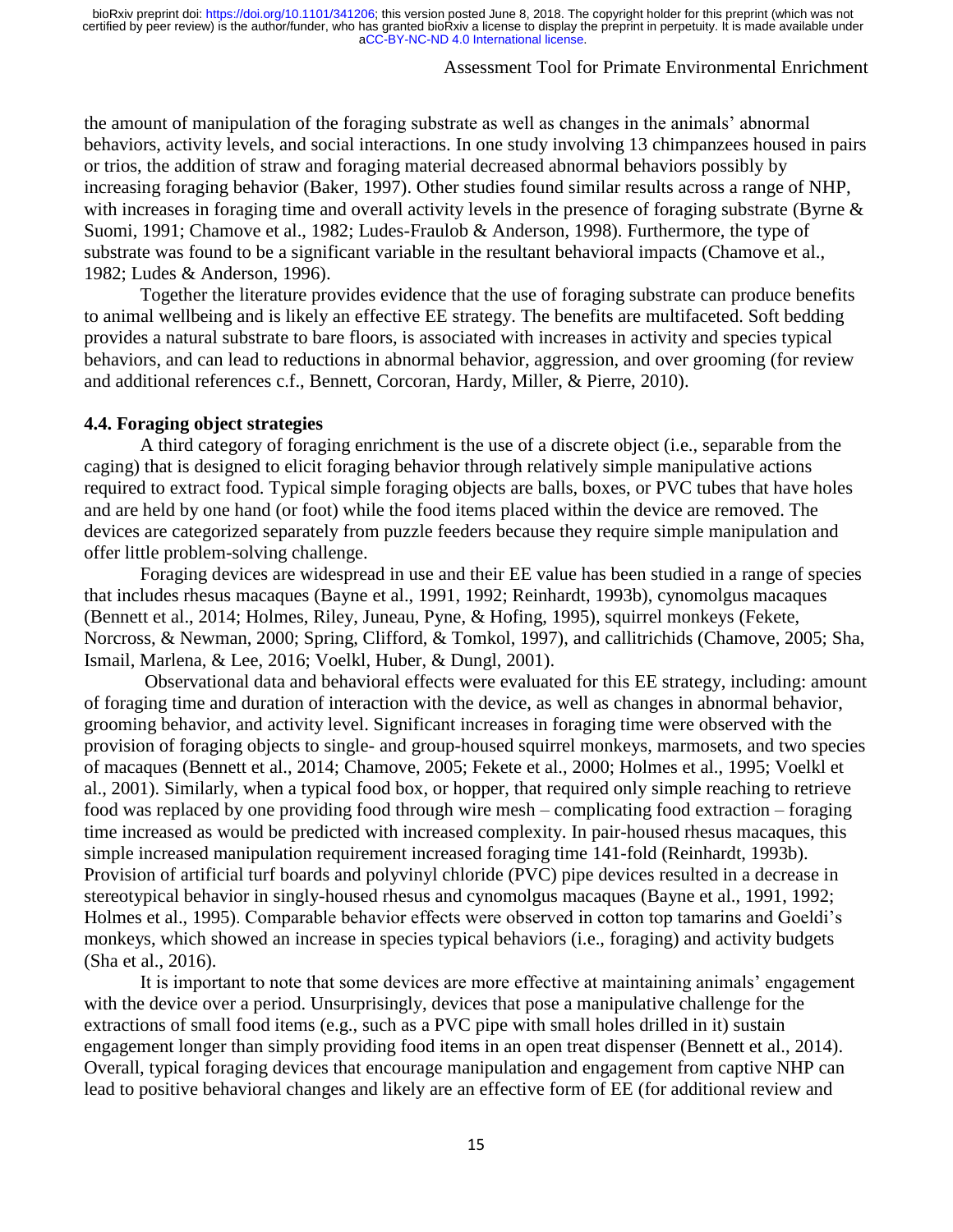# Assessment Tool for Primate Environmental Enrichment

references c.f., Sha et al., 2016).

### **4.5. Manipulanda (toy) strategies**

Another common strategy for providing EE is to give animals manipulatable "toys." As defined and categorized here, manipulanda are freely-movable objects or toys that are not part of the cage or feeder and are available to the animals for manual, pedal, oral, or other interaction. These may be toys manufactured for house pets, such as hard rubber cat or dog toys (e.g.,  $\text{Kong}^{\text{TM}}$  toys), or those similar to toys manufactured for human children, including dolls, rattles, teething rings, etc. Such manipulanda can vary widely in their complexity and their sensory, motor, and cognitive affordances. In turn, they vary in capacity to elicit different types of engagement. For instance, rattles result in sound production, thus providing motor engagement, sensory stimulation, and feedback loops that may together promote sustained engagement.

There is relatively little evidence that provision of manipulanda or toys have substantial benefits for animal wellbeing. A handful of studies evaluated the effects of manipulanda on abnormal behavior, species-typical behaviors and activity budgets in rhesus macaques (Line, Morgan, & Markowitz, 1991, pigtail macaques (Kessel & Brent, 1998), baboons (Brent & Belik, 1997; Heinz et al., 2000), chimpanzees (Brent & Stone, 1998), and vervets (Alexander & Hines, 2002). In aged rhesus macaques, Line and his colleagues report that simple toys do not alter behavior (Line et al., 1991). In contrast, Brent and Belik (1997) report that provision of manipulanda to group-housed baboons resulted in a decrease in abnormal behavior, inactivity, cage-directed, and self-directed behaviors. A similar result was reported in individually-housed pigtail macaques, with decreases in abnormal behavior and cagedirected behavior correlating with increased enrichment use (Kessel & Brent, 1998). The studies also found that engagement with manipulanda may depend on a multitude of variables, such as, individual preferences, sex preferences, complexity of object, number of toys presented simultaneously, and time of day (Alexander & Hines, 2002; Brent & Stone, 1998; Heinz et al., 2000). Together, the results of these studies demonstrate variability in the use and benefit of using manipulanda as an enrichment strategy to increases animals' activity and decrease the display of abnormal behaviors.

# **4.6. Mirror strategies**

The use of mirrors as EE occurs through provision of either fixed or manipulable reflective surfaces that are not a part of the structure of the animal's home enclosure, or that are not intended for another purpose. The efficacy of mirrors as an EE strategy has been investigated in vervets (Harris & Edwards, 2004), capuchins (Marchal & Anderson, 1994), and rhesus macaques (Gallup & Suarez, 1991; Suarez & Gallup, 1986). These studies recorded contact use of the mirror, manipulation of the mirror, and duration of viewing behavior exhibited towards the mirror. For example, in singly-housed vervets, mirrors were used up to 26.7% of the time during the observation periods (Harris & Edwards, 2004). Mirror use was defined as either looking behavior directed at the mirror or direct contact with the mirror. Individual monkeys varied in their use of the mirror, but the researchers concluded that the mirrors were a positive and time-consuming enrichment strategy with minimal habituation observed up to a year after introduction (Harris & Edwards, 2004). In contrast, others have reported a cessation of social behaviors directed toward mirrors with extended use (Gallup & Suarez, 1991; Suarez & Gallup, 1986). However, reinstatement of engagement has been shown to occur by altering the location of the mirror (i.e., moving the mirror to a different side of the cage; Suarez & Gallup, 1986) or when the mirrors' orientation was changed (Gallup & Suarez, 1991). In a study involving eight capuchin monkeys and a variety of mirror types and sizes, the mirrors were manipulated substantially more than the control object (Marchal & Anderson, 1994).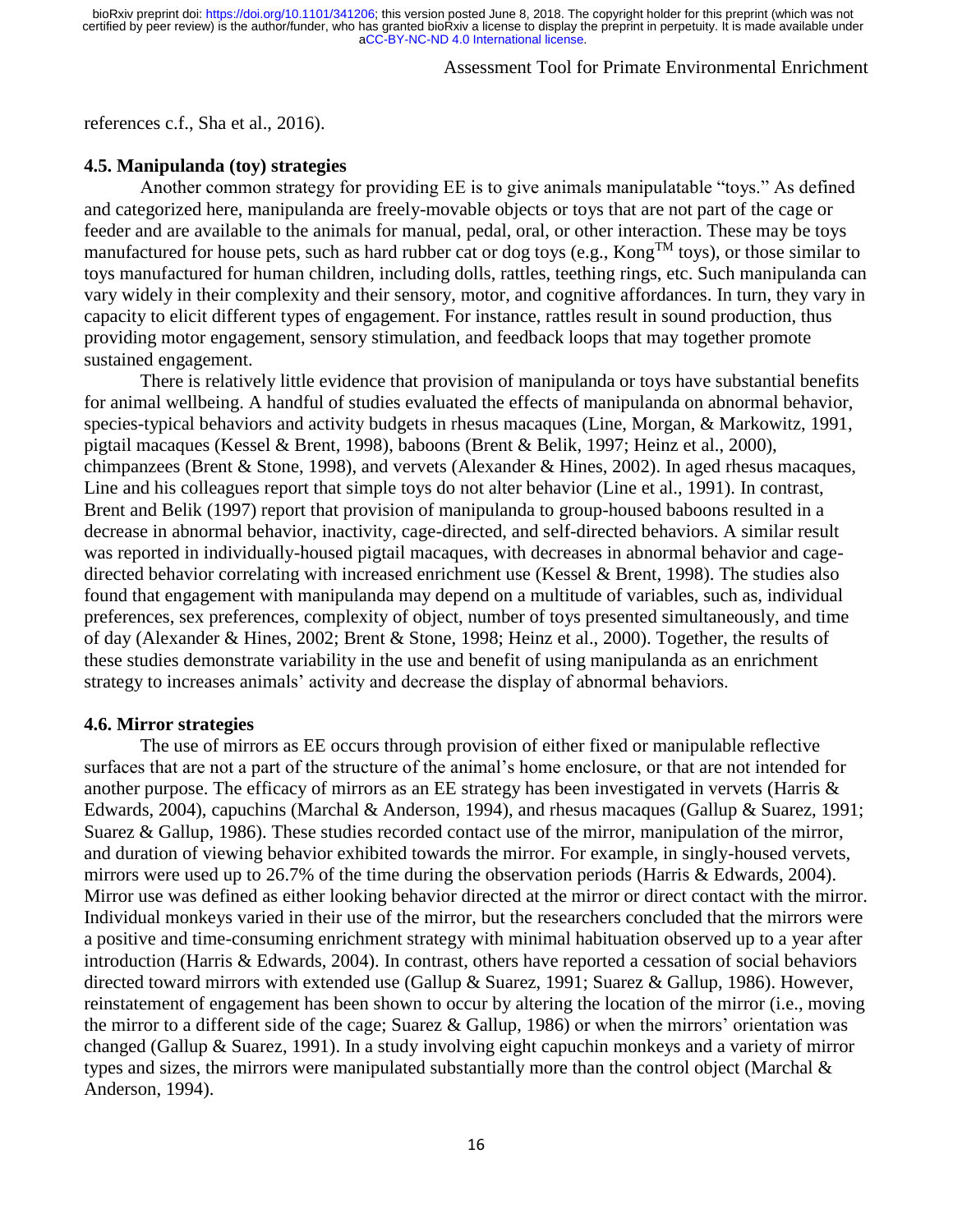# Assessment Tool for Primate Environmental Enrichment

These studies illustrate that when mirrors are available for NHP, they elicit manipulation and engagement. The evidence of manipulative engagement suggests the monkeys could be using the mirrors as manipulanda or as tools to view stimuli that are outside of their direct line of sight (Harris & Edwards, 2004). However, these studies focused on usage and engagement and did not identify other behavioral effects, such as impacts on activity budgets and abnormal behaviors.

### **4.7. Television strategies**

Providing EE via television includes presentation of a video monitor screen (without the option for control by the animals) that plays videos of varying content for the animals to watch. As defined here, the category includes provision of video stimuli regardless of specific electronic apparatus used for its delivery (i.e., includes traditional televisions, portable computing devices, etc.). The benefit of providing televisions as an EE strategy has been investigated through studying the success of videos as positive reinforcement, examining the frequency and duration of monkeys' looking behavior towards the television, and prevalence of species-typical behaviors while television is present in rhesus macaques (Harris, Briand, Orth, & Galbicka, 1999; Platt & Novak, 1997; Schapiro & Bloomsmith, 1995) and pigtail macaques (Lee, Yi, & Crockett, 2011). Platt and Novak (1997) found that monkeys did look at the monitor but for varying lengths of time depending on the content. Similarly, attention to the video screen was found to be higher initially when monkeys were shown a video versus a blank screen, however, rapid habituation and a decline in looking behavior were also observed (Lee et al., 2011). Lee and colleagues found no clear effects on behavior. In a study that allowed monkeys to press a lever to receive video reward, television was a weak positive reinforcement (Harris et al., 1999). Overall, the results of these studies provide no strong conclusion on the efficacy of television as an EE strategy.

#### **4.8. Radio strategies**

Auditory enrichment can occur in a variety of ways, but one common strategy is to use some form of sound device (without option for control by the animals) to play varied music, talk, conspecific vocalizations, nature sounds, or other streaming auditory stimuli. Radios, compact discs (CD) players, computers that play conspecific sound clips are all grouped here under "radio." For the purposes of this paper, we will separately consider provision of radio that results from operation of manipulanda and that is paired with food reward (i.e., see section on strategies that combines multiple forms of enrichment). The effectiveness of radio as an EE strategy has been studied in chimpanzees (Howell, Schwandt, Fritz, Roeder, & Nelson, 2003) and baboons (Brent & Weaver, 1996). These studies investigated behavioral changes and changes in heart rate, blood pressure, and plasma cortisol levels. In chimpanzees, stereo music reduced agitation/aggression and increased social behavior after exposure to it (Howell et al., 2003). In baboons, a significant reduction in the mean heart rate during periods when radio was played was interpreted by the authors as an indicator of reduced stress (Brent & Weaver, 1996). The results from these studies suggest that providing music as a source of enrichment may have positive behavioral and physical effects. However, it is difficult to ascertain whether the actual benefit of music is a result of the music itself or the masking "white noise" effect of the music, as engagement with radio has yet to be adequately examined with direct study (Brent & Weaver, 1996).

### **4.9. Compound enrichment strategies**

Compound enrichment strategies are those that involve the simultaneous presentation of two or more forms of different types of enrichment. In reality, compound enrichment strategies are likely the current default and common practice. For instance, animals may have toys and mirrors within their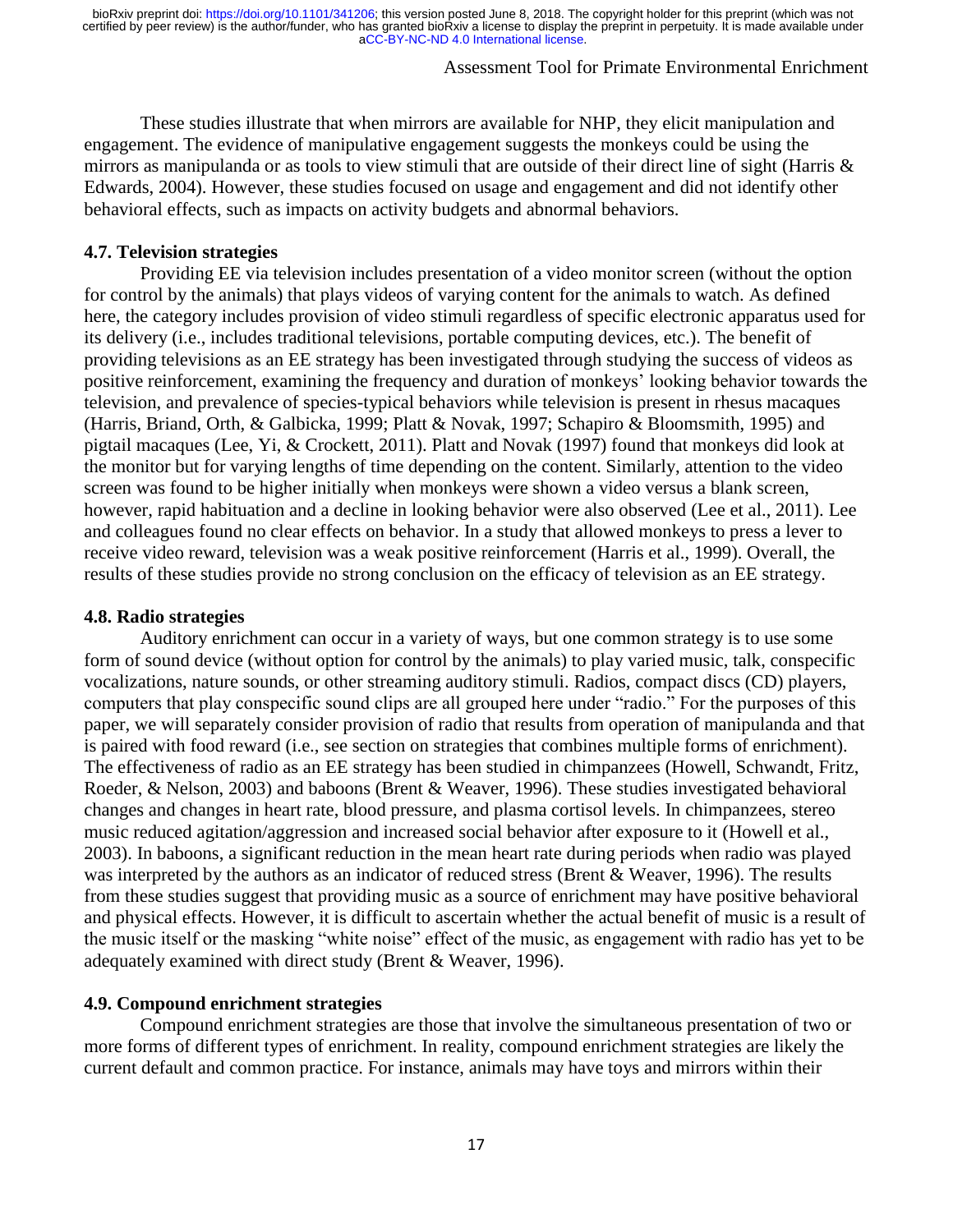### Assessment Tool for Primate Environmental Enrichment

housing space, but also be presented with foraging devices and have radios playing. In this section we review those studies that explicitly measure the effect of compound enrichment strategies.

Several studies evaluate the effects of presenting multiple enrichment strategies (typical foraging devices, manipulanda, food puzzles, mirrors, television, etc.) at the same time. The species included in these studies are chimpanzees (Brent & Stone, 1996), rhesus macaques (Griffis, Martin, Perlman, & Bloomsmith, 2013; Line, Clarke, Markowitz, & Ellman, 1990; Schapiro & Bloomsmith, 1994, 1995; Schapiro, Suarez, Porter, & Bloomsmith, 1996), cynomolgus macaques (Bryant, Rupniak, & Iversen, 1988; Turner & Grantham II, 2002), capuchins (Boinski, Swing, Gross, & Davis, 1999; Westergaard & Fragaszy, 1985), and rhesus and cynomolgus macaques (Cannon, Heistermann, Hankison, Hockings, & McLennan, 2016). The range of outcome variables that have been investigated include: cortisol level changes, use of enrichment items, and behavioral effects including changes in activity levels, selfgrooming, social interactions, and stereotypical behaviors.

Visits to the "play pens" or supplementing the NHPs' home cages with enrichment resulted in increases in species typical behavior such as playing, locomoting, and feeding behavior (Bryant et al., 1988; Schapiro & Bloomsmith, 1994, 1995; Schapiro et al., 1996). Decreases in abnormal behaviors, such as stereotypies, were also observed in enriched environments (Cannon et al., 2016; Griffis et al., 2013). On average, cortisol levels were shown to decrease in NHP provided with enriched conditions (Boinski et al., 1999; Cannon et al., 2016; Line et al., 1990).

In a large study that looked at the effectiveness of television as a strategy in combination with typical foraging devices and manipulanda, the sensory (television) enrichment did not result in increased play behavior compared to the physical and feeding enhancements (Schapiro & Bloomsmith, 1995). However, Schapiro and Bloomsmith did find that overall, enriched animals spent more time playing and less time self-grooming than control animals. Another study that observed television, manipulanda and mirror use simultaneously found that the chimpanzees continued to use all three enrichment items over several years (Brent & Stone, 1996). Brent and Stone concluded that television was the most utilized enrichment item based on frequency of looking behavior but found that the chimpanzees varied in the length of time spent looking at the TV monitor depending on the age of the ape (Brent & Stone, 1996).

In study with a novel combination of EE, an enrichment device included a lever that played music and dispensed a pellet when pressed. Singly-housed rhesus macaques consistently engaged with the device, exhibited decreased self-injurious behavior, and trended toward reduced plasma cortisol levels (Line et al., 1991). The option for control along with the provision of food provides a compound stimulus and makes it difficult to differentiate whether the animals are exerting control to gain access to the treats or music itself. Furthermore, most of enrichment plans use radio without the element of control or associated food reward.

Together these studies provide evidence that enhancing environmental complexity using multiple enrichment strategies can promote sustained engagement and have beneficial effects (e.g., reduced SIB). As with other studies of EE, however, the longevity of these effects has not been well studied. One experiment that did evaluate whether the effects of multiple enrichment strategies were sustained after the enrichment was removed reported that the positive effects (i.e., reductions of grooming, stereotypic movement, and self-manipulation behaviors) did *not* persist following their removal (Boinski et al., 1999). The study did not, however, include examination of reintroduction of the enrichment to evaluate whether the previous positive effects were reinstated. It is also important to note that many of the studies that examined a single enrichment strategy likely had other enrichment devices remaining from the animals' baseline, normal cage environment. In other words, it is unlikely that the specific EE under study was presented in absence of EE typically provided to the animals as part of the facility's normal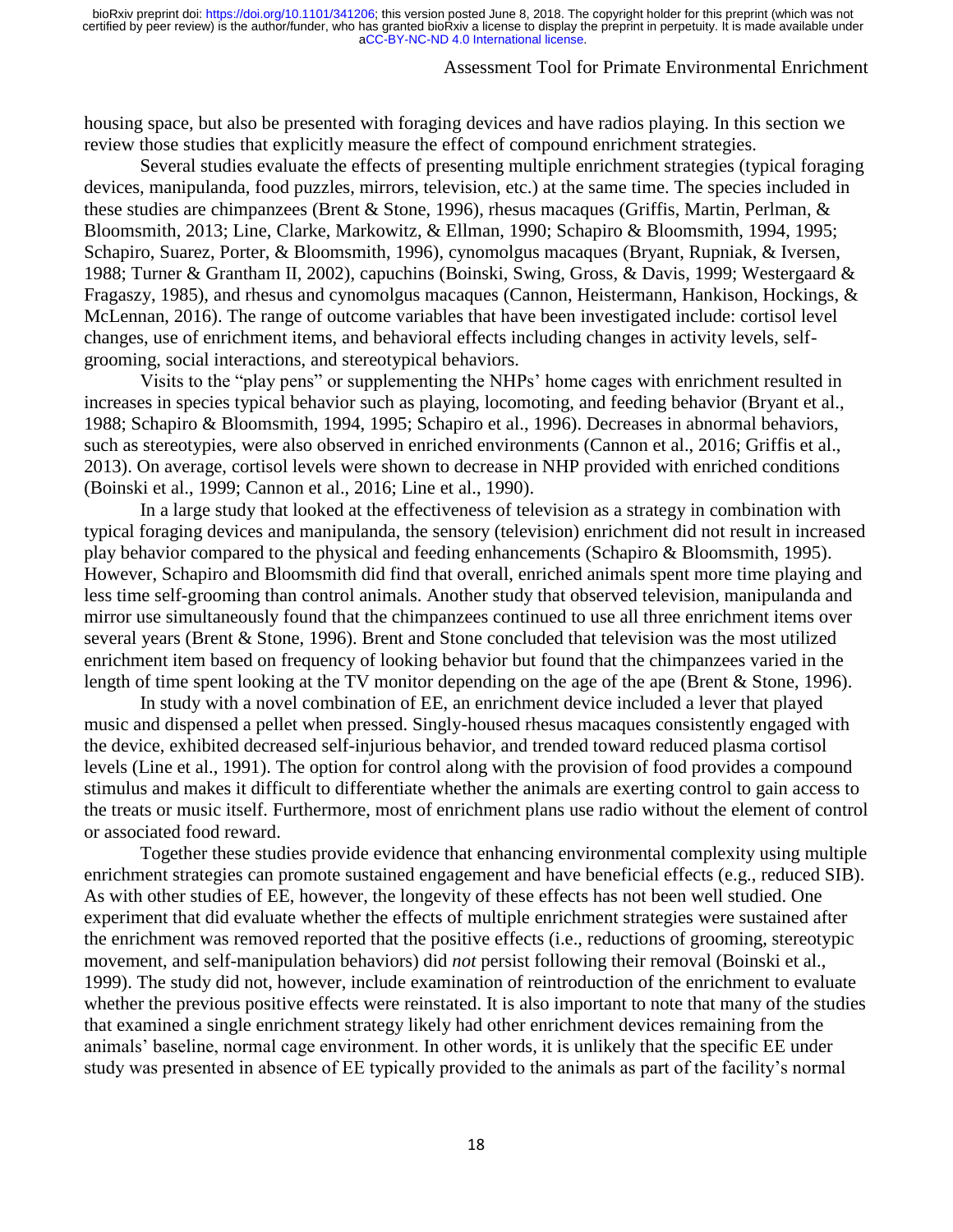# Assessment Tool for Primate Environmental Enrichment

procedures. This caveat, in addition to the variable housing conditions between laboratories, make the drawing of general conclusions difficult.

#### **4.10. Summary of focused literature review**

The evidence reviewed here illustrates how the existing literature can be organized to provide strong empirical basis from which to assign values (or weights) to common EE strategies used in a broad range of settings. The review is not exhaustive, but rather is focused on the types of enrichment included in our assessment tool as guided by the theoretical framework informed by psychological science and described in our companion paper. The broad hypotheses based in this theoretical framework revolve around the sensory, motor, and cognitive affordances – and, hence, stimulation – provided by different EE strategies. In general, the model makes the straightforward prediction that enrichment with more complex and diverse affordances will result in a higher level of engagement, stimulation, or both, and, in turn, will be more likely to benefit NHP wellbeing.

The focused literature review above provides relatively strong evidence that some forms of enrichment elicit high levels of engagement, have the capacity to sustain such engagement, and are associated with benefit to animal wellbeing as indicated by activity levels, reduced stereotypies, absence of SIB, reduced cortisol levels, and so on (although see caveats discussed above). As such, the review highlights empirical evidence for key elements of the assessment tool. For instance, there is clear support for the assignment of a higher value to computer-based enrichment and lower value to passive enrichment such as provision of radio or television. At the same time, the review provides an illustration of two key points: First, how the systematic framework can be used to identify important gaps in knowledge that should be prioritized for further study; and, second, how the tool can be revised and refined with additional evidence.

**4.10.1. Species.** Overall, review of the extant literature indicates that research to evaluate the effects of EE on NHP is primarily focused on the most common species that are housed in large numbers in a variety of captive settings: macaques, baboons, and chimpanzees. Studies of other apes (gorillas, orangutans), most New World monkeys, and most prosimian primates are relatively few. The disparity likely also reflects the fact that these species are typically in a limited range of captive settings – primarily zoos – and are limited to few individuals of the species within any particular facility. Although research occurs in zoos, it is not the primary focus and thus, may not be a primary source of empirical studies focused on evaluation of different environmental enrichment strategies.

Species differences may result in differential effectiveness of enrichment strategies, thus gaps in knowledge about the use of enrichment and its effects on behavior or wellbeing by some species could pose a challenge to the "fit" of recommendations based in evidence from a limited number of species. In the model proposed here, however, the assessment tool does not differentiate between species, but rather offers a broad framework with inherent flexibility to permit tailoring based on species-specific needs or evidence. To do this, the weights for different factors, or characteristics of enrichment, can be adjusted to correspond to species-typical sensory, motor, or cognitive capacities. Likewise, characteristics may be removed or added. For instance, tailoring the rubric to best reflect the needs of a species that engages in low levels of manipulation, but high levels of olfactory investigation, could be achieved by giving higher weight to enrichment strategies that promote olfactory stimulation and lesser weight to those that require complex manipulation. The process of tailoring the assessment would also highlight priority areas for hypothesis-driven study to determine which enrichment strategies engage the species and which result in benefit to animal wellbeing.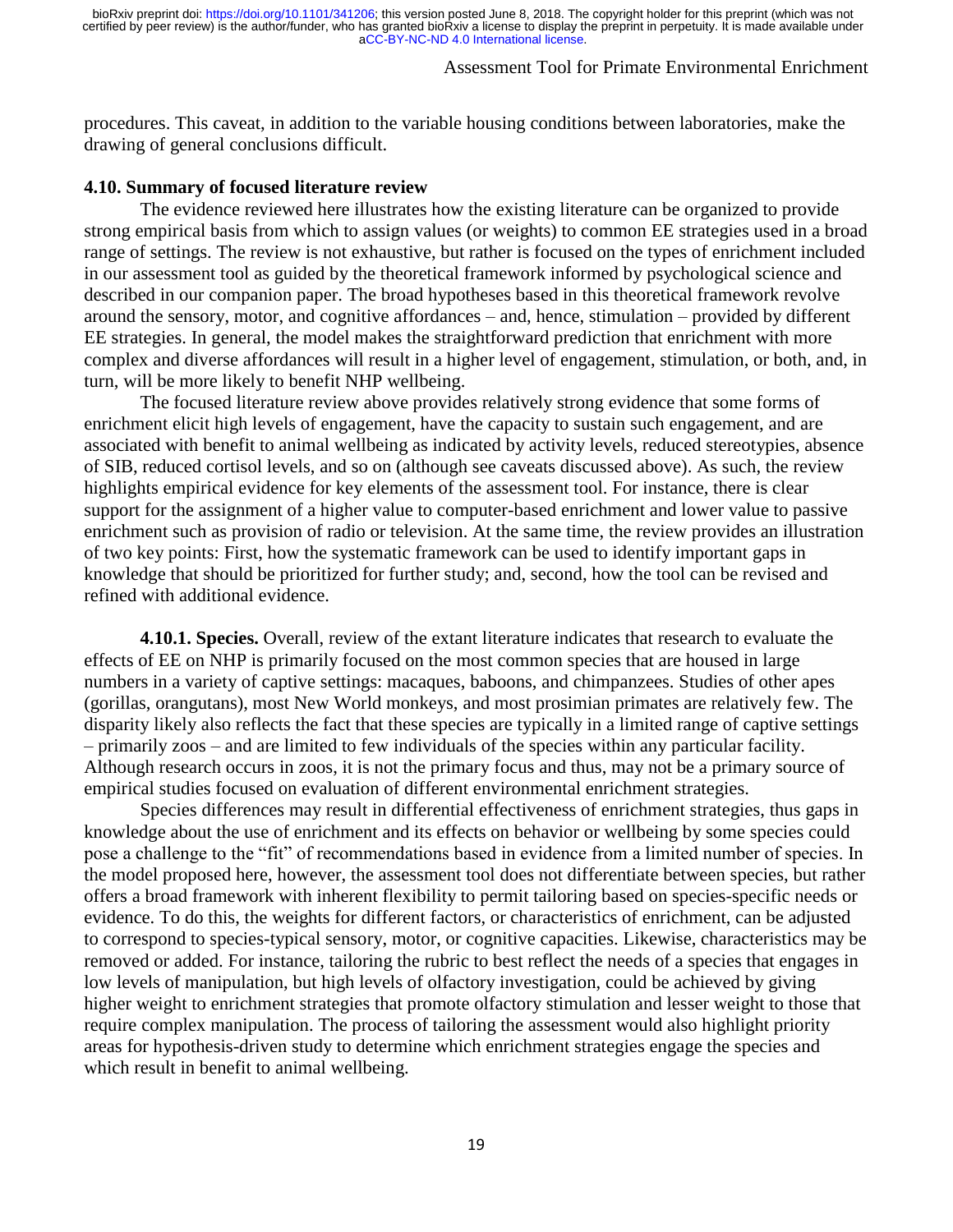# Assessment Tool for Primate Environmental Enrichment

**4.10.2. Limitations**. Several common characteristics of studies within the domain of EE assessment can be viewed as limitations. In general, such studies focus on relatively short time windows for evaluation of the effects of enrichment. This is true of the time in which behavioral effects are directly measured and the timespan for evaluating the persistence of any changes in behavior associated with the provision of an enrichment strategy. The amount of time that animals engage with an enrichment device, or the presence/absence of abnormal behavior, is often measured by direct observation by a human observer using a 5-10 min period repeated once or twice daily over 1-4 weeks. In general, the persistence of the effects of enrichment on behavioral or wellbeing outcomes are measured in the short-term, over weeks, not months or years. The effect of providing enrichment, removing it, then reinstating is not well-studied.

Finally, few studies include comprehensive measures of wellbeing. Many studies take a "clinical-treatment" approach, seeking to document the effect of EE in terms of reducing abnormal behaviors that include rocking, pacing, self-directed, and self-injurious behavior. Behavioral measures, rather than assessment of physiological, immune, or neural function, predominate in these studies. Arguably, the strongest evidence would come from studies that incorporate multiple measures, across different systems involved in health and wellbeing. The dominance of behavioral observations, however, likely reflects a variety of practical and economic challenges. Obtaining brain images, sampling stress hormones, measuring immune function markers are all associated with a range of costs. Given that there are few sufficient research funding streams associated with scientific study of NHP wellbeing and evidence-based environment enrichment it is not surprising that the relatively non-invasive, unobtrusive, and lower-cost short-term behavioral measurements predominate in the literature.

The limitations and gaps in knowledge in the current body of literature on EE can pose challenges to building an evidence-based program to support NHP wellbeing and to the development of assessment tools. The approach we have taken here, however, offers a framework that not only highlights priority areas for research, but that also allows for modification and strengthening by incorporating the results of continuing empirical study. As additional evidence accrues with greater duration of sampling, longer periods of assessment, and a fuller range of measures, that evidence can be used to adjust the assessment tool in a manner that supports continuing refinement of EE programs.

# **5. Scoring system for assessment of commonly-used environmental enrichment for nonhuman primates**

The quantitative assessment tool (or scoring rubric) shown in Table 2 reflects our integration of a theoretically-informed framework along with empirical evidence to construct a workable standard system for evaluation of the relative value of the SMC component of EE programs. As noted in our introduction, there is currently no common systematic approach to evaluate of the NHP EEP that are mandated by federal law. Our major goal here was to devise a relatively straightforward system for categorizing diverse enrichment strategies within a meaningful framework. Thus, we adopted a fairly simple system to minimize ambiguity in categorization and the assignment of points. In all cases, our framework is driven by the existing empirical literature (reviewed above), along with theoretical principles derived from psychological science. Our companion paper provides comprehensive coverage of the latter.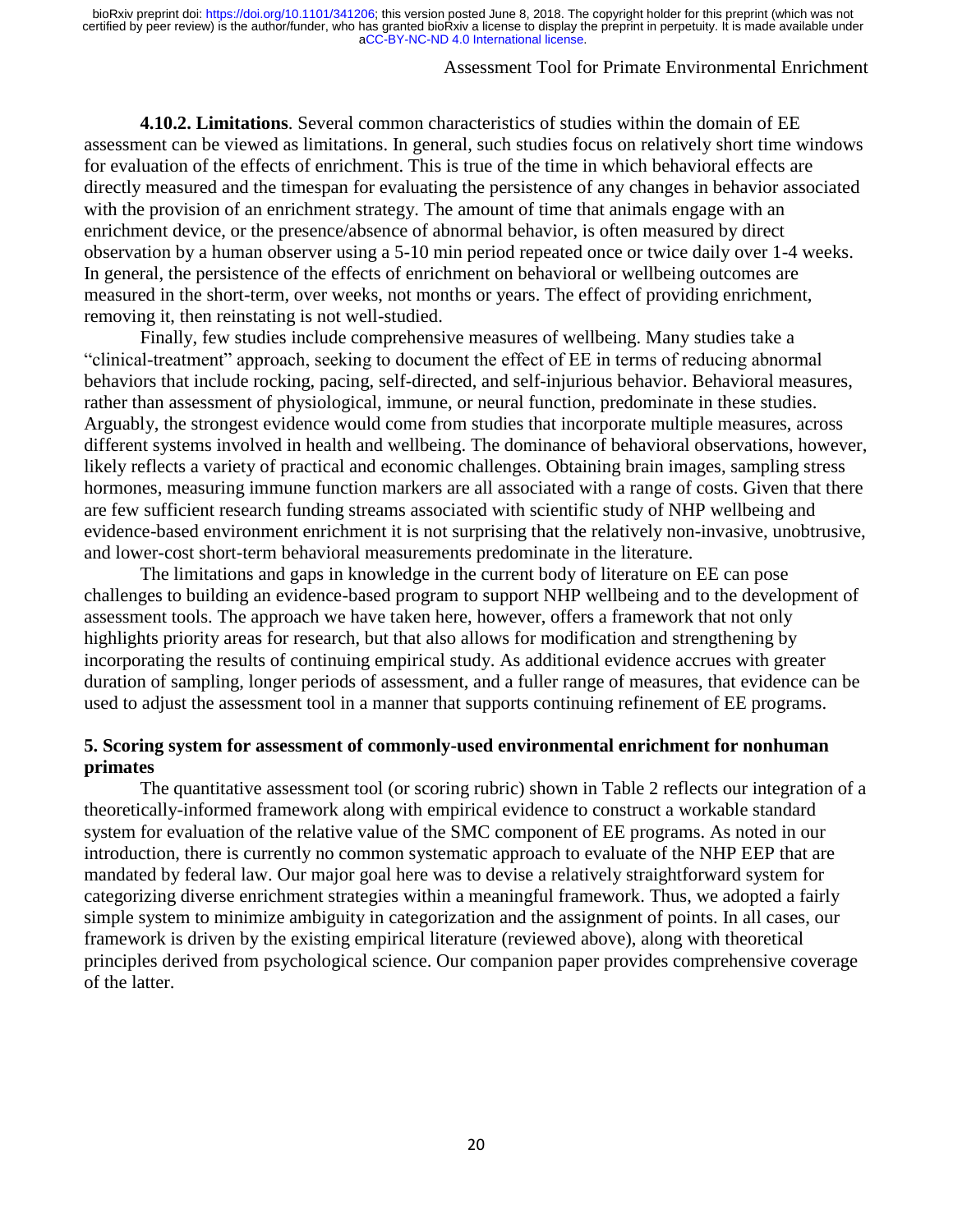# Assessment Tool for Primate Environmental Enrichment

|                              | <b>Major Categories</b> |                                      |                        |                                                    | Table 2. Scoring tool for quantitative assessment of non-social, non-structure cognitive, motor, and sensory<br><b>Major Characteristics</b> |                                                  |             |                      |                             |
|------------------------------|-------------------------|--------------------------------------|------------------------|----------------------------------------------------|----------------------------------------------------------------------------------------------------------------------------------------------|--------------------------------------------------|-------------|----------------------|-----------------------------|
| Point designation            | Cognitive<br>engagement | Motor/<br>manipulative<br>engagement | Sensory<br>stimulation | Duration of<br>engagement<br>(short-<br>sustained) | Choice vs<br>required                                                                                                                        | Response<br>contingent<br>(active vs<br>passive) | Variability | Dietary<br>Component | Total<br>possible<br>points |
| Point range                  | $0-3$ pt                | $0-3$ pt                             | $0-3$ pt               | $0-2$ pt                                           | $0-1$ pt                                                                                                                                     | $0-1$ pt                                         | na          | na                   | (per                        |
| Weight/multiplier            | x4                      | x3                                   | $x^2$                  | x1                                                 | x1                                                                                                                                           | x1                                               | na          | na                   | strategy)                   |
| <b>Enrichment Strategy</b>   |                         |                                      |                        |                                                    |                                                                                                                                              |                                                  |             |                      |                             |
| <b>Computer-based Device</b> | 3                       | 3                                    | $\overline{2}$         | $\overline{2}$                                     |                                                                                                                                              |                                                  |             | Likely               | 29                          |
| <b>Puzzles</b>               | 3                       | 3                                    | 2                      | 2                                                  |                                                                                                                                              |                                                  |             | Present              | 29                          |
| <b>Foraging Substrate</b>    | $\overline{2}$          | 2                                    | 3                      | 2                                                  |                                                                                                                                              |                                                  |             | Present              | 24                          |
| Foraging Objects             | $\overline{2}$          | $\overline{2}$                       | $\overline{2}$         |                                                    |                                                                                                                                              |                                                  | Absent/     | Present              | 21                          |
| Manipulanda*                 |                         | 1                                    |                        |                                                    |                                                                                                                                              |                                                  | present     | Absent               | 12                          |
| Mirror                       |                         | 1                                    |                        | $\mathbf 1$                                        |                                                                                                                                              |                                                  |             | Absent               | 12                          |
| Television**                 | 0                       | 0                                    | 2                      | $\mathbf 0$                                        | 0                                                                                                                                            | 0                                                |             | Absent               | 4                           |
| Radio**                      | 0                       | 0                                    | $\mathbf{1}$           | 0                                                  | 0                                                                                                                                            | 0                                                |             | Absent               | $\overline{2}$              |
| <b>Total possible</b>        | 48                      | 36                                   | 28                     | 9                                                  | 6                                                                                                                                            | 6                                                |             |                      | 133                         |

Table 2. Scoring tool for quantitative assessment of non-social, non-structure cogntive, motor, and sensory

\*Manipulanda without food inserted; \*\* Television or radio without option for animal to control the device Scale: 0-31 **(Quartile 1/Minimal);** 32-65 **(Quartile 2/Average);** 66-99 **(Quartile 3/Exceeds common practice);** 100-133 **(Quartile 4/Optimal)**

### **5.1. Categories of EE**

Within this system, up to three points are assigned for each of the major categories: cognitive, motor, and sensory EE. Each is scored as: absent (0); some (1); and highest level (3). The 0-3-point system reflects an assessment of the degree to which a strategy affords cognitive, motor, or sensory engagement and stimulation. For example, in terms of cognitive stimulation and active engagement, a videogame cognitive test would be assigned a high value (3), while provision of a passive television exposure would be assigned a low value (0).

#### **5.2. Characteristics of EE**

We also defined cross-category general characteristics of EE that are used for classification and are also assigned points. These include: duration of engagement, choice vs. required, and response contingency. Two characteristics – choice vs required exposure and active vs passive – are scored as present (1 point) or absent (0 points). Categorization of each of these is straightforward. For example, determining whether the animal chooses to engage can readily be assessed by whether their actions result in contact with the enrichment. For a radio playing in the room, the animal is exposed (i.e., required). For a foraging toy, the animal may choose to interact with it, or not (i.e., choice). Similarly, response contingency can be readily and objectively determined by simple consideration of the physical features of the stimuli. Stimuli that change in response to an animal's action are coded as responsecontingent, regardless of the complexity of the response. That is, toys that move, foraging objects from which food can be extracted, videogames that increase in level of difficulty, are all categorized as response-contingent. By contrast, a television or radio is not categorized as response-contingent because the animal's behavior does not result in a change in the device or the presentation of stimuli.

The third major characteristic and one that is often an outcome measure in evaluation of EE is duration of engagement. Whether an animal engages with enrichment stimuli or not is often taken as a marker of effectiveness. That is, if an animal fails to interact with enrichment at all – doesn't pick up a toy or avoids a foraging device – it is unlikely that it is an effective or appropriate enrichment strategy. Intuitively, longer duration of engagement would appear to be a positive feature of a strategy if the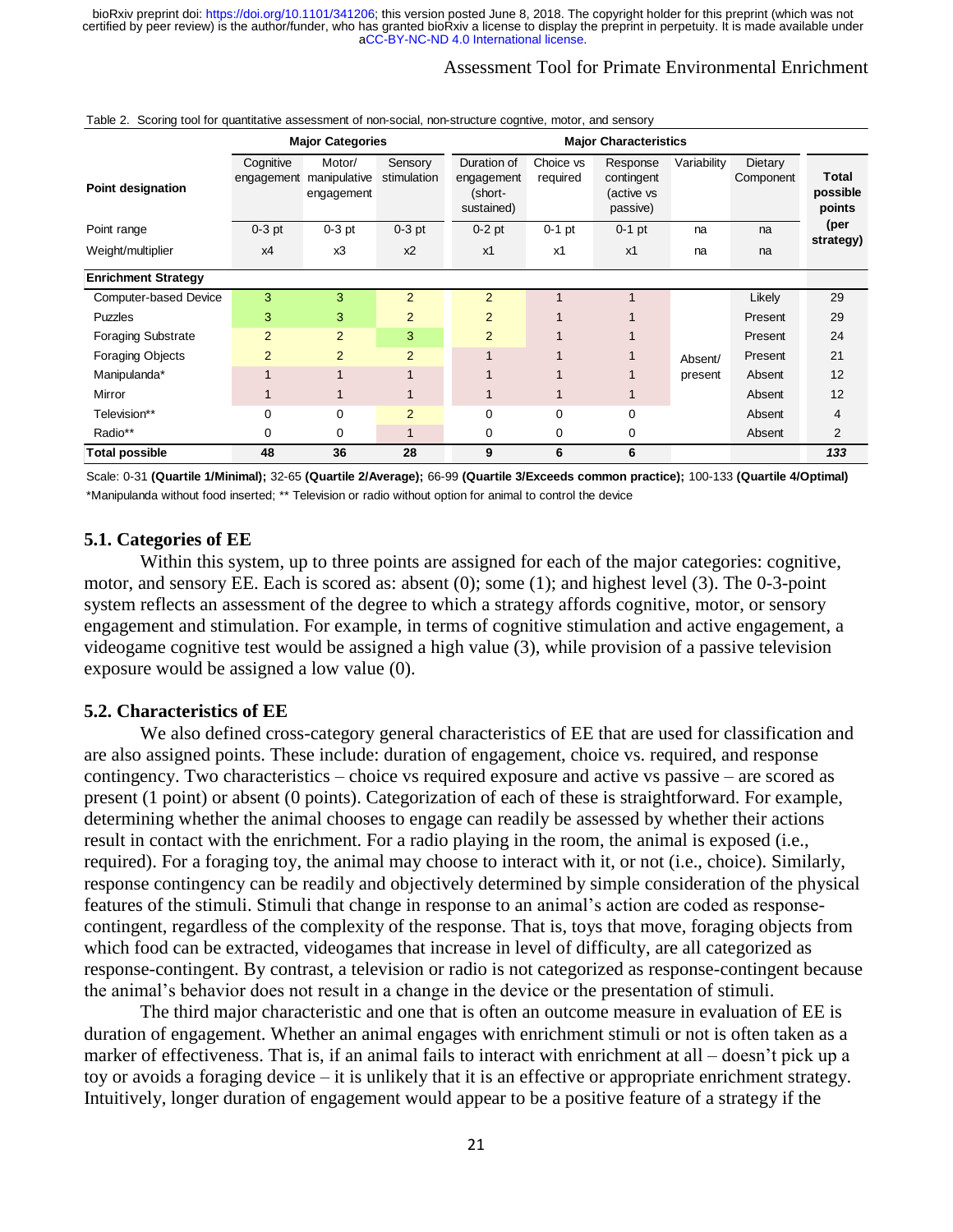### Assessment Tool for Primate Environmental Enrichment

duration is also associated with positive benefit (i.e., the long duration is not accompanied by negative responses, abnormal behavior, or evidence of aversion). The question of "how long" or what duration is optimal is difficult to address. There are few studies that use continuous measures that would quantify sustained engagement with enrichment devices over periods of hours, days, weeks, or longer. Rather, most of studies calculate percent of time within relatively short observation windows for an individual session (i.e., 5-20 min). Thus, an objective, non-arbitrary categorization of the relative value of duration is not possible based in the current literature. We therefore assigned values based on the existing literature, categorizing duration in terms of 0 (none), 1 (very short, less than 20 min), and 2 (greater than 20 min). The latter category, 20 min or greater, could clearly be further refined with the results of additional empirical study that directly assesses duration of engagement and its effect on behavior and wellbeing. The results of such studies would provide much-needed evidence to determine optimal zones for duration of engagement.

Optimal duration of engagement could occur in a variety of ways. For instance, it could be calibrated to simulate the time budget of animals in field settings where 40% of the animals' waking time is spent in foraging (Goldstein & Richard, 1989). To mirror this type of engagement, an enrichment strategy would have to elicit sustained attention and manipulation over a 5hr period (see Figure 2A). Alternatively, it may be that relatively brief engagement that occurs consistently and in multiple episodes across a day or over many days may also be optimal with respect to benefit for the animals' wellbeing (see Figure 2B). Within existing practices, there are enrichment strategies that result in both. For example, our previous studies have demonstrated that monkeys will continue interaction with video games throughout a 5hr period (Bennett et al., 2016) and that engagement with a broad range of different foraging devices typically occurs for briefer periods (20 min; Bennett et al., 2014). In recognition of gaps in the literature, the proposed rubric conservatively categorizes duration of engagement.

#### Figure 2



*enrichment. A) Sustained engagement over a 24hr period and comparison to daily time budgets for foraging in field settings; B) pattern of brief, but repeated engagement over days or longer periods.*

The remaining two characteristics in this rubric are included because they are strong core components of facility managers' decisions about EE. The presence of a dietary component (i.e., food, treats) and variability, or rotation of devices, each depend heavily on implementation practices within facilities. For instance, captive animals' total caloric intake is often a clinical or research consideration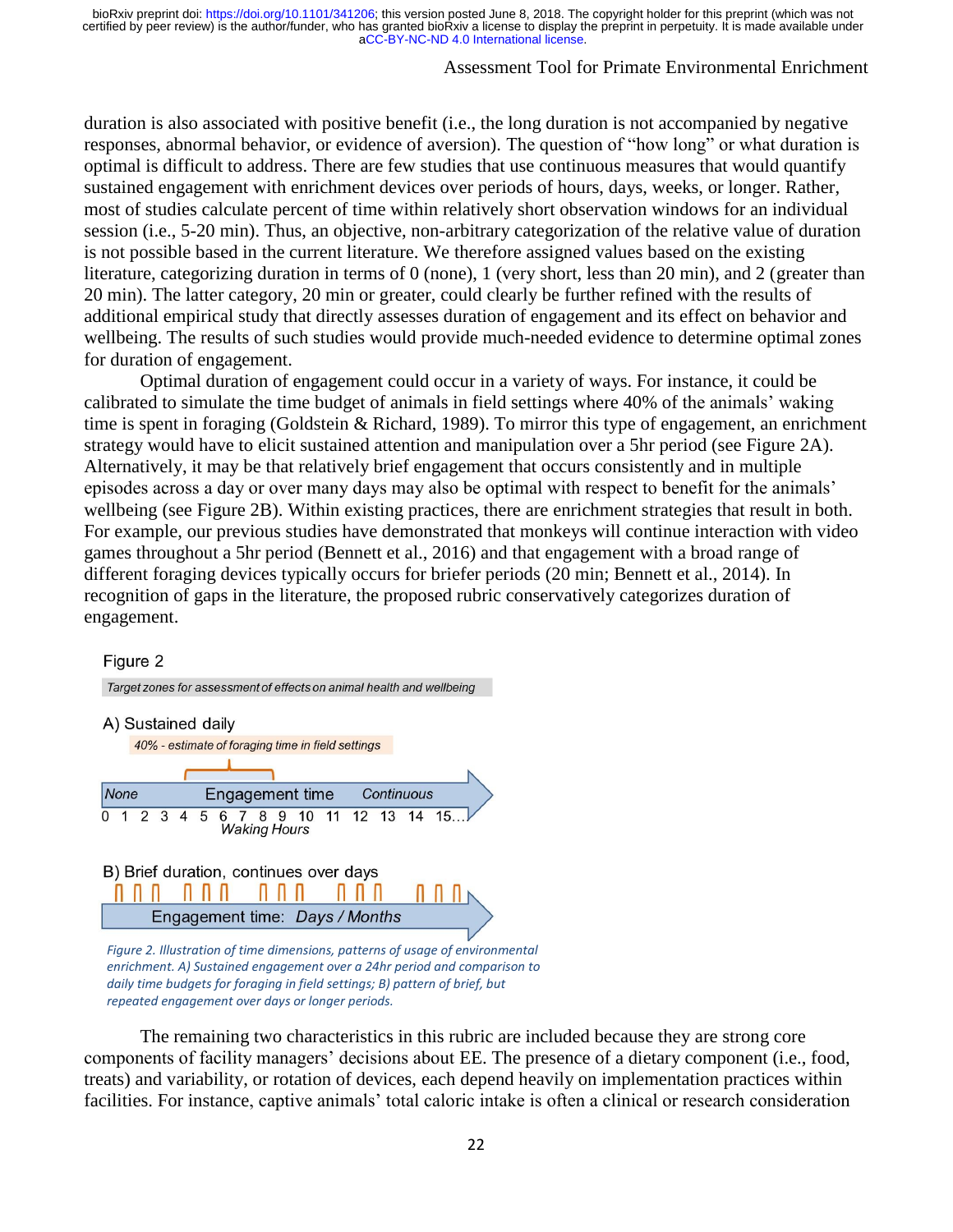### Assessment Tool for Primate Environmental Enrichment

that influences enrichment decisions. Variation, or rotation, of devices is influenced by several practical and economic factors that include the cost of labor to rotate devices or the cost of maintaining a large and varied inventory.

Anecdotally, both the dietary component and the variability of enrichment receive considerable attention from those charged with devising enrichment plans. Assessing the benefit of each is difficult however, as there is little direct evidence with parametric analysis that would guide categorization. Further, there are no accepted standards for the optimal or expected level of variability in enrichment devices or strategies. Variability can be accomplished by changing the device's location, contents, or through variations on the device type itself such as incorporating multiple types of puzzle feeders or manipulanda. However, assessing the degree of variability via EEP is difficult and the degree of variability required to observe benefit is not well defined.

Considering these considerations, both dietary component and variability are included in the rubric as present or absent and but do not contribute to the overall score. Their inclusion is simply in acknowledgement of considerations that are important from a practical perspective and that may be important to facility-level decisions that are influenced by benchmarking to community standards. Further, given that specific information about dietary components of EE (i.e., specific foods, variation, frequency of provision) and variability of EE (i.e., how many different types of a device are used, how often they are rotated) is frequently not included in facilities' EEP, including these components as scored elements within the rubric would likely diminish its utility for cross-facility comparisons. Therefore, each of these considerations points to a gap in knowledge that may be a priority for empirical study.

#### **5.3. Overall score**

The final calculation step illustrates how this system (derived from the research literature) can be used to examine enrichment strategies and make distinctions among them in terms of their value to animal welfare. We chose the multiplier (or weight) of each category and characteristic according to the strength of empirical evidence and concordance with the theoretical principles from psychological science. Thus, a high weight of 4 is assigned to cognitive engagement because this accords with the empirical evidence of benefit. By contrast, although sensory stimulation is important, as employed in EE it has far less evidence of benefit to animal welfare and therefore is weighted lower with a multiplier of 2. Each of the characteristics (i.e., duration of engagement, choice, response contingency, active/passive), is weighted at 1 (undifferentiated). At present there is insufficient evidence to support a clear differentiation, thus we elected not to assign point values. As with other aspects of the rubric, however, the system allows for modification to accommodate and reflect new evidence, different viewpoints, or priorities.

In Table 4 eight common EE strategies are scored on each dimension, with the total possible points for each category, characteristic, and strategy calculated. As shown, and in accord with the literature reviewed above and elsewhere, the enrichment strategies range from a possible 2-point sum (radio without option for control) to a high value of 29 for both puzzle feeders and joystick or touchscreen cognitive tasks. Furthermore, the proportion of points for each major category reflects its relative value, with the high value (48 points) for cognitive engagement and low value (28) for passive sensory stimulation alone. It is essential to note that cognitive engagement includes elements of sensory stimulation (i.e., visual stimuli presented onscreen, auditory stimuli that accompany responses, manipulative and tactile activity as part of responses, and, possibly to retrieve food rewards).

The scoring scheme proposed here is based on current evidence and is one approach to assigning relative weights for different components of enrichment. The framework is inherently flexible. That is,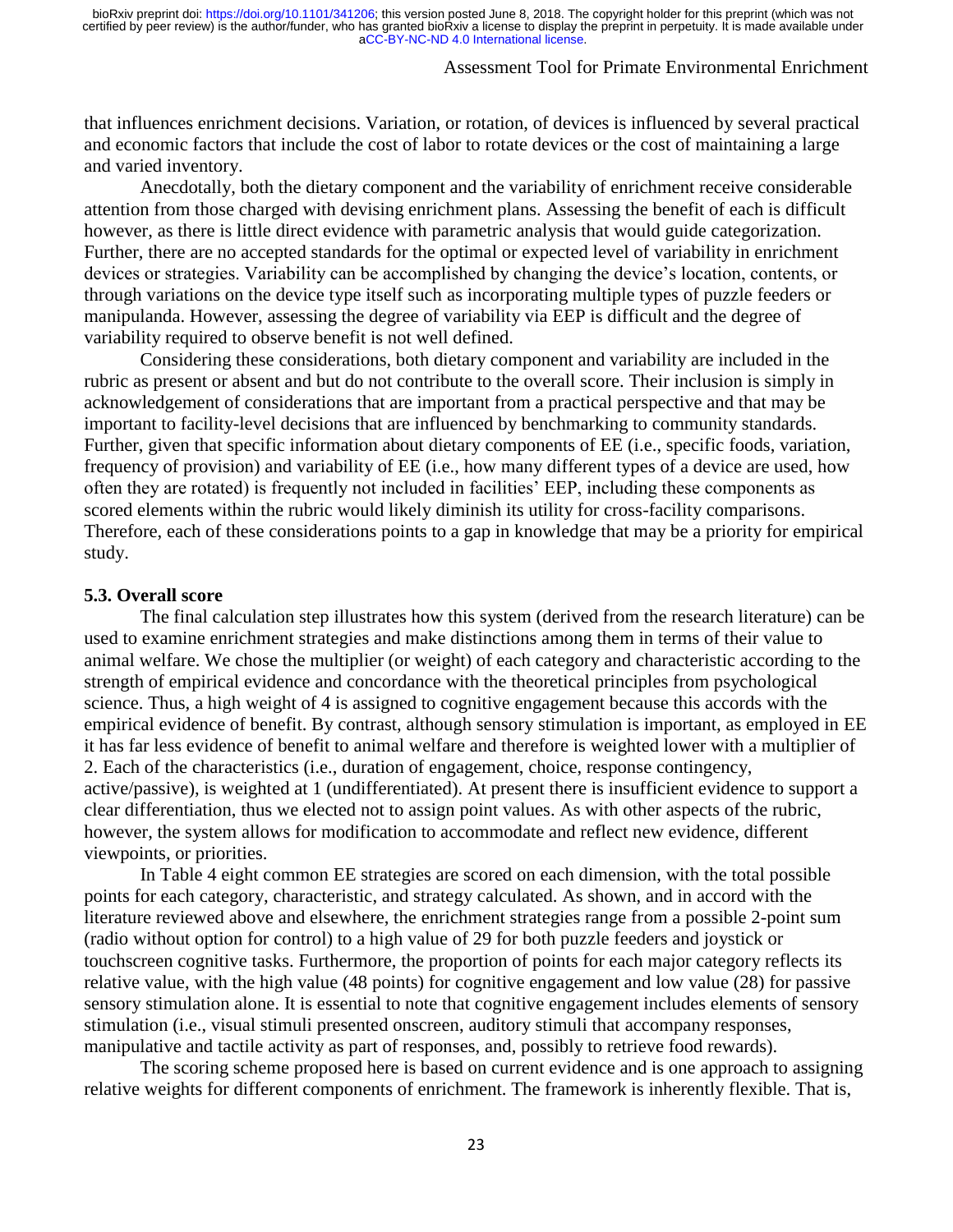# Assessment Tool for Primate Environmental Enrichment

as discussed above, with additional evidence the weights and points can be changed to reflect changes in knowledge or understanding of the factors that contribute to animal wellbeing. The value of the proposed framework is that it provides a starting point for theoretically-guided, hypothesis-testing approaches to produce evidence that can be used for quantitative approaches to evaluation of SMC EE programs. It is structured to facilitate a Bayesian approach, that is, the current framework specifies a set of priors that can be modified with additional evidence. For instance, as discussed above, experiments designed to test what the optimal duration of engagement with enrichment is in regard to wellbeing outcomes would yield the requisite evidence to inform the framework and allow for finer discrimination between adequate and optimal duration. At the same time, the framework and accompanying review highlight gaps in knowledge that must be addressed to validate the model.

# **6. Illustration of assessment tool use with NHP EEP from zoos, sanctuaries, and research facilities.**

To provide a demonstration of how the proposed scoring scheme could be applied to assessment of current NHP EEP, we used it to evaluate the content of existing plans shared from two zoos, five sanctuaries, and eight research facilities. We initially contacted over fifty facilities of different types. Fifteen returned their EEP, most with the provision that the facility's identity remains confidential and not shared in publication. The purpose of the current report is to propose and illustrate the use of the assessment tool; thus, the data reported here are not intended as representative analysis but rather as an illustration of its use for comparative evaluations.

The EEP for all 15 of the facilities were analyzed to produce summary scores (see Table 3). Points in each category were recorded only if the enrichment strategy was plainly stated in the EEP. The level of detail of the plans was widely variable. For many, the EEP provides information at the molar level (i.e., facility provides foraging devices), with facility-specific standard operating procedures (SOPs) referenced for greater detail (i.e., the specific type of devices, the frequency and duration of presentation). It is therefore highly likely that some, perhaps most, facilities may practice additional strategies or provide enrichment with greater frequency than is explicitly stated in their plan. For instance, puzzle feeders and simple foraging devices differ in value, with puzzle feeders that require more intense manipulation and cognitive engagement scoring higher than simple foraging devices. Yet, for many facilities, the type of foraging device may not be contained in the EEP. Thus, the plan score may be an underestimate.

| Table 3. Illustration of assessment tool applied to four facility's environmental enrichment plans (EEP) |                       |                   |                   |                   |                   |  |  |  |
|----------------------------------------------------------------------------------------------------------|-----------------------|-------------------|-------------------|-------------------|-------------------|--|--|--|
| <b>Enrichment strategy</b>                                                                               | <b>Total Possible</b> | <b>Facility 1</b> | <b>Facility 2</b> | <b>Facility 3</b> | <b>Facility 4</b> |  |  |  |
| <b>Computer-based Device</b>                                                                             | 29                    | $\Omega$          | $\Omega$          | $\Omega$          | 29                |  |  |  |
| <b>Puzzles</b>                                                                                           | 29                    | 0                 | O                 | 29                | 29                |  |  |  |
| <b>Foraging Substrate</b>                                                                                | 24                    | 0                 | 24                | 24                | 24                |  |  |  |
| <b>Foraging Objects</b>                                                                                  | 21                    | 21                | 0                 | 21                | 21                |  |  |  |
| Manipulanda                                                                                              | 12                    | 0                 | $12 \overline{ }$ | 12                | 12                |  |  |  |
| Mirror                                                                                                   | 12                    | 0                 | $\Omega$          | 12                | 12                |  |  |  |
| <b>TV</b>                                                                                                | $\overline{4}$        | 4                 | $\Omega$          | $\Omega$          | 4                 |  |  |  |
| Radio                                                                                                    | 2                     | 0                 | <sup>0</sup>      | $\Omega$          | 2                 |  |  |  |
| <b>Total score</b>                                                                                       | 133                   | 25                | 36                | 98                | 133               |  |  |  |
|                                                                                                          |                       | <b>Minimum</b>    | Average           | <b>Exceeds</b>    | Optimal           |  |  |  |
|                                                                                                          |                       | Quartile 1        | Quartile 2        | Quartile 3        | Quartile 4        |  |  |  |
| All meet regulatory standard                                                                             |                       |                   |                   |                   |                   |  |  |  |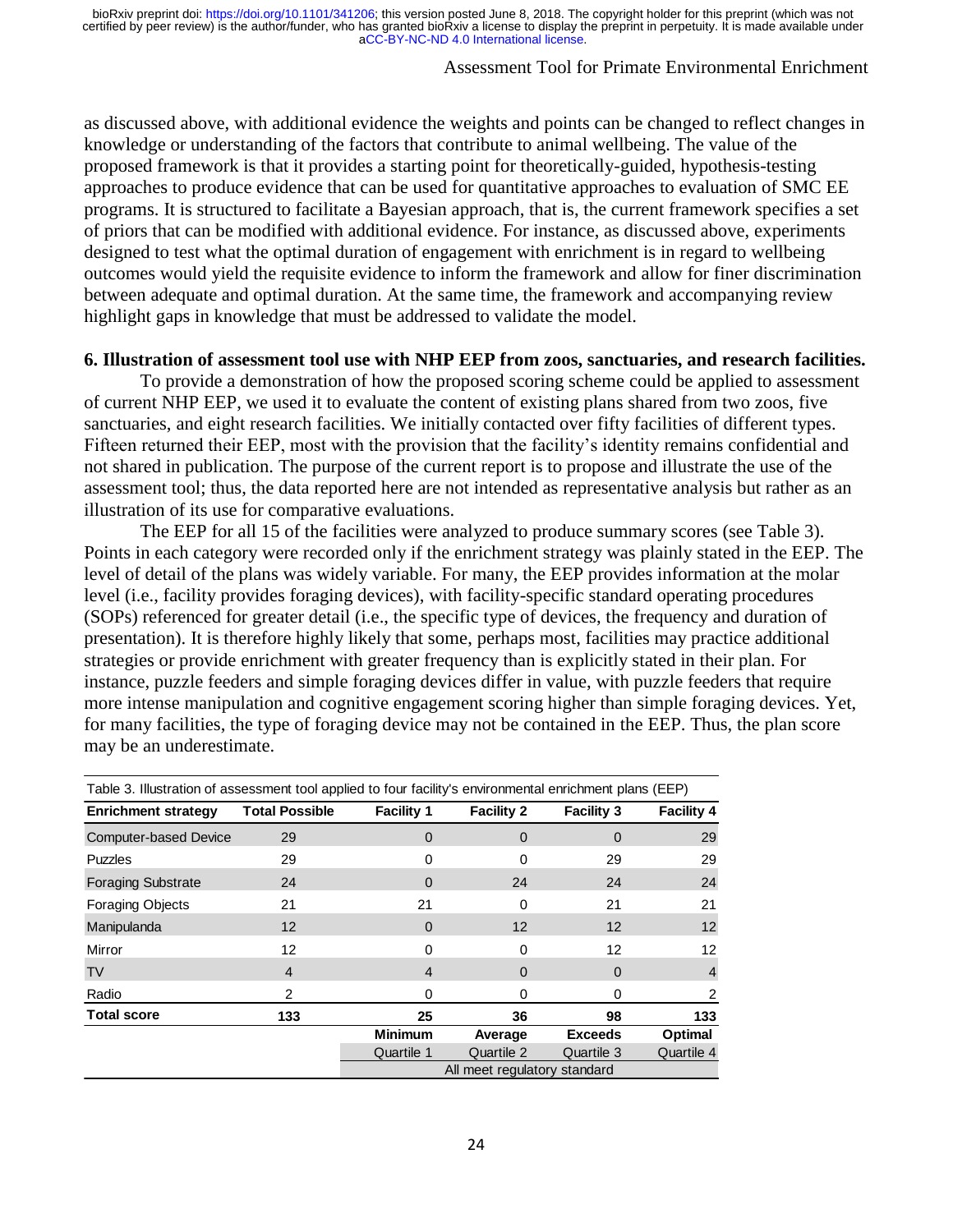# Assessment Tool for Primate Environmental Enrichment

Overall, scoring the plans was relatively straightforward and produced a range that is not unexpected. All facilities met the standard required by the AWA. The range of scores was 25-133, with only one EEP generating the maximum number of points. The scores and rubric provide a relatively straightforward means of comparison and yield a single score. It must be noted, however, that a high score can be achieved using multiple strategies, or the selection of one or two high value strategies. Whether there is a meaningful difference in terms of animal wellbeing benefit between the different approaches that would result in similar high scores cannot be determined from current evidence. It remains for future study directed at testing this hypothesis to evaluate whether high scores achieved through different combinations of strategies result in differences in outcomes for animal wellbeing. This is not a bug in the proposed system, however, but rather illustrates the value of the systematic framework. In short, it produces testable hypotheses and targeted comparisons whose results can be interpreted within a larger, scientifically-valid context. Further, as discussed above, with additional evidence the framework can then be modified to assign relative value in accord with the findings. For example, if use of multiple strategies (i.e., more is better) is associated with greater wellbeing benefit than is use of a single, high value strategy, then additional factors (or weights) could be assigned to the variability component that currently is coded as present/absent but does not contribute to the score.

To provide a basic categorization, scores were divided into quartiles described as minimum, average, exceeds average, and optimal. Table 5 provides data from assessment of an EEP within each of the quartiles. Comparison of these four facilities, which include the range of sanctuaries, zoos, and research facilities, not only illustrates how combinations of different enrichment strategies contribute to an overall score, but also– and perhaps more importantly– provides an accessible visualization. Such visualization offers a direct comparison of EEP that can inform a facility with respect to alignment of its EEP with those of other facilities. Second, the visualization illustrates how a facility can improve its score in a way that reflects meaningful improvement for the animals. Finally, when shared, the visualization provides the basis for continuing progress to identify community standards and best practices.

### **7. Summary: Value of assessment tool to inform continuing refinement of practices and policies about environmental enrichment for nonhuman primates in captive settings**

The evidence-based assessment tool developed here provides a straightforward method for evaluating EEP that can serve as a framework to assist individual facilities in evaluation of their EE program and in decision-making about selection of specific EE strategies. Completing the assessment may help a facility more systematically identify gaps in their program or areas for priority consideration and investment. Also, the assessment may help identify low-value practices, those with little evidence for animal welfare benefit, that can be replaced with higher value practices. Of course, decisions about EE involve a range of different stakeholders within facilities, including scientists, facility managers, veterinarians, engineers, animal care staff, compliance staff, and others. Each set of stakeholders may have different concerns and perspectives that inform their decision-making. At minimum, factors that contribute to decisions include: concern for animal wellbeing and selection of best practices to achieve the desired wellbeing outcomes; cost: benefit consideration; practicality and feasibility of the strategy; risk to animals, staff, and facility. All these also must be balanced with weighing the effects of EE on the activity that serves as the central purpose for the facility. As discussed above, for research, the balance may be with scientific objectives, while for exhibitors, the balance may be with visitor perceptions or visibility of the animals.

Our proposed assessment tool provides a framework that can serve as a basis for discussion amongst diverse stakeholders and decision-makers. The assessment tool allows for flexibility and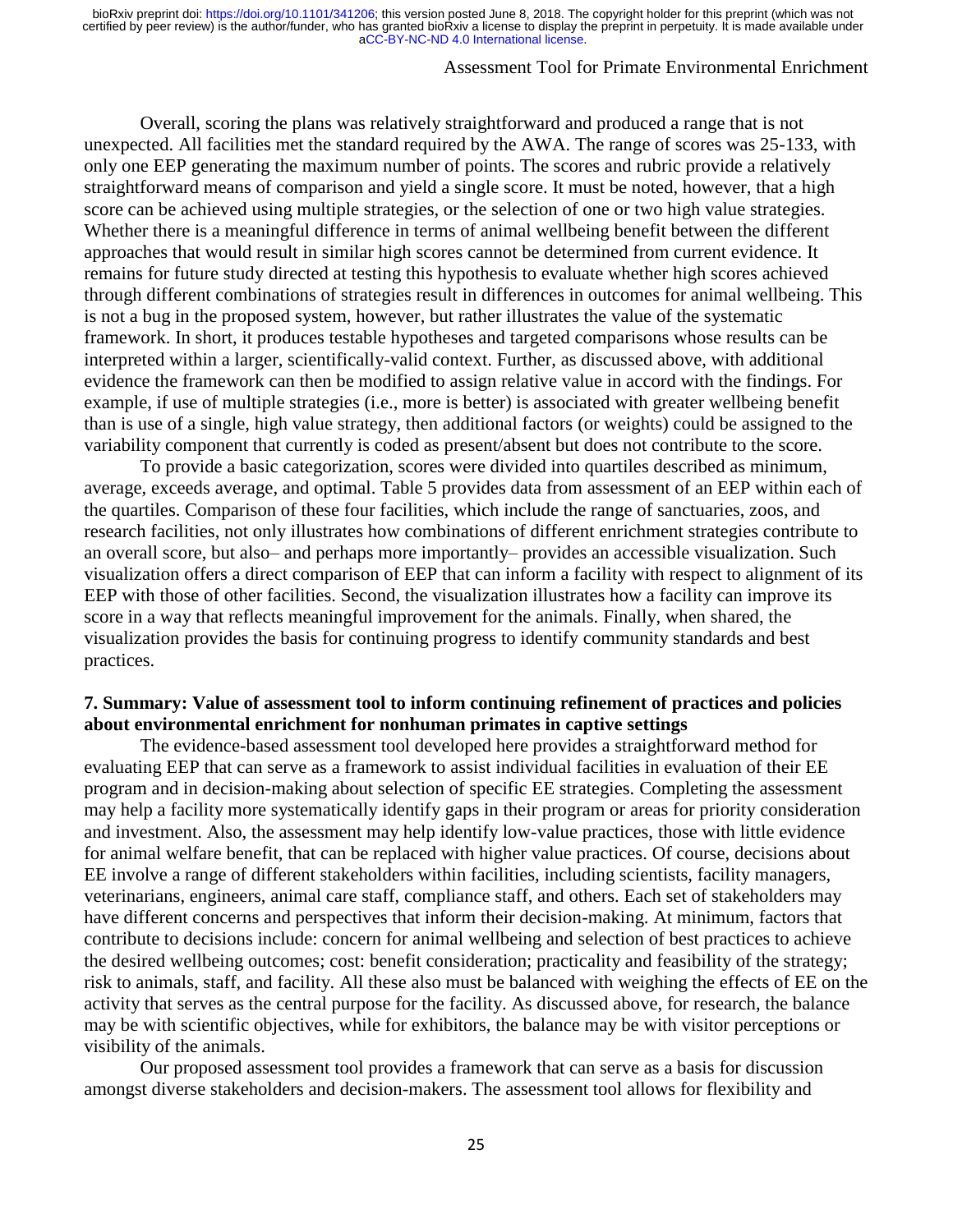# Assessment Tool for Primate Environmental Enrichment

balance at the level of individual facilities. For example, a facility with resource constraints, which is often the case for sanctuaries, community zoos, and small research facilities, may elect to prioritize lower-cost strategies that enhance cognitive engagement rather than investing heavily in toys or sensory enrichment that has little evidence of effectiveness or engages the animals for only short periods of time. The tool can also guide aspirational planning by setting target ranges for improvement, or refinement of EE over time.

### **7.1. Refinement**

More broadly, the assessment tool can advance evidence-based refinement of EE at a community level. Our proposed assessment tool provides a flexible, theoretically-grounded and evidence-based system for categorization of EE and evaluation of the value of different strategies. As a result, it is readily adaptable to different types of facilities that balance EE selection with a range of considerations and constraints that vary with the facility's purpose, economic, geographic, and other factors. At the same time, the tool allows for calculation of an overall score, or single metric. By doing so the assessment framework permits comparison across facilities and the starting point for developing (or better articulating) community standards. Finally, our assessment tool is flexible and readily adapted to account for new evidence. For example, the "multiplier" used here for a category or strategy should be viewed as a proposed value based in current evidence, one that can serve as a starting point for discussion. Additional evidence also may require new characteristics for the categories.

#### **7.2. Limitations and future needs**

Our organization of the empirical literature to create our assessment tool also identifies areas that need additional hypothesis-driven research to inform best practices in SMC EE. A relatively restricted number of primate species contributed to the generation of the value for each of the categories and their characteristics. For example, many prosimian species are missing from the empirical literature. Moreover, our analysis is of a limited number of plans. The unevenness in non-social, non-structural (i.e., SMC) EE practices is apparent. Of course, a high level of variation is expected given the variability in the comparison of federal regulation and guidance from major accreditation organizations for research facilities, zoos, and sanctuaries and the survey data on common practices. Variability itself is not a major concern because specific practices are driven by a range of factors that differ across facilities. What is of concern, and the major goal with respect to animal welfare, is that the cognitive, motor, and sensory aspects of EE be evaluated by an evidence-based assessment tool to permit the systematic advancement of EEP that best serve animal wellbeing.

We reiterate that our assessment tool is offered as a starting point in developing a system that facilitates the evaluation and establishment of empirically supported EEP. The absence of community standards and a framework for evidence-based decisions serves as a continuing obstacle to progress in advancing best practices in animal care. Furthermore, it appears that there are few mechanisms by which to avoid substituting ineffective practices for those that have meaningful animal welfare benefit. Since there currently is a lack of specificity in standards for the EEP, it is entirely possible that weak practices such as "sensory" enrichment, provision of low-value manipulanda, and quickly consumed supplemental foods could appear to meet the requirement for an EEP. Although implementing engineering standards for EEP would effectively address this concern, moving away from performance standards would likely also have negative impacts for several reasons. As discussed extensively above, engineering standards do not allow for the flexibility that is required for balancing animal welfare, facility purposes, and the range of factors that vary at the facility level. Furthermore, large gaps in knowledge about the effect of many forms of SMC EE serve as a continuing challenge to the creation of policy decisions that are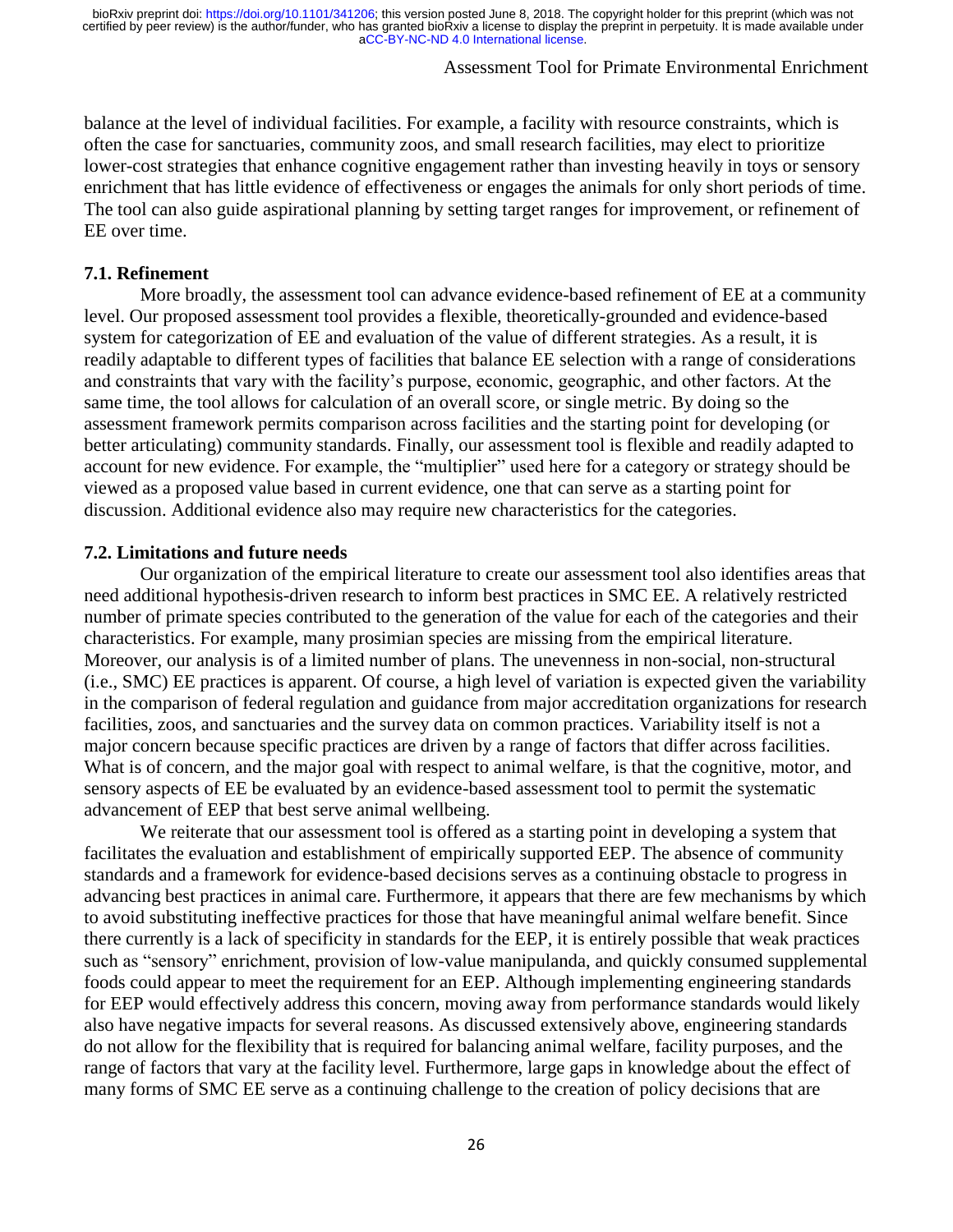# Assessment Tool for Primate Environmental Enrichment

grounded in evidence.

The assessment tool we proposed provides an organizational framework that can guide identification of areas that need additional hypothesis-driven research. Limitations in this assessment tool reflect, in part, limitations in the current evidence. There is currently a lack of evidence about 1) the sustained effectiveness of specific forms of EE; 2) the value of some forms of EE on the wellbeing of animals without clinical concerns such as abnormal and self-injurious behavior; 3) the effects of EE on neural development; 4) direct comparisons of the relative value, in terms of animal wellbeing benefit, of different enrichment strategies; and 5) comparison of the effect of enhanced cognitive enrichment in animals housed in different types of settings (e.g., large group socially-housed in outdoor settings vs smaller social groups, or pairs, housed indoors). The last point highlights the intersection between the assessment proposed here, which is specific to cognitive, motor, and sensory enrichment outside the 3Ss domain and consideration of those other domains. In other words, a full assessment of EEP requires integration of all the domains. To do so will also require evidence about the interactions between the different domains and how that interaction influences psychological wellbeing.

In summary, the assessment tool developed and described here provides a method for quantifying one domain of the EE program. In turn, it can serve as the basis for consideration of refinement, changes in selection of SMC EE, and development of community standards—or best practices—that transcend facility type. This initial effort to create an organizational framework that integrates theoretical perspectives based in psychological science, empirical evidence on EE, and factors that shape decision-making at a facility level, could provide a strong foundation for continuing and focused evolution of evidence-based policy.

#### **Acknowledgements**

We are grateful to Drs. Gabriele Lubach, Sangeeta Panicker, and Taylor Bennett for helpful discussions of evidence, practices, and policies in nonhuman primate care that informed preparation of this paper. We also appreciate the efforts of our undergraduate student research team members who provided assistance: Alina Dain, Trevor Gauthier, Brooke Meidam, Amanda Novak, Erin Schoenbeck, and Aubrey Waldron. This research was partially supported by the University of Wisconsin-Madison Department of Psychology, Graduate School, Wisconsin Alumni Research Foundation, and NIH grant P51 RROD011106.

#### **References**

- Alexander, G. M., & Hines, M. (2002). Sex differences in response to children's toys in nonhuman primates (Cercopithecus aethiops sabaeus). *Evolution and Human Behavior*, *23*(6), 467–479.
- Andrews, M. W. (1994). Effective use of a joystick by an infant monkey. *American Journal of Primatology*, *32*(2), 141–144. http://doi.org/10.1002/ajp.1350320206
- Andrews, M. W., & Rosenblum, L. A. (1993). Live-Social-Video Reward Maintains Joystick Task Performance in Bonnet Macaques. *Perceptual and Motor Skills*, *77*(3), 755–763. http://doi.org/10.2466/pms.1993.77.3.755
- Andrews, M. W., & Rosenblum, L. A. (1994a). Diurnal Pattern of Joystick Use by Bonnet Macaques for Food Reward: Effects of Time-Limited Access. *Learning and Motivation*, *25*(1), 95–104. http://doi.org/10.1006/lmot.1994.1006
- Andrews, M. W., & Rosenblum, L. A. (1994b). Relative Efficacy of Video versus Food-Pellet Reward of Joystick Tasks. *Perceptual and Motor Skills*, *78*(2), 545–546. http://doi.org/10.2466/pms.1994.78.2.545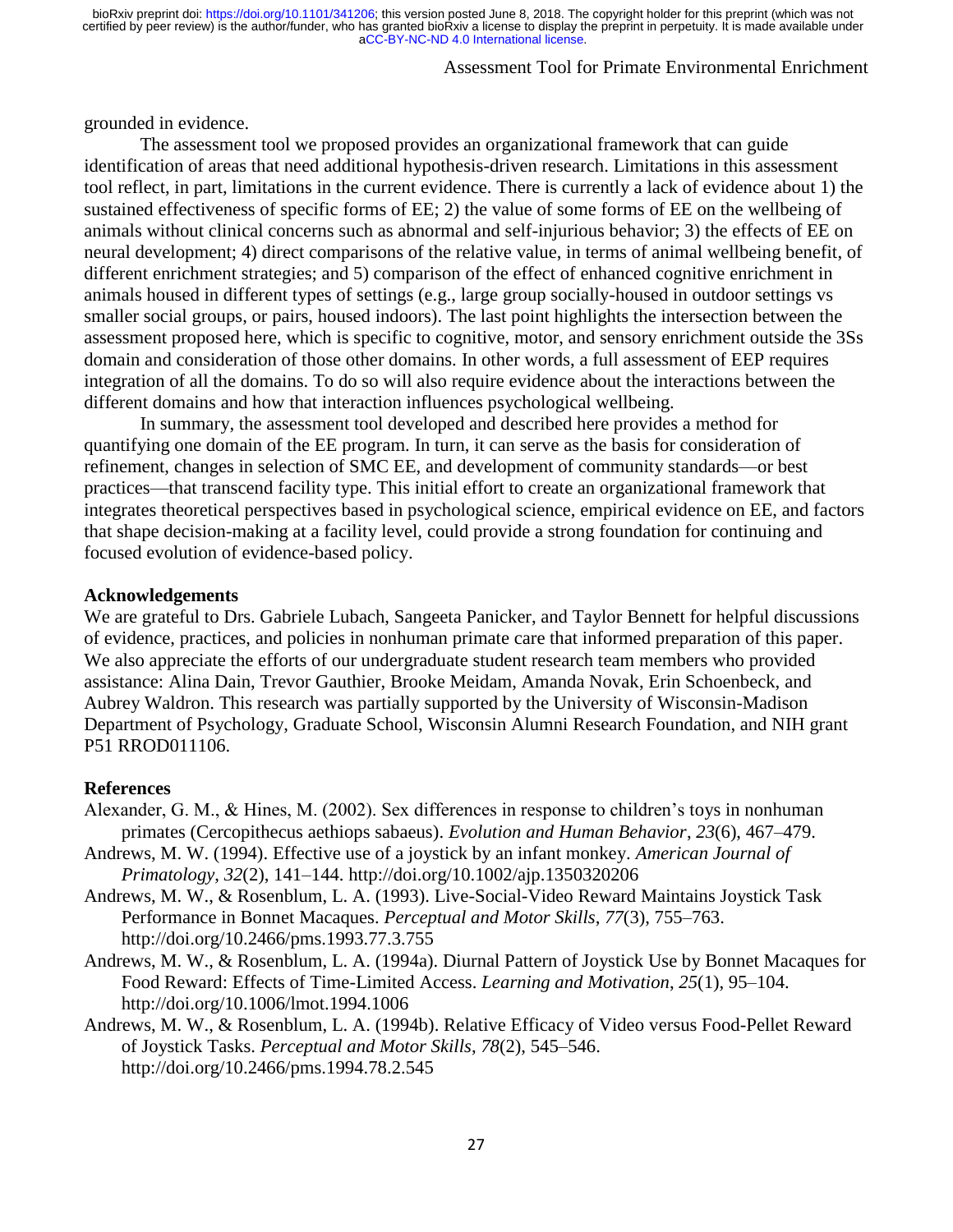Assessment Tool for Primate Environmental Enrichment

- Bailoo, J. D., Murphy, E., Varholick, J. A., Novak, J., Palme, R., & Würbel, H. (2018). Evaluation of the effects of space allowance on measures of animal welfare in laboratory mice. *Scientific Reports*, *8*(1), 713. http://doi.org/10.1038/s41598-017-18493-6
- Baker, K. C. (1997). Straw and forage material ameliorate abnormal behaviors in adult chimpanzees. *Zoo Biology*, *16*(3), 225–236. http://doi.org/10.1002/(SICI)1098-2361(1997)16:3<225::AID-ZOO3>3.0.CO;2-C
- Baker, K. C. (2016). Survey of 2014 behavioral management programs for laboratory primates in the United States. *American Journal of Primatology*, *78*(7), 780–796. http://doi.org/10.1002/ajp.22543
- Baker, K. C., Weed, J. L., Crockett, C. M., & Bloomsmith, M. A. (2007). Survey of environmental enhancement programs for laboratory primates. *American Journal of Primatology*, *69*(4), 377–394. http://doi.org/10.1002/ajp.20347
- Bayne, K., Dexter, S., Mainzer, H., McCully, C., Campbell, G., & Yamada, F. (1992). The Use of Artificial Turf as a Foraging Substrate for Individually Housed Rhesus Monkeys (Macaca Mulatta). *Animal Welfare*, *1*, 39–53.
- Bayne, K., Mainzer, H., Dexter, S., Campbell, G., Yamada, F., & Suomi, S. (1991). The reduction of abnormal behaviors in individually housed rhesus monkeys (Macaca mulatta) with a foraging/grooming board. *American Journal of Primatology*, *23*(1), 23–35. http://doi.org/10.1002/ajp.1350230104
- Bechard, A., Meagher, R., & Mason, G. (2011). Environmental Enrichment Reduces the Likelihood of Alopecia in Adult C57BL/6J Mice. *Journal of the American Association for Laboratory Animal Science*, *50*(2), 171–174.
- Benefiel, A. C., Dong, W. K., & Greenough, W. T. (2005). Mandatory "enriched" housing of laboratory animals: the need for evidence-based evaluation. *ILAR Journal*, *46*(2), 95–105.
- Bennett, A. J. (2015). New era for chimpanzee research: broad implications of chimpanzee research decisions. *Developmental Psychobiology*, *57*(3), 279–88. http://doi.org/10.1002/dev.21294
- Bennett, A. J., Corcoran, C. A., Hardy, V. A., Miller, L. R., & Pierre, P. J. (2010). Multidimensional Cost–Benefit Analysis to Guide Evidence-Based Environmental Enrichment: Providing Bedding and Foraging Substrate to Pen-Housed Monkeys. *Journal of the American Association for Laboratory Animal Science : JAALAS*, *49*(5), 571–7.
- Bennett, A. J., & Panicker, S. (2016). Broader impacts: international implications and integrative ethical consideration of policy decisions about US chimpanzee research. *American Journal of Primatology*, *78*(12), 1282–1303. http://doi.org/10.1002/ajp.22582
- Bennett, A. J., Perkins, C. M., Harty, N. M., Niu, M., Buelo, A. K., Luck, M. L., & Pierre, P. J. (2014). Assessment of Foraging Devices as a Model for Decision-Making in Nonhuman Primate Environmental Enrichment. *Journal of the American Association for Laboratory Animal Science*, *53*(5), 452–463.
- Bennett, A. J., Perkins, C. M., Tenpas, P. D., Reinebach, A. L., & Pierre, P. J. (2016). Moving evidence into practice: cost analysis and assessment of macaques' sustained behavioral engagement with videogames and foraging devices. *American Journal of Primatology*, *78*(12), 1250–1264. http://doi.org/10.1002/ajp.22579
- Bennett, E. L., Diamond, M. C., Krech, D., & Rosenzweig, M. R. (1964). Chemical and Anatomical Plasticity of Brain. *Science*, *146*(3644), 610–619. http://doi.org/10.1126/science.146.3644.610
- Birkett, L. P., & Newton-Fisher, N. E. (2011). How Abnormal Is the Behaviour of Captive, Zoo-Living Chimpanzees? *PLoS ONE*, *6*(6). http://doi.org/10.1371/
- Bloom, K. R., & Cook, M. (1989). Environment Enrichment: Behavioral Response of Rhesus to Puzzle Feeders.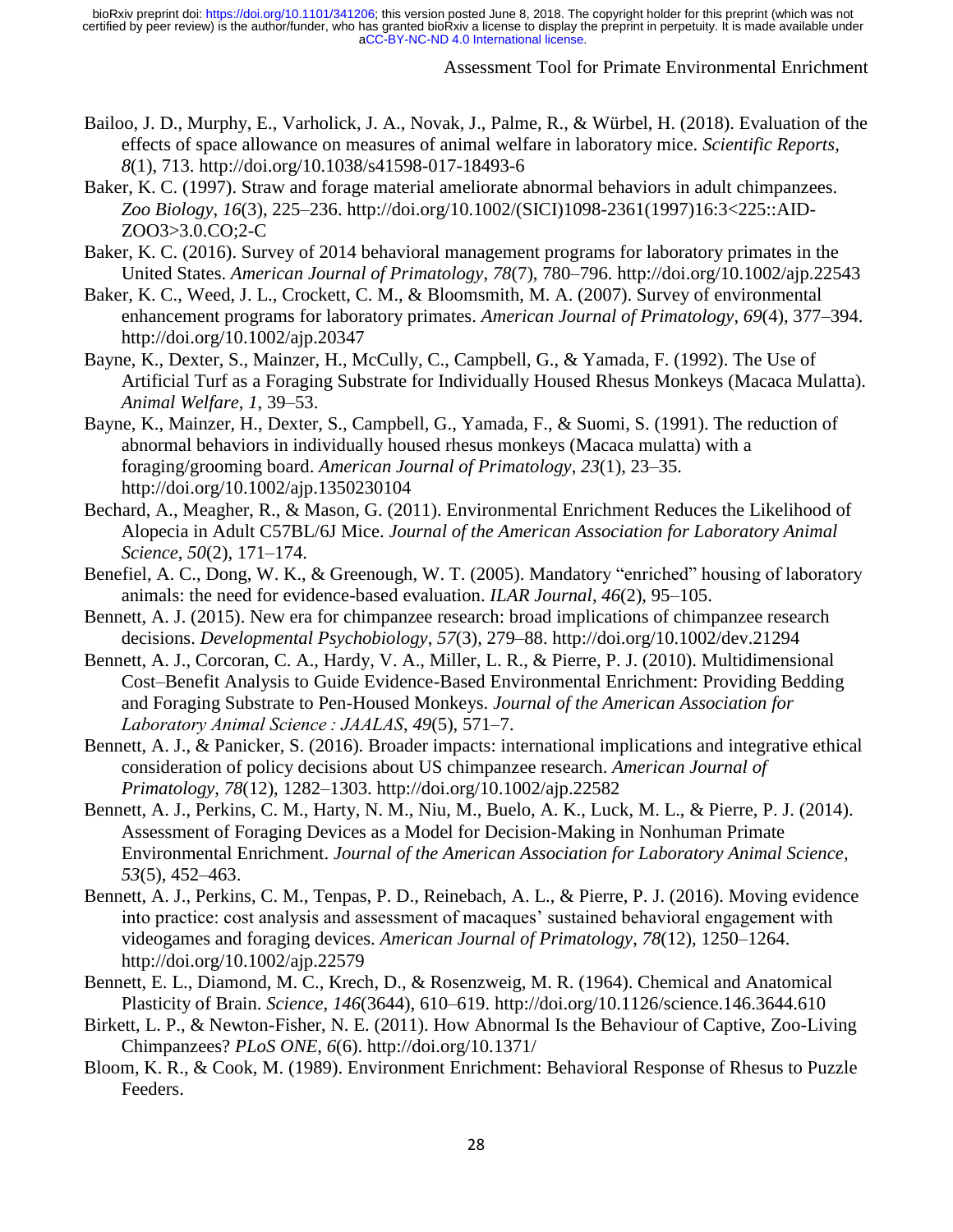### Assessment Tool for Primate Environmental Enrichment

- Bloomsmith, M. A., Alford, P. L., & Maple, T. L. (1988). Successful feeding enrichment for captive chimpanzees. *American Journal of Primatology*, *16*(2), 155–164. http://doi.org/10.1002/ajp.1350160206
- Bloomsmith, M. A., Perlman, J. E., Hutchinson, E., & Sharpless, M. (2018). *Behavioral Management Programs to Promote Laboratory Animal Welfare*. *Management of Animal Care and Use Programs in Research, Education, and Testing*. CRC Press/Taylor & Francis. http://doi.org/10.1201/9781315152189-5
- Bloomstrand, M., Riddle, K., Alford, P., & Maple, T. L. (1986). Objective evaluation of a behavioral enrichment device for captive chimpanzees (Pan troglodytes). *Zoo Biology*, *5*(3), 293–300. http://doi.org/10.1002/zoo.1430050307
- Boinski, S., Swing, S. P., Gross, T. S., & Davis, J. K. (1999). Environmental enrichment of brown capuchins (Cebus apella): Behavioral and plasma and fecal cortisol measures of effectiveness. *American Journal of Primatology*, *48*(1), 49–68. http://doi.org/10.1002/(SICI)1098- 2345(1999)48:1<49::AID-AJP4>3.0.CO;2-6
- Brent, L., & Belik, M. (1997). The response of group-housed baboons to three enrichment toys. *Laboratory Animals*, *31*(1), 81–85. http://doi.org/10.1258/002367797780600305
- Brent, L., & Eichberg, J. W. (1991). Primate puzzleboard: A simple environmental enrichment device for captive chimpanzees. *Zoo Biology*, *10*(4), 353–360. http://doi.org/10.1002/zoo.1430100409
- Brent, L., & Stone, A. (1998). Destructible Toys as Enrichment for Captive Chimpanzees. *Journal of Applied Animal Welfare Science*, *1*(1), 5–14. http://doi.org/10.1207/s15327604jaws0101\_2
- Brent, L., & Stone, A. M. (1996). Long-Term Use of Televisions, Balls, and Mirrors as Enrichment for Paired and Singly Caged Chimpanzees. *American Journal of Primatology*, *39139145*.
- Brent, L., & Weaver, O. (1996). The physiological and behavioral effects of radio music on singly housed baboons. *Journal of Medical Primatology*, *25*(5), 370–374. http://doi.org/10.1111/j.1600- 0684.1996.tb00031.x
- Broom, D. M. (1986). Indicators of poor welfare. *The British Veterinary Journal*, *142*(6), 524–526.
- Bryant, C. E., Rupniak, N. M., & Iversen, S. D. (1988). Effects of different environmental enrichment devices on cage stereotypies and autoaggression in captive cynomolgus monkeys. *Journal of Medical Primatology*, *17*(5), 257–69.
- Byrne, G. D., & Suomi, S. J. (1991). Effects of woodchips and buried food on behavior patterns and psychological well-being of captive rhesus monkeys. *American Journal of Primatology*, *23*(3), 141–151. http://doi.org/10.1002/ajp.1350230302
- Calapai, A., Berger, M., Niessing, M., Heisig, K., Brockhausen, R., Treue, S., & Gail, A. (2017). A cage-based training, cognitive testing and enrichment system optimized for rhesus macaques in neuroscience research. *Behavior Research Methods*, *49*(1), 35–45. http://doi.org/10.3758/s13428- 016-0707-3
- Camus, S. M. J., Blois-Heulin, C., Li, Q., Hausberger, M., & Bezard, E. (2013). Behavioural Profiles in Captive-Bred Cynomolgus Macaques: Towards Monkey Models of Mental Disorders? *PLOS ONE*, *8*(4), e62141. http://doi.org/10.1371/journal.pone.0062141
- Cannon, T. H., Heistermann, M., Hankison, S. J., Hockings, K. J., & McLennan, M. R. (2016). Tailored Enrichment Strategies and Stereotypic Behavior in Captive Individually Housed Macaques (Macaca spp.). *Journal of Applied Animal Welfare Science*, *19*(2), 171–182. http://doi.org/10.1080/10888705.2015.1126786
- Celli, M. L., Tomonaga, M., Udono, T., Teramoto, M., & Nagano, K. (2003). Tool use task as environmental enrichment for captive chimpanzees. *Applied Animal Behaviour Science*, *81*(2), 171–182. http://doi.org/10.1016/S0168-1591(02)00257-5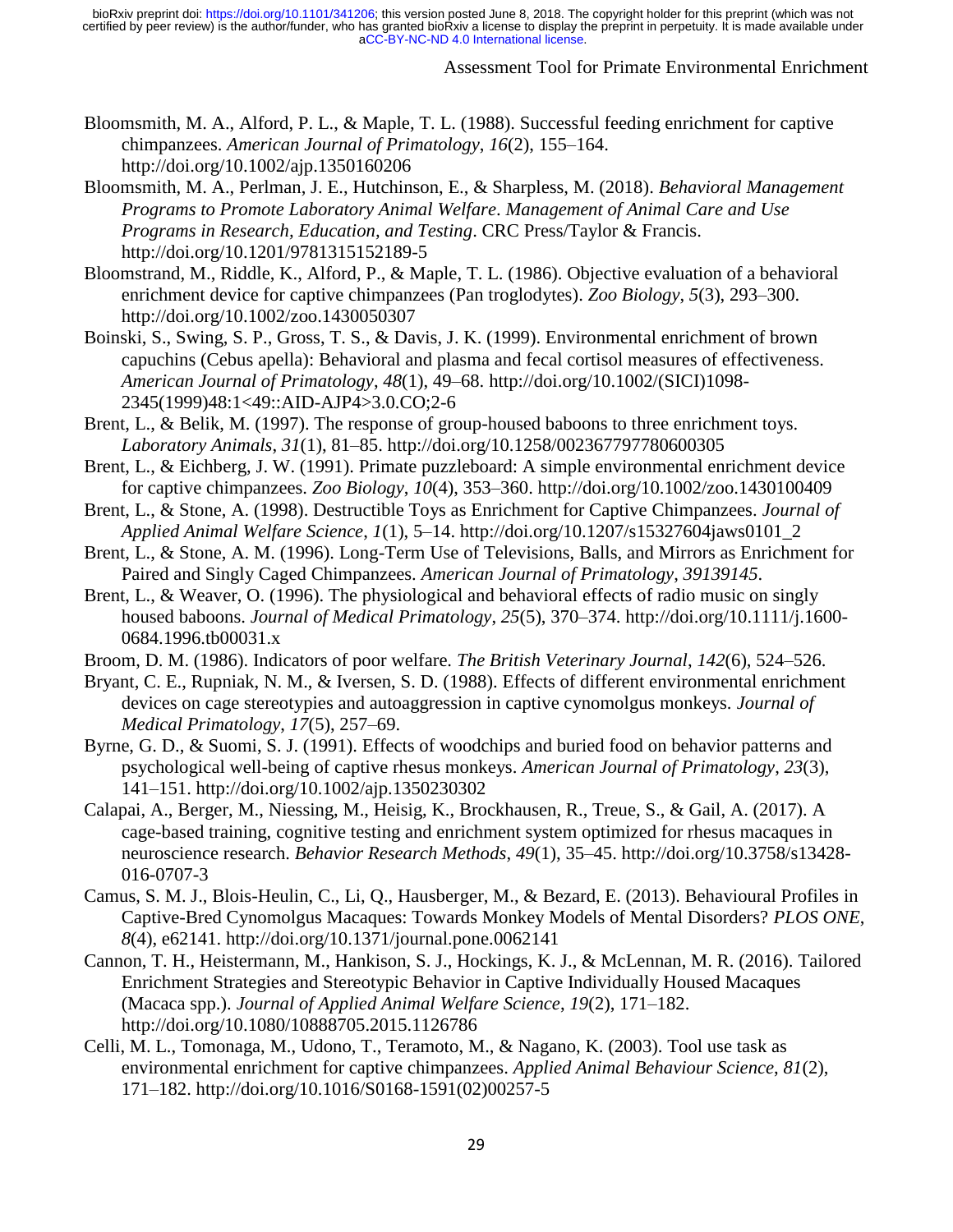### Assessment Tool for Primate Environmental Enrichment

Chamove, A. S. (2005). Environmental Enrichment for Monkeys Using Plants. *Laboratory Primate Newsletter*, 1–5.

Chamove, A. S., Anderson, J., Morgan-Jones, S., & Jones, S. (1982). Deep Woodchip Litter: Hygiene, Feeding, and Behavioral Enhancement in Eight Primate Species. *International Journal for the Study of Animal Problems*, *3*, 308–318. Retrieved from http://animalstudiesrepository.org/acwp\_ena/2

de Rosa, C., Vitale, A., & Puopolo, M. (2003). The puzzle-feeder as feeding enrichment for common marmosets ( *Callithrix jacchus* ): a pilot study. *Laboratory Animals*, *37*(2), 100–107. http://doi.org/10.1258/00236770360563732

DeLuca, A. M. (1997). Environmental enrichment: does it reduce barbering in mice? *Animal Welfare Information Center Newsletter*, *8*(2), 7–8.

- Fagot, J., & Bonté, E. (2010). Automated testing of cognitive performance in monkeys: Use of a battery of computerized test systems by a troop of semi-free-ranging baboons (Papio papio). *Behavior Research Methods*, *42*(2), 507–516. http://doi.org/10.3758/BRM.42.2.507
- Fagot, J., Gullstrand, J., Kemp, C., Defilles, C., & Mekaouche, M. (2014). Effects of freely accessible computerized test systems on the spontaneous behaviors and stress level of Guinea baboons (*Papio papio*). *American Journal of Primatology*, *76*(1), 56–64. http://doi.org/10.1002/ajp.22193
- Fagot, J., & Paleressompoulle, D. (2009). Automatic testing of cognitive performance in baboons maintained in social groups. *Behavior Research Methods*, *41*(2), 396–404. http://doi.org/10.3758/BRM.41.2.396
- Fekete, J. M., Norcross, J. L., & Newman, J. D. (2000). Artificial Turf Foraging Boards as Environmental Enrichment for Pair-Housed Female Squirrel Monkeys. Retrieved from http://www.ingentaconnect.com/content/aalas/jaalas/2000/00000039/00000002/art00004 Final Rules: Animal Welfare (1991).
- Fischer, A. (2016). Environmental enrichment as a method to improve cognitive function. What can we learn from animal models? *NeuroImage*, *131*, 42–47. http://doi.org/10.1016/j.neuroimage.2015.11.039
- Frasca, D., Tomaszczyk, J., McFadyen, B. J., & Green, R. E. (2013). Traumatic brain injury and postacute decline: what role does environmental enrichment play? A scoping review. *Frontiers in Human Neuroscience*, *7*. http://doi.org/10.3389/fnhum.2013.00031
- Gallup, G. G., & Suarez, S. D. (1991). Social responding to mirrors in rhesus monkeys (*Macaca mulatta*): Effects of temporary mirror removal. *Journal of Comparative Psychology*, *105*(4), 376– 379. http://doi.org/10.1037/0735-7036.105.4.376
- Goldstein, S.J. and Richard, A. F. (1989). Ecology of Rhesus Macaques (*Macaca Mulatta*) in Northwest Pakistan. *International Journal of Primatology*, *10*(6), 531–567.
- Griffis, C. M., Martin, A. L., Perlman, J. E., & Bloomsmith, M. A. (2013). Play Caging Benefits the Behavior of Singly Housed Laboratory Rhesus Macaques (*Macaca mulatta*). Retrieved from http://www.ingentaconnect.com/content/aalas/jaalas/2013/00000052/00000005/art00004
- Gross, A. N., Engel, A. K. J., Richter, S. H., Garner, J. P., & Würbel, H. (2011). Cage-induced stereotypies in female ICR CD-1 mice do not correlate with recurrent perseveration. *Behavioural Brain Research*, *216*(2), 613–20.
- Gross, A. N., Richter, S. H., Engel, A. K. J., & Würbel, H. (2012). Cage-induced stereotypies, perseveration and the effects of environmental enrichment in laboratory mice. *Behavioural Brain Research*, *234*(1), 61–68. http://doi.org/10.1016/j.bbr.2012.06.007
- Harding, E. S., Paul, E. J., & Mendl, M. (2004). Animal behaviour: cognitive bias and affective state. *Nature*, *427*(January), 6972.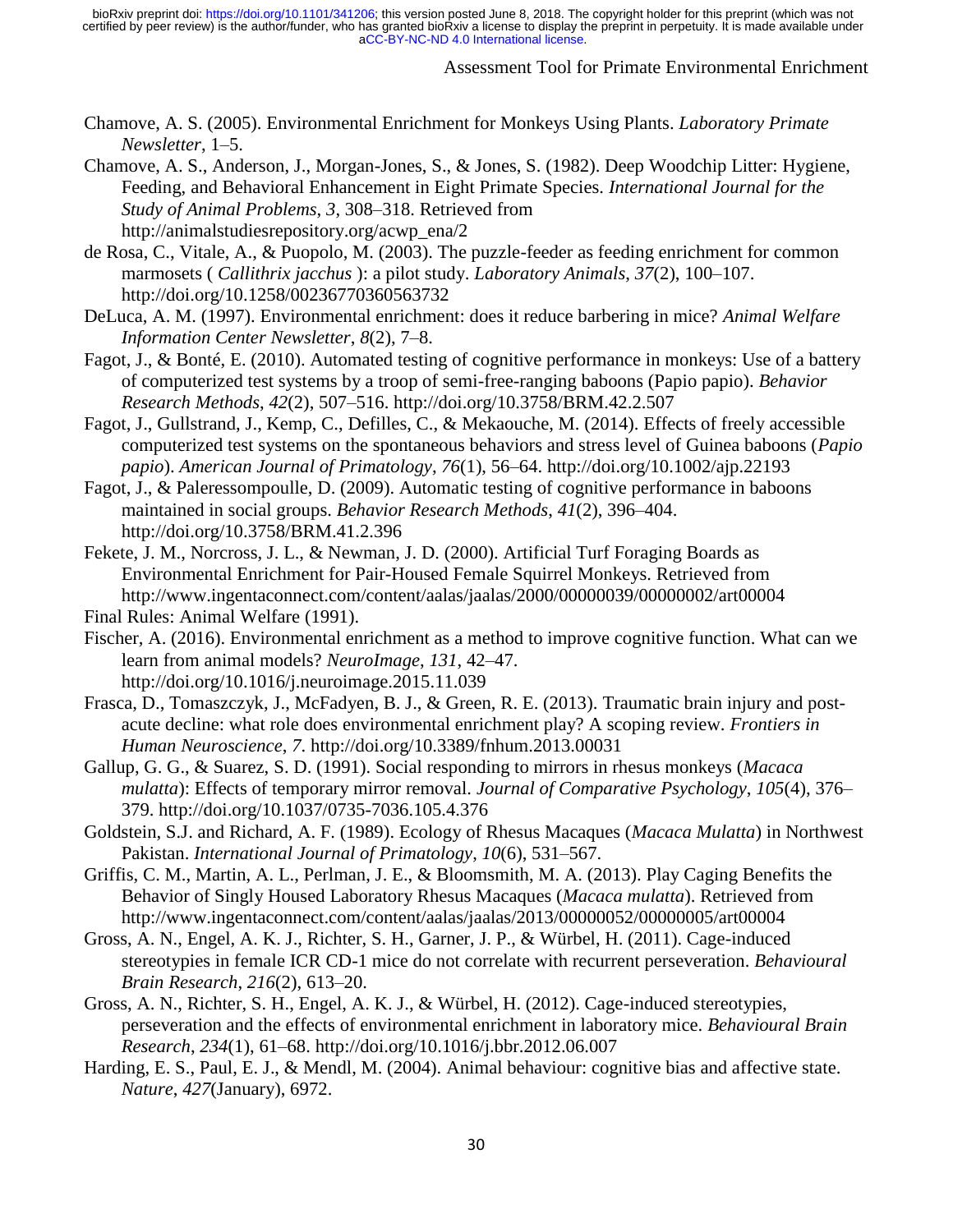## Assessment Tool for Primate Environmental Enrichment

- Harlow, H. F. (1950). Learning and satiation of response in intrinsically motivated complex puzzle performance by monkeys. *Journal of Comparative and Physiological Psychology*, *43*(4), 289–294. http://doi.org/10.1037/h0058114
- Harris, H. G., & Edwards, A. J. (2004). Mirrors as environmental enrichment for African green monkeys. *American Journal of Primatology*, *64*(4), 459–467. http://doi.org/10.1002/ajp.20092
- Harris, L. S., Briand, E. J., Orth, R., & Galbicka, A. (1999). Assessing the Value of Television as Environmental Enrichment for Individually Housed Rhesus Monkeys: A Behavioral Economic Approach. Retrieved from
	- http://www.ingentaconnect.com/content/aalas/jaalas/1999/00000038/00000002/art00003
- Hau, J., & Bayne, K. (2017). Rules, Regulations, Guidelines, and Directives. In S. J. Schpairo (Ed.), *Handbook of Primate Behavioral Management* (pp. 25–36). 6000 Broken Sound Parkway NW, Suite 300, Boca Raton, FL 33487–2742: CRC Press. http://doi.org/10.1201/9781315120652-3
- Hebb, D. O. (1949). The Organization of Behavior. *The Organization of Behavior*, *911*(1), 335. http://doi.org/10.2307/1418888
- Heinz, R. S., Pyle, D. A., Frey, J. J., Zarcone, T. J., Adams, R. J., & Turkkan, J. S. (2000). Laboratory Primate Newsletter, Volume 39, Number 2. *Lab Primate Newsletter*, *39*(2), 1–3. Retrieved from https://www.brown.edu/Research/Primate/lpn39-2.html
- Holmes, S. N., Riley, J. M., Juneau, P., Pyne, D., & Hofing, G. L. (1995). Short-term evaluation of a foraging device for non-human primates. *Laboratory Animals*, *29*(4), 364–369. http://doi.org/10.1258/002367795780740096
- Hook, M. A., Lambeth, S. P., Perlman, J. E., Stavisky, R., Bloomsmith, M. A., & Schapiro, S. J. (2002). Inter-group variation in abnormal behavior in chimpanzees (*Pan troglodytes*) and rhesus macaques (*Macaca mulatta*). *Applied Animal Behaviour Science*, *76*(2), 165–176. http://doi.org/10.1016/S0168-1591(02)00005-9
- Hosey, G. R., & Skyner, L. J. (2007). Self-injurious Behavior in Zoo Primates. *International Journal of Primatology*, *28*(6), 1431–1437. http://doi.org/10.1007/s10764-007-9203-z
- Howell, S., Schwandt, M., Fritz, J., Roeder, E., & Nelson, C. (2003). A Stereo Music System as Environmental Enrichment for Captive Chimpanzees. *Lab Animal*, *32*(10), 31–36. http://doi.org/10.1038/laban1103-31
- Jacobson, S. L., Ross, S. R., & Bloomsmith, M. A. (2016). Characterizing abnormal behavior in a large population of zoo-housed chimpanzees: prevalence and potential influencing factors. *PeerJ*. http://doi.org/10.7717/peerj.2225
- Keeling, M. E., Alford, P. L., & Bloomsmith, M. A. (1991). Decision analysis for developing programs of psychological well-being. In M. A. Novak & A. J. Petto (Eds.), *Through the Looking Glass: Issues of Psychological Well-Being in Captive Nonhuman Primates* (pp. 57–65). Washington, D.C.
- Kessel, A. L., & Brent, L. (1998). Cage Toys Reduce Abnormal Behavior in Individually Housed Pigtail Macaques. *Journal of Applied Animal Welfare Science*, *1*(3), 227–234. http://doi.org/10.1207/s15327604jaws0103\_3
- Latham, N., & Mason, G. (2010). Frustration and perseveration in stereotypic captive animals: is a taste of enrichment worse than none at all? *Behavioural Brain Research*, *211*(1), 96–104.
- Lee, G. H., Yi, M. J., & Crockett, C. M. (2011). assessing video presentation as enrichment for captive male pigtailed macaques. *Laboratory Primate Newsletter*, *50*(4). Retrieved from https://www.researchgate.net/publication/260790132\_Assessing\_Video\_Presentation\_as\_Enrichme nt\_for\_Captive\_Male\_Pigtailed\_Macaques\_Macaca\_nemestrina
- Line, S. W., Clarke, A. S., Markowitz, H., & Ellman, G. (1990). Responses of female rhesus macaques to an environmental enrichment apparatus. *Laboratory Animals*, *24*(3), 213–220.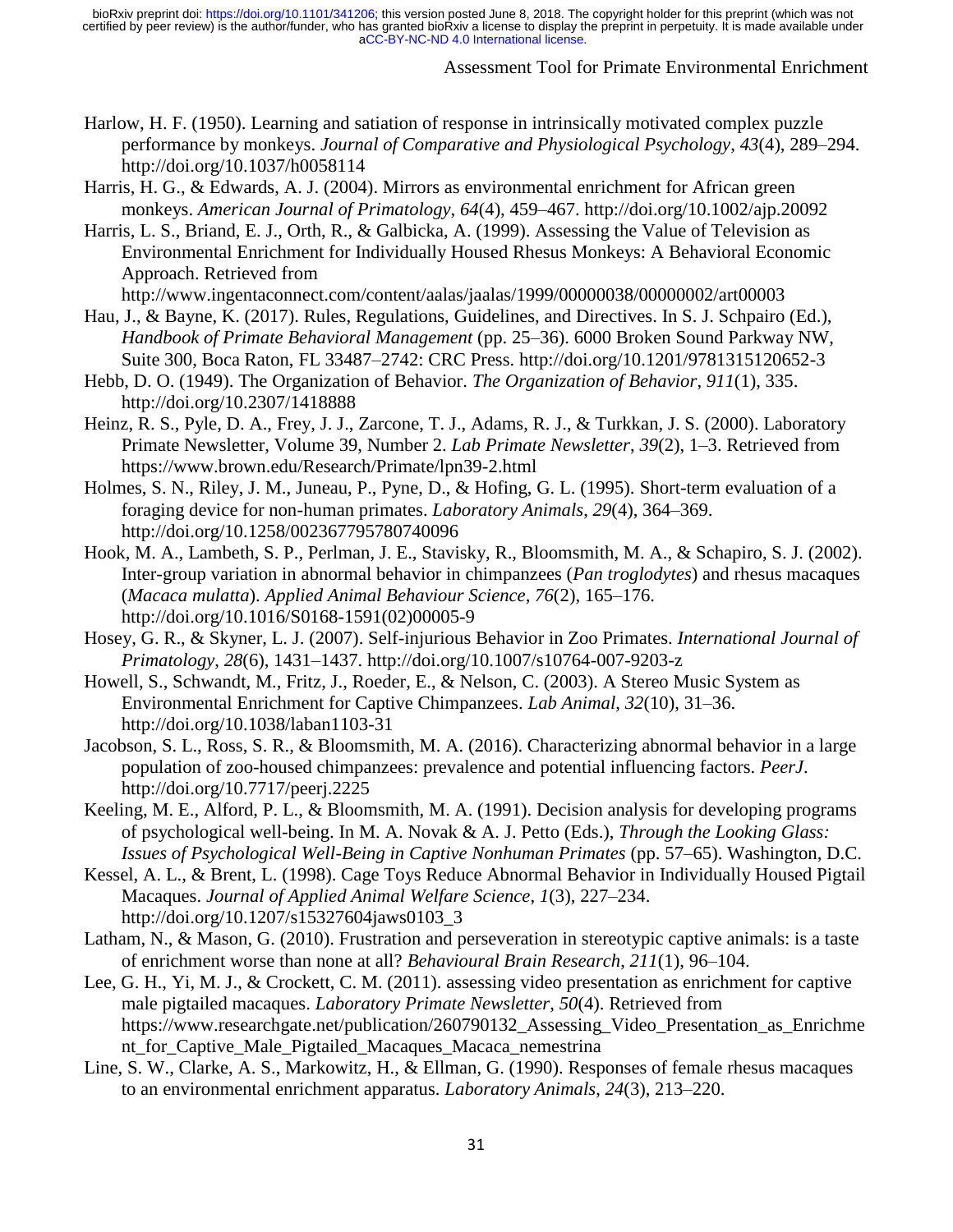# Assessment Tool for Primate Environmental Enrichment

http://doi.org/10.1258/002367790780866245

- Line, S. W., Morgan, K. N., & Markowitz, H. (1991). Simple toys do not alter the behavior of aged rhesus monkeys. *Zoo Biology*, *10*(6), 473–484. http://doi.org/10.1002/zoo.1430100606
- Liss, C., Litwak, K., Tilford, D., & Reinhardt, V. (Eds.). (2015). *Comfortable Quarters for Laboratory Animals* (10th ed.). Washington, D.C.: Animal Welfare Institute. Retrieved from https://awionline.org/sites/default/files/products/AWI-ComfortableQuarters-2015.pdf

Ludes-Fraulob, E., & Anderson, J. R. (1998). Behaviour and Preferences Among Deep Litters in Captive Capuchin Monkeys (*Cebus Capucinus*). Retrieved from http://www.ingentaconnect.com/content/ufaw/aw/1999/00000008/00000002/art00004

- Ludes, E., & Anderson, J. R. (1996). Comparison of the behaviour of captive white-faced capuchin monkeys (*Cebus capucinus*) in the presence of four kinds of deep litter. *Applied Animal Behaviour Science*, *49*(3), 293–303. http://doi.org/10.1016/0168-1591(96)01056-8
- Lutz, C. K. (2014). Stereotypic Behavior in Nonhuman Primates as a Model for the Human Condition. *ILAR Journal*, *55*(2), 284–296. http://doi.org/10.1093/ilar/ilu016
- Lutz, C. K., & Novak, M. A. (2005). Environmental Enrichment for Nonhuman Primates: Theory and Application. *ILAR Journal*, *46*(2), 178–191. http://doi.org/10.1093/ilar.46.2.178
- Lutz, C. K., Well, A., & Novak, M. (2003). Stereotypic and self-injurious behavior in rhesus macaques: A survey and retrospective analysis of environment and early experience. *American Journal of Primatology*, *60*(1), 1–15. http://doi.org/10.1002/ajp.10075
- Mallavarapu, S., Bloomsmith, M. A., Kuhar, C. W., & Maple, T. L. (2013). Using multiple joystick systems in computerised enrichment for captive orangutans. *Animal Welfare*, *22*(3), 401–409. http://doi.org/10.7120/09627286.22.3.401
- Maple, T. L. (2007). Toward a Science of Welfare for Animals in the Zoo. *Journal of Applied Animal Welfare Science*, *10*(1), 63–70. http://doi.org/10.1080/10888700701277659
- Marchal, P., & Anderson, J. R. (1994). Mirror-Image Responses in Capuchin Monkeys (*Cebus capucinus*): Social Responses and Use of Reflected Environmental Information. *Folia Primatologica*, *61*(3), 165–173. http://doi.org/10.1159/000156745
- Mason, G. J. (1991). Stereotypies: a critical review. *Animal Behaviour*, *41*(6), 1015–1037. http://doi.org/10.1016/S0003-3472(05)80640-2
- Murchison, M. A., & Nolte, R. E. (1992). Food puzzle for singly caged primates. *American Journal of Primatology*, *27*(4), 285–292. http://doi.org/10.1002/ajp.1350270406
- Nevison, C. M., Hurst, J. L., & Barnard, C. J. (1999). Why do male ICR(CD-1) mice perform barrelated (stereotypic) behaviour? *Behavioural Processes*, *47*(2), 95–111. http://doi.org/10.1016/S0376-6357(99)00053-4
- Novak, J., Bailoo, J. D., Melotti, L., & Würbel, H. (2015). Effect of cage-induced stereotypies on measures of affective state and recurrent perseveration in CD-1 and C57BL/6 mice. *PLoS ONE*.
- Novak, M. A., Hamel, A. F., Ryan, A. M., Menard, M. T., & Meyer, J. (2017). The Role of Stress in Abnormal Behavior and Other Abnormal Conditions Such as Hair Loss. In S. J. Schapiro (Ed.), *Handbook of Primate Behavioral Management* (pp. 75–94). Boca Raton: CRC Press.
- Perdue, B. M., Beran, M. J., & Washburn, D. A. (2017). A computerized testing system for primates: Cognition, welfare, and the Rumbaughx. *Behavioural Processes*. http://doi.org/10.1016/j.beproc.2017.12.019
- Perdue, B. M., Clay, A. W., Gaalema, D. E., Maple, T. L., & Stoinski, T. S. (2012). Technology at the Zoo: The Influence of a Touchscreen Computer on Orangutans and Zoo Visitors. *Zoo Biology*, *31*(1), 27–39. http://doi.org/10.1002/zoo.20378
- Platt, D. M., & Novak, M. A. (1997). Videostimulation as enrichment for captive rhesus monkeys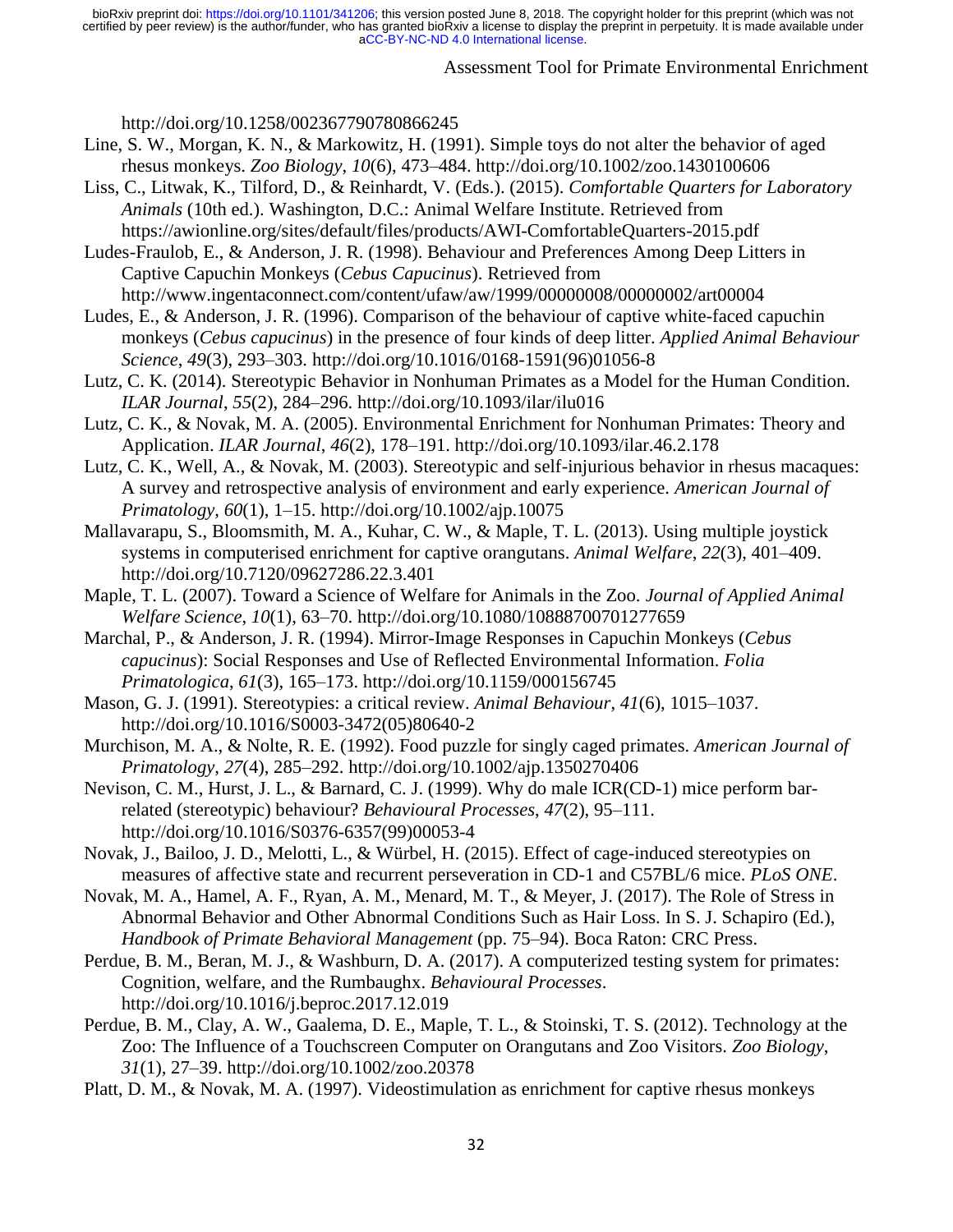## Assessment Tool for Primate Environmental Enrichment

(*Macaca mulatta*). *Applied Animal Behaviour Science*, *52*(1–2), 139–155. http://doi.org/10.1016/S0168-1591(96)01093-3

- Poirier, C., & Bateson, M. (2017). Pacing stereotypies in laboratory rhesus macaques: Implications for animal welfare and the validity of neuroscientific findings. *Neuroscience and Biobehavioral Reviews*, *83*(September), 508–515. http://doi.org/10.1016/j.neubiorev.2017.09.010
- Reinhardt, V. (1993a). Promoting Increased Foraging Behavior in Caged Stump-Tailed Macaques. *Folia Primatologica*, *61*(1), 47–51. http://doi.org/10.1159/000156728
- Reinhardt, V. (1993b). Using the Mesh Ceiling as a Food Puzzle to Encourage Foraging Behaviour in Caged Rhesus Macaques (*Macaca Mulatta*). *Animal Welfare*, *2*(2), 165–172. Retrieved from http://www.ingentaconnect.com/content/ufaw/aw/1993/00000002/00000002/art00006
- Reinhardt, V., & Reinhardt, A. (2008). *Environmental Enrichment and Refinement for Nonhuman Primates Kept in Research Laboratories: A Photographic Documentation and Literature Review* (Third). Washinton DC, USA: Animal Welfare Institute.
- Renner, M. J., & Rosenzweig, M. R. (1987). *Enriched and Impoverished Environments* (First). New York, USA: Springer-Verlag.
- Roberts, R. L., Roytburd, L. A., & Newman, J. D. (1999). Puzzle Feeders and Gum Feeders as Environmental Enrichment for Common Marmosets. *Contemporary Topics*, *38*(5), 27–31. Retrieved from

http://www.ingentaconnect.com/content/aalas/jaalas/1999/00000038/00000005/art00005

- Rommeck, I., Anderson, K., Heagerty, A., Cameron, A., & McCowan, B. (2009). Risk factors and remediation of self-injurious and self-abuse behavior in Rhesus Macaques. *Journal of Applied Animal Welfare Science*, *12*(1), 61–72. http://doi.org/10.1080/10888700802536798
- Schapiro, S. J. (Ed.). (2017). *Handbook of Primate Behavioral Management*. Boca Raton: CRC Press.
- Schapiro, S. J., & Bloomsmith, M. A. (1994). Behavioral effects of enrichment on pair-housed juvenile rhesus monkeys. *American Journal of Primatology*, *32*(3), 159–170. http://doi.org/10.1002/ajp.1350320302
- Schapiro, S. J., & Bloomsmith, M. A. (1995). Behavioral effects of enrichment on singly-housed, yearling rhesus monkeys: An analysis including three enrichment conditions and a control group. *American Journal of Primatology*, *35*(2), 89–101. http://doi.org/10.1002/ajp.1350350202
- Schapiro, S. J., & Lambeth, S. P. (2007). Control, choice, and assessments of the value of behavioral management to nonhuman primates in captivity. *Journal of Applied Animal Welfare Science*, *10*(1), 39–47. http://doi.org/10.1080/10888700701277345
- Schapiro, S. J., Suarez, S. A., Porter, L. M., & Bloomsmith, M. A. (1996). The Effects of Different Types of Feeding Enhancements on the Behaviour of Single-caged, Yearling Rhesus Macaques. Retrieved from

http://www.ingentaconnect.com/content/ufaw/aw/1996/00000005/00000002/art00003

- Sha, J. C. M., Ismail, R., Marlena, D., & Lee, J. L. (2016). Environmental complexity and feeding enrichment can mitigate effects of space constraints in captive callitrichids. *Laboratory Animals*, *50*(2), 137–144. http://doi.org/10.1177/0023677215589258
- Simpson, J., & Kelly, J. P. (2011). The impact of environmental enrichment in laboratory rats-Behavioural and neurochemical aspects. *Behavioural Brain Research*. http://doi.org/10.1016/j.bbr.2011.04.002
- Spring, S. E., Clifford, J. O., & Tomkol, D. L. (1997). Effect of Environmental Enrichment Devices on Behaviors of Single- and Group-Housed Squirrel Monkeys (*Saimiri sciureus*). Retrieved from http://www.ingentaconnect.com/content/aalas/jaalas/1997/00000036/00000003/art00009
- Suarez, S. S., & Gallup, G. G. (1986). Social responding to mirrors in rhesus macaques (*Macaca*